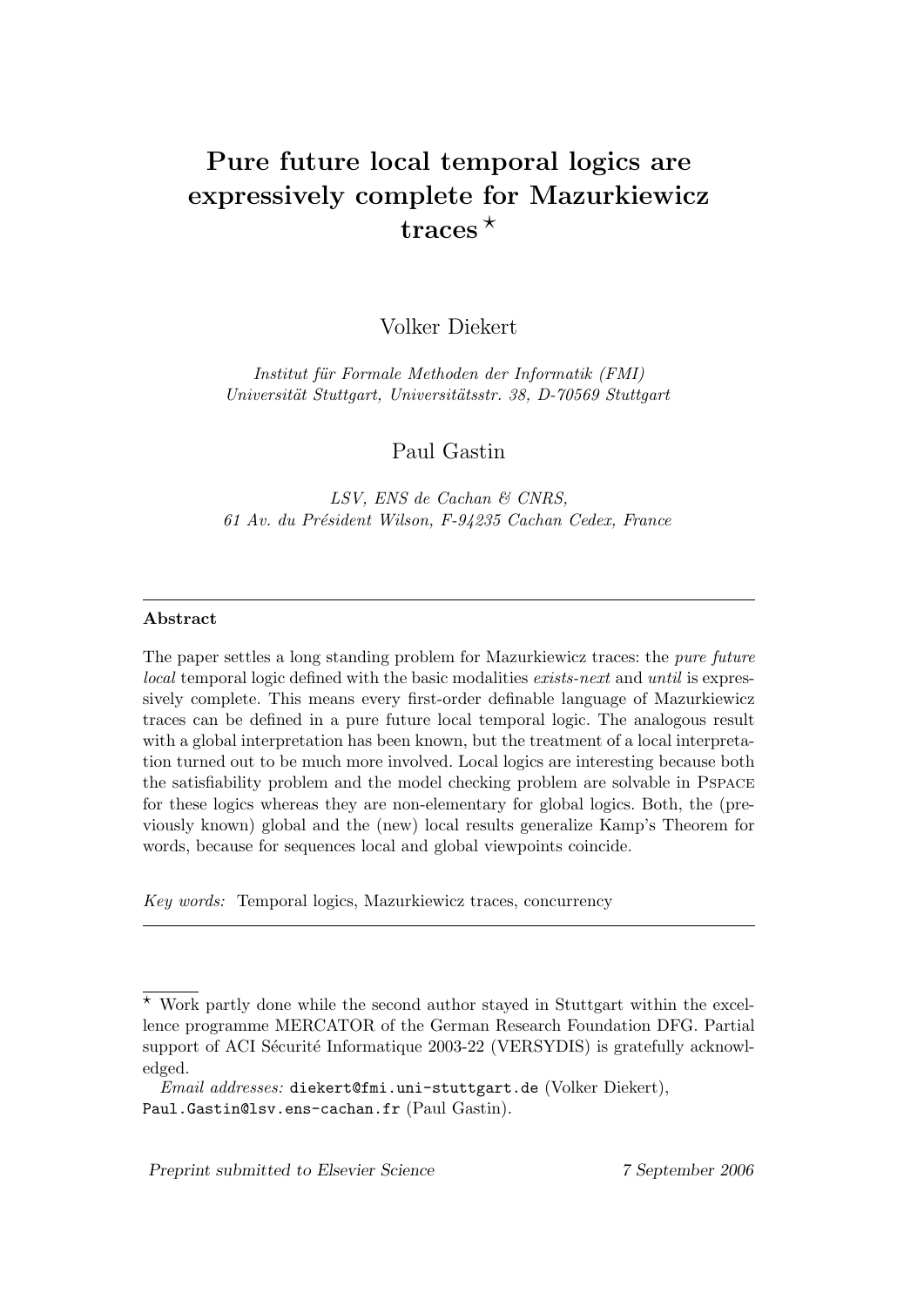## 1 Introduction

In the middle of the 1970's Mazurkiewicz proposed trace theory as an algebraic framework for studying concurrent processes [22]. Based on the early work of Keller [19] he described the behaviour of a concurrent process not by a string, but more accurately by some labelled partial order which is called a trace. The partial order relation of a trace is defined via a static dependence relation so that the set of traces forms a free partially commutative monoid. There is a natural extension to infinite objects which lead to a notion of real trace. For an overview on trace theory we refer to The Book of Traces [9].

One advantage of trace theory is that formal specifications of concurrent systems by temporal logic formulae have a direct (either global or local) interpretation for Mazurkiewicz traces. It is therefore no surprise that temporal logics for traces have received quite an attention, see [26,32,10,2,25,24,29].

For a global interpretation it was shown by Thiagarajan and Walukiewicz [33] that the global temporal logic with future modalities and with past constants is expressively complete with respect to the first order theory. In [4] we were able to remove the past constants using an algebraic proof. However, the satisfiability problem for these global logics is non-elementary [35]. The main reason for this high complexity is that the interpretation of a formula is defined with respect to a global configuration, i.e., a finite prefix of the trace (downward closed subset of the partial order which defines the trace) – and the prefix structure of traces is much more complex than in the case of linear orders (words).

In contrast to a global formula, a local logic formula is evaluated at a local event of the system, i.e., at some vertex of the trace. There can be exponentially many different configurations in a finite trace, but the number of vertices is just the length of the trace. This makes local model checking much easier. In fact, if the underlying alphabet is fixed, all local temporal logics over traces where the modalities are definable in monadic second order logic are decidable in Pspace [14] (both the satisfiability problem and the model checking problem are decidable in Pspace). This is optimal since the Pspace-hardness occurs already for words (over a two letter alphabet).

The better complexity makes local temporal logics more attractive than global ones; and several attempts were made to prove expressive completeness with respect to first-order logic. In [6] expressive completeness for the basic pure future local temporal logic is established, if the underlying dependence alphabet is a cograph, i.e., if the modelled system can be obtained using series and parallel compositions. Moreover, one can hope to go beyond cographs, only if each trace is equipped with some bottom element or if we allow past modalities. This second approach is used in [15,16] to obtain expressive completeness for all dependence alphabet. In [15], the full power of exists-previous and since modalities equipped with filters is used. The result is improved in [16] where only past constants are necessary. Another temporal logic based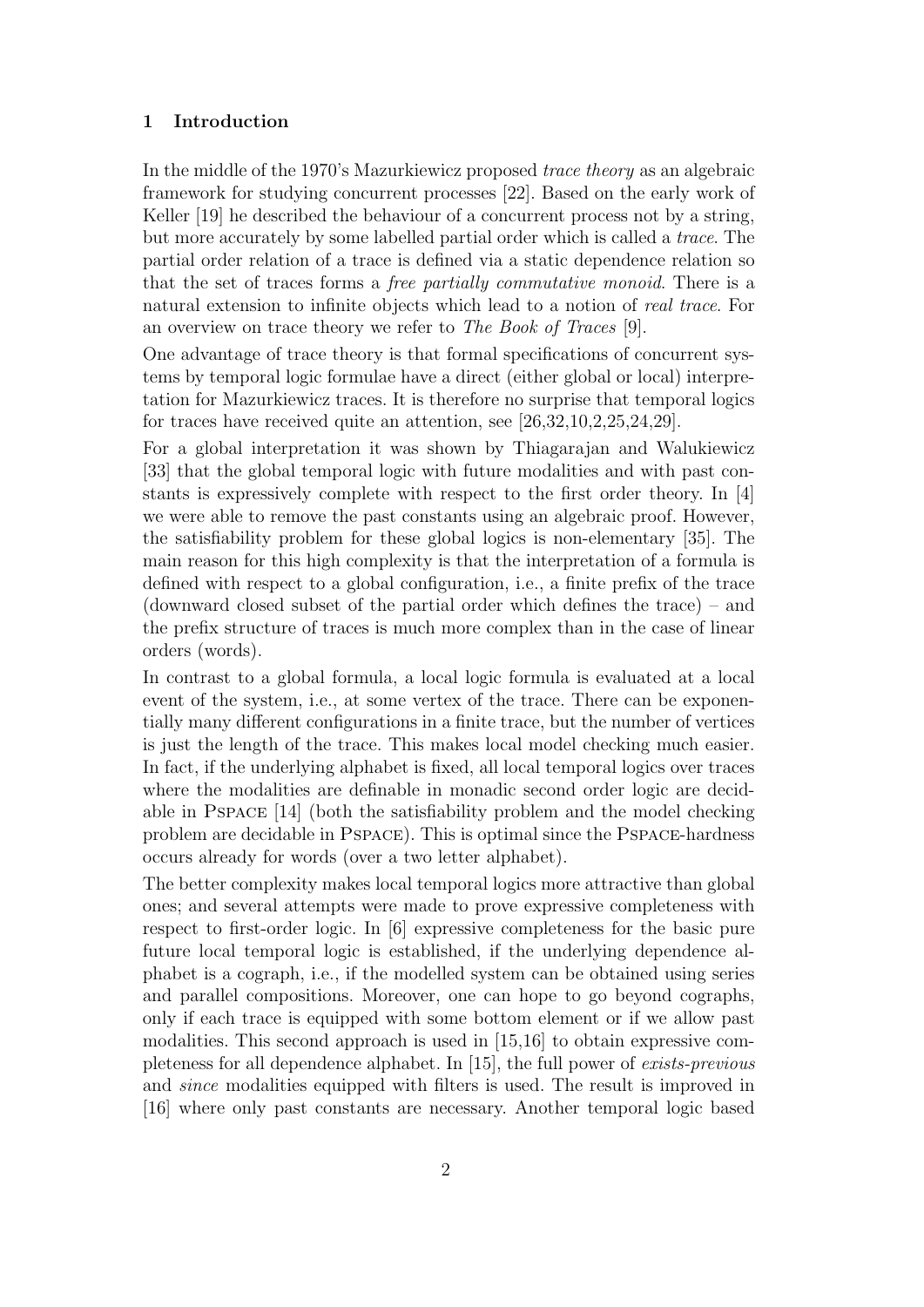on more involved modalities (including both past and future modalities) was shown to be expressively complete and decidable in Pspace [1]. However, the most basic question remained open: whether expressive completeness holds for a pure future local temporal logic.

The present paper gives a positive answer to this question. It is well-known that first-order definable trace languages are aperiodic. Here, we give a selfcontained proof that every aperiodic trace language is definable in a pure future local temporal logic based upon exists-next and until, only. The wellknown corresponding result for words is not used in the proof, formally it becomes a corollary. We also show that a pure future process-based logic in the spirit of the logic TrPTL introduced by Thiagarajan in [32] is expressively complete.

Our proof is inspired by Wilke's proof for the corresponding result on finite words [37]. It is actually a generalization since it deals with both finite and infinite traces, in particular it includes infinite words. It also simplifies Wilke's technique thanks to some non-standard construction on finite monoids, which allows to use as a main induction parameter the size of the monoid and therefore avoids the deviation via transformation monoids.

An extended abstract of a preliminary version of this paper appeared in [7].

### 2 Preliminaries

A dependence alphabet is a pair  $(\Sigma, D)$  where the alphabet  $\Sigma$  is a finite set (of actions) and the *dependence relation*  $D \subseteq \Sigma \times \Sigma$  is reflexive and symmetric. The *independence relation* I is the complement of D. For  $A \subseteq \Sigma$ , the set of letters dependent on A is denoted by  $D(A) = \{b \in \Sigma \mid (a, b) \in D \text{ for some } a \in \mathbb{R} \}$ A}.

A *Mazurkiewicz trace* is an equivalence class of a labelled partial order  $t =$  $[V, \leq, \lambda]$  where V is a set of vertices labelled by  $\lambda : V \to \Sigma$  and  $\leq$  is a partial order over V satisfying the following three conditions: For all  $x \in V$ , the downward closed set  $\downarrow x = \{y \in V \mid y \leq x\}$  is finite, for all  $x, y \in V$ ,  $(\lambda(x), \lambda(y)) \in D$  implies  $x \leq y$  or  $y \leq x$ , and if x is an immediate predecessor of y, then  $(\lambda(x), \lambda(y)) \in D$ . In the following  $\leq$  denotes the immediate predecessor relation in V, i.e.,  $\langle \, \leq \, \rangle \langle \, \rangle$  and the last condition says that  $x \leq y$  implies  $(\lambda(x), \lambda(y)) \in D$ . For  $x \in V$ , we also define the upper set  $\uparrow x = \{y \in V \mid x \leq y\}$  and the strict upper set  $\uparrow x = \{y \in V \mid x < y\}.$ 

Since the alphabet is finite, we have an equivalent definition of a Mazurkiewicz trace t as follows: We start with a finite or infinite word  $a_1a_2 \cdots$  where all  $a_i$  are letters in  $\Sigma$ . Each i is viewed as a node of a labelled graph and the node *i* has label  $\lambda(i) = a_i$ . We draw an arc from  $a_i$  to  $a_j$  if and only if both,  $i < j$  and  $(a_i, a_j) \in D$ . We obtain a directed acyclic graph and  $t = [V, \leq, \lambda]$  is defined as the induced labelled partial order. In particular, every trace t has a representation by some word  $a_1 a_2 \cdots \in \Sigma^{\infty}$ .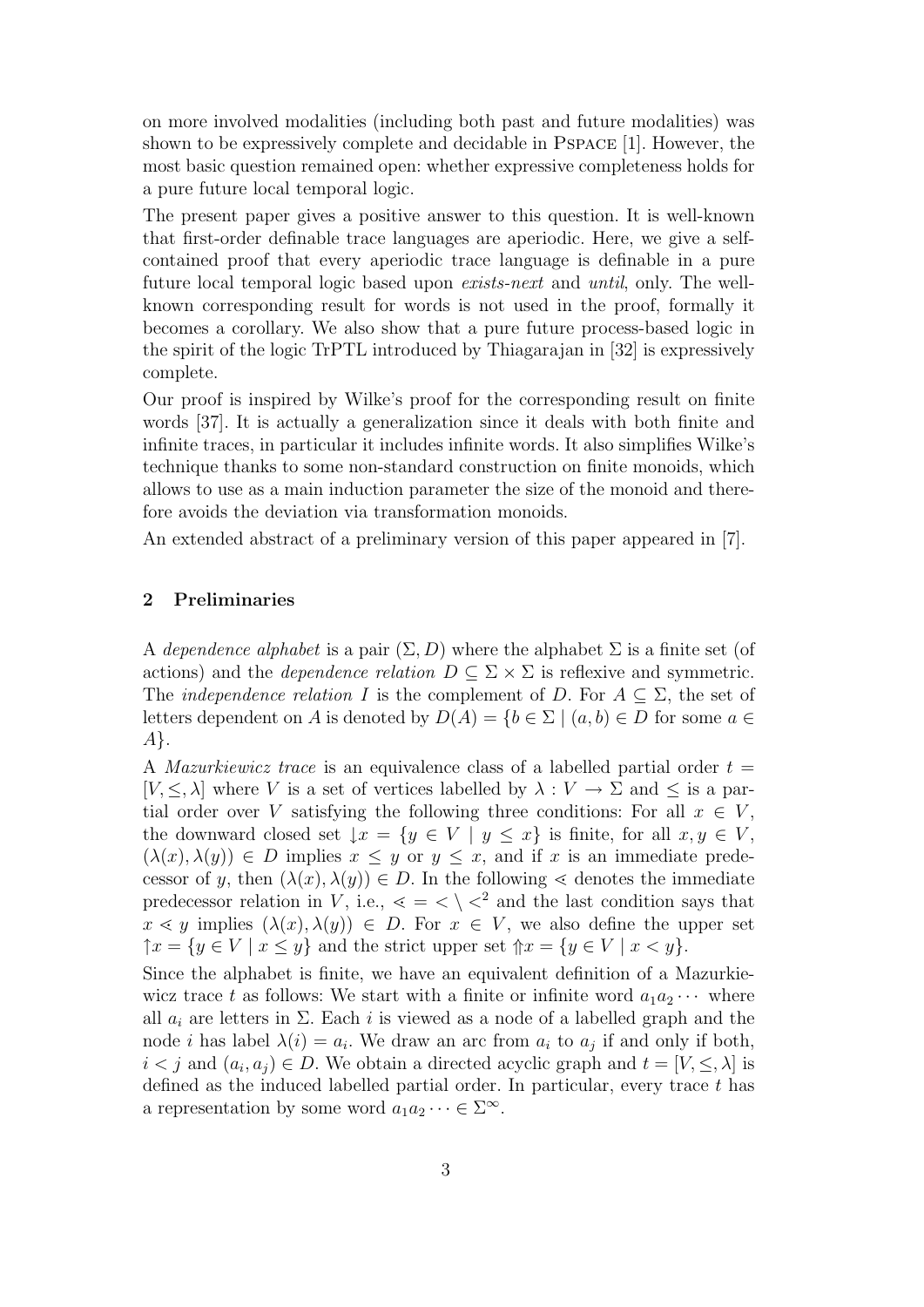A trace t is called *finite* (*infinite* resp.) if V is finite (*infinite* resp.), and we denote by  $\mathbb{M}(\Sigma, D)$  (or simply M) the set of finite traces. By  $\mathbb{R}(\Sigma, D)$ (or simply  $\mathbb{R}$ ), we denote the set of finite or infinite traces (also called *real* traces). Let alph(t) =  $\lambda(V)$  be the alphabet of t and alphinf(t) =  $\{a \in \Sigma \mid$  $\lambda^{-1}(a)$  is infinite} be the *alphabet at infinity* of t. For  $A \subseteq \Sigma$ , we let  $\mathbb{R}_A =$  ${t \in \mathbb{R} \mid \text{alph}(t) \subseteq A}$  and  $\mathbb{M}_A = {t \in \mathbb{M} \mid \text{alph}(t) \subseteq A}$ .

Let  $t_1 = [V_1, \leq_1, \lambda_1]$  and  $t_2 = [V_2, \leq_2, \lambda_2]$  be a pair of traces such that alphinf(t<sub>1</sub>) × alph(t<sub>2</sub>)  $\subseteq$  I. Then we define the concatenation of t<sub>1</sub> and t<sub>2</sub> to be  $t_1 \cdot t_2 = [V, \leq, \lambda]$  where  $V = V_1 \cup V_2$  (assuming w.l.o.g. that  $V_1 \cap V_2 =$ (0),  $\lambda = \lambda_1 \cup \lambda_2$  and  $\leq$  is the transitive closure of the relation  $\leq_1 \cup \leq_2$  $\cup (V_1 \times V_2 \cap \lambda^{-1}(D))$ . The set M of finite traces is then a monoid with the empty trace  $1 = (\emptyset, \emptyset, \emptyset)$  as unit. If we can write  $t = rs$ , then r is a prefix and s is a suffix of t. Note that a factorization of a real trace  $t \in \mathbb{R}$  may yield an infinite prefix and/or suffix. Consider e.g.  $t = (ab)^{\omega} = (a^{\omega})(b^{\omega})$ with  $(a, b) \in I$ . The concatenation of two trace languages  $K, L \subseteq \mathbb{R}$  is  $K \cdot L = \{r \cdot s \mid r \in K, s \in L \text{ and } \text{alphinf}(r) \times \text{alph}(s) \subseteq I\}.$  We also use finite or infinite (ordered) products  $t = \prod_{i \in J} t_i$  where  $(t_i)_{i \in J}$  is a sequence of real traces with  $J \subseteq \mathbb{N}$  and  $t_i \in \mathbb{R}$  such that alphinf $(t_i) \times \text{alph}(t_j) \subseteq I$  for all  $i < j$ .

We denote by  $min(t)$  the set of minimal vertices of t. We let  $\mathbb{R}^1 = \{t \in \mathbb{R} \mid$  $|\min(t)| = 1$  be the set of traces with exactly one minimal vertex. To simplify the notation, we also use  $\min(t)$  for the set  $\lambda(\min(t))$  of labels of the minimal vertices of t.

The syntax of first-order logic  $FO_{\Sigma}(<)$  is defined as follows:

$$
\varphi ::= \bot \mid P_a(x) \mid x < y \mid \neg \varphi \mid \varphi \lor \varphi \mid \exists x \varphi
$$

where  $a \in \Sigma$ , and  $x, y \in \mathbb{V}$  are first order variables. We use the standard semantics. Given a trace  $t = [V, \leq, \lambda]$  and a valuation  $\nu : V \to V$ ,  $t \models_{\nu} \varphi$ denotes that t satisfies  $\varphi$  under  $\nu$ . We interpret each predicate  $P_a$  by the set  ${x \in V \mid \lambda(x) = a}$  and the relation  $\lt$  as the strict partial order relation of t. The semantics then lifts to all formulae as usual. The meaning of a closed formula (sentence)  $\varphi$  is independent of the valuation  $\nu$ , hence the subscript  $\nu$ can be suppressed. We say that a real trace language  $L \subseteq \mathbb{R}$  is expressible in  $FO_{\Sigma}(\langle),$  if there exists a sentence  $\varphi \in FO_{\Sigma}(\langle)$  such that  $L = \{t \in \mathbb{R} \mid t \models \varphi\}.$ 

## 3 Local temporal logic

We want to compare the expressive power of local temporal logics with the first order logic  $FO_{\Sigma}(<)$ . Our main focus is on the local temporal logic based upon the two classical modalities exists-next and until. The syntax of the local temporal logic  $LocTL_{\Sigma}$ [EX, U] is given by

$$
\varphi ::= \top | a | \neg \varphi | \varphi \vee \varphi | \mathsf{EX} \varphi | \varphi \mathsf{U} \varphi.
$$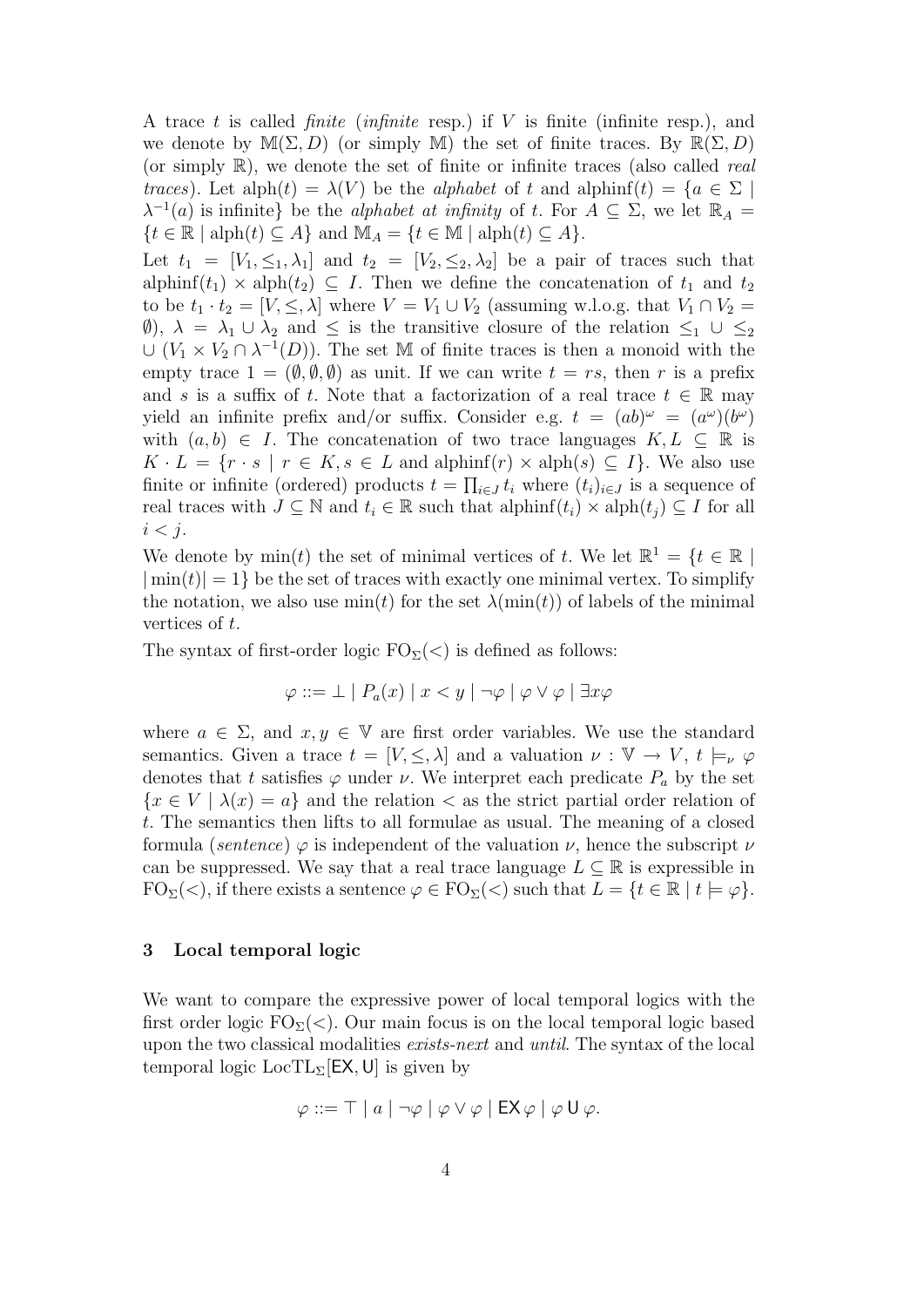where a ranges over  $\Sigma$  and  $\top$  denotes true.

Let  $t = [V, \leq, \lambda] \in \mathbb{R}$  be a real trace and  $x \in V$  be a vertex. (We write henceforth simply  $x \in t$  instead of  $x \in V$ .) We define the semantics such that every temporal formula is equivalent to some first-order formula with one free variable and using at most three distinct variables.

$$
t, x \models \top
$$
  
\n
$$
t, x \models a
$$
 if  $\lambda(x) = a$   
\n
$$
t, x \models \neg \varphi
$$
 if  $t, x \not\models \varphi$   
\n
$$
t, x \models \varphi \lor \psi
$$
 if  $t, x \models \varphi$  or  $t, x \models \psi$   
\n
$$
t, x \models \mathsf{EX} \varphi
$$
 if  $\exists y \ (x \le y \text{ and } t, y \models \varphi)$   
\n
$$
t, x \models \varphi \cup \psi
$$
 if  $\exists z \ (x \le z \text{ and } t, z \models \psi \text{ and } \forall y \ (x \le y < z) \Rightarrow t, y \models \varphi).$ 

For  $t \in \mathbb{R}^1$ , i.e., if t has a unique minimal vertex, we simply write  $t \models \varphi$ instead of t, min(t)  $\models \varphi$ .

We define some abbreviations. We write  $\perp$  for *false*. The formula  $\mathsf{F}\varphi = \top \mathsf{U}\varphi$ means that  $\varphi$  holds now or at some position in the future and the formula  $\mathsf{G}\varphi = \neg \mathsf{F} \neg \varphi$  means that  $\varphi$  holds at all future positions, including the current one. For  $A \subseteq \Sigma$ , we also use A as a formula with the definition  $A = \bigvee_{a \in A} a$ . The two modalities *exists-next* and *until* can be expressed by a single one, the

strict-until modality SU, the semantics of which is given by

$$
t, x \models \varphi
$$
 SU  $\psi$  if  $\exists z \ (x < z \text{ and } t, z \models \psi \text{ and } \forall y \ (x < y < z) \Rightarrow t, y \models \varphi)$ .

We have  $EX \varphi = \bot SU \varphi$  and  $\varphi U \psi = \psi \vee (\varphi \wedge \varphi SU \psi)$ . Thus, LocTL<sub>Σ</sub>[EX, U] is clearly a fragment of  $LocTL_{\Sigma}$ [SU].

We do not know any direct way how to express  $SU$  in  $LocTL<sub>\Sigma</sub>[EX, U]$ . But it follows from our main result Corollary 26 that the two logics  $LocTL<sub>\Sigma</sub>[EX, U]$ and LocTL<sub>Σ</sub>[SU] have the same expressive power. Note that, if  $D = \Sigma \times \Sigma$ , i.e., if we are in the classical situation of words, then  $\varphi$  SU  $\psi$  and EX( $\varphi$ U $\psi$ ) are equivalent, hence we get easily the equivalence of the two logics for words. But as soon as there are letters a, b, c with  $(a, b) \in D$ ,  $(b, c) \in D$ , and  $(a, c) \in I$ then  $\varphi$  SU  $\psi$  is not equivalent with  $EX(\varphi \cup \psi)$ . Consider for instance the trace  $t = bacb$ . We have  $t \models \mathsf{EX}(a \cup b)$  but  $t \not\models a \mathsf{SU} b$ .

We need some more notations. For  $x \in t$  and  $c \in \text{alph}(\Uparrow x)$ , we denote by  $x_c$ the unique minimal vertex of  $\hat{p}x \cap \lambda^{-1}(c)$ . Note that  $x < x_c$ , if  $x_c$  exists. We write  $x_a || x_b$ , if both vertices  $x_a$  and  $x_b$  exist, but neither  $x_a \leq x_b$  nor  $x_a \geq x_b$ . Let us define some more operators that turn out to be crucial to achieve our main result. We will see that all of them can be expressed in  $LocTL_{\Sigma}$ [EX, U]. Let  $a, b \in \Sigma$ . The semantics of the operators  $(\mathsf{X}_a \leq \mathsf{X}_b)$ ,  $(\mathsf{X}_a < \mathsf{X}_b)$ ,  $(\mathsf{X}_a \parallel \mathsf{X}_b)$ ,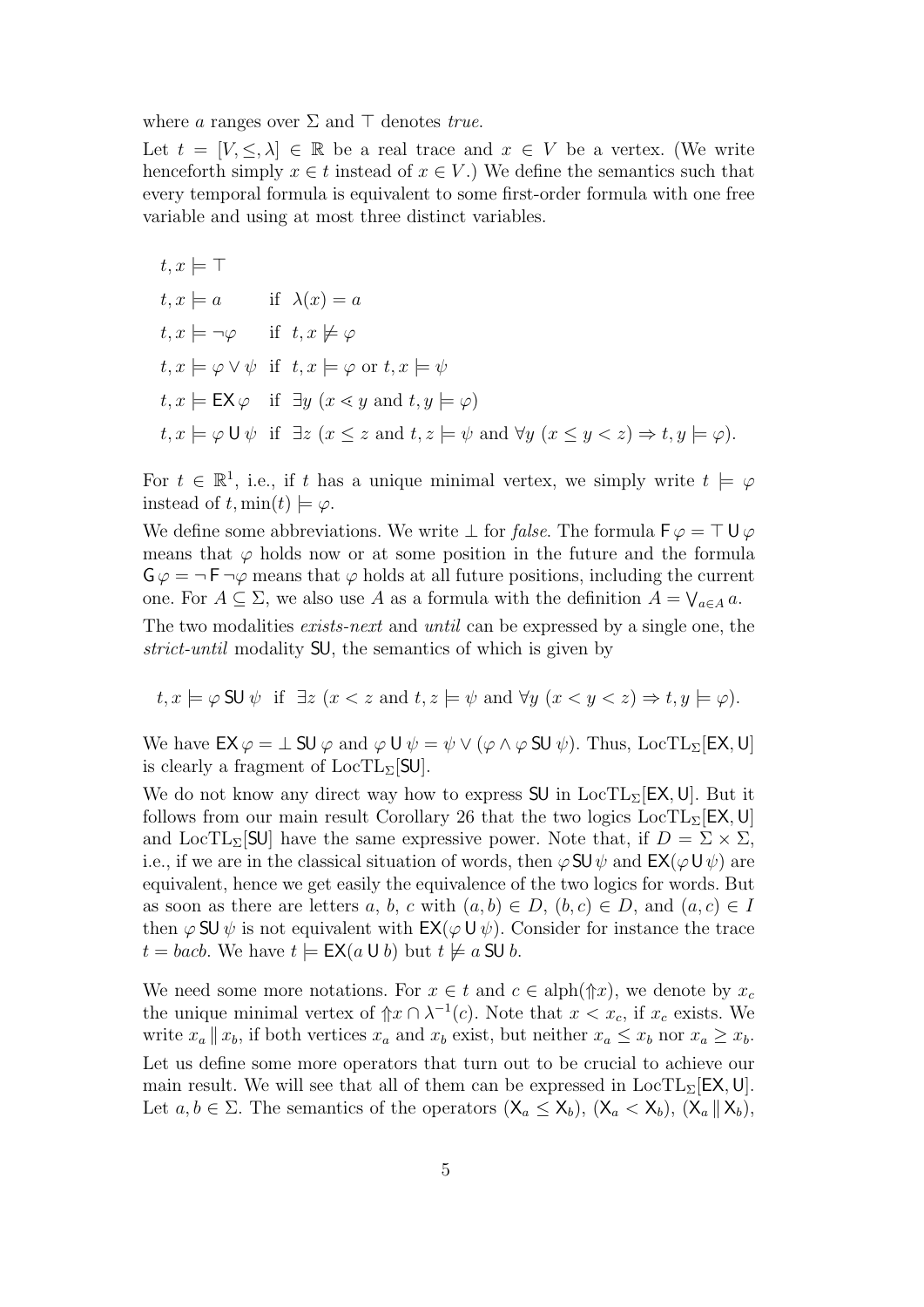$\mathsf{X}_a$  and  $\mathsf{U}_a$  is defined as follows.

$$
t, x \models (\mathsf{X}_a \le \mathsf{X}_b) \text{ if } x_a, x_b \text{ exist and } x_a \le x_b
$$
  
\n
$$
t, x \models (\mathsf{X}_a < \mathsf{X}_b) \text{ if } x_a, x_b \text{ exist and } x_a < x_b
$$
  
\n
$$
t, x \models (\mathsf{X}_a \parallel \mathsf{X}_b) \text{ if } x_a, x_b \text{ exist and } x_a \parallel x_b
$$
  
\n
$$
t, x \models \mathsf{X}_a \varphi \text{ if } x_a \text{ exists and } t, x_a \models \varphi
$$
  
\n
$$
t, x \models \varphi \mathsf{U}_a \psi \text{ if } \exists z \ (x \le z \text{ and } \lambda(z) = a \text{ and } t, z \models \psi \text{ and}
$$
  
\n
$$
\forall y \ (x \le y < z \text{ and } \lambda(y) = a) \Rightarrow t, y \models \varphi).
$$

We now introduce the logic  $\text{LocTL}_{\Sigma}[(X_a \le X_b), X_a, U_a]$  which plays the central role in the following. Its syntax is given by

$$
\varphi ::= \top | a | (X_a \le X_b) | \neg \varphi | \varphi \vee \varphi | X_a \varphi | \varphi U_a \varphi
$$

where a, b range over  $\Sigma$ . The semantics has been defined above.

Note that  $\mathsf{F}\varphi$ ,  $(\mathsf{X}_a < \mathsf{X}_b)$  and  $(\mathsf{X}_a \mid \mathsf{X}_b)$  can easily be expressed in the logic LocTL<sub>Σ</sub>[( $X_a \le X_b$ ),  $X_a$ ,  $U_a$ ], so we can freely use them. For instance,  $F\varphi =$  $\bigvee_a \top \mathsf{U}_a \varphi$  and  $(\mathsf{X}_a \parallel \mathsf{X}_b) = \mathsf{X}_a \top \wedge \mathsf{X}_b \top \wedge \neg(\mathsf{X}_a \leq \mathsf{X}_b) \wedge \neg(\mathsf{X}_b \leq \mathsf{X}_a).$ 

We show that we can deal also with process-based logics as introduced in [32]. In this framework, we start with a finite set of processes  $\mathcal{P} = \{1, \ldots, n\}$  and a mapping  $p: \Sigma \to 2^p \setminus \{\emptyset\}$ . If  $p(a) = \{i\}$  is a singleton then the action a is local to process i. Otherwise, the execution of a requires the synchronization of all processes in  $p(a)$ . The dependence relation is therefore  $D = \{(a, b) \in$  $\Sigma^2 | p(a) \cap p(b) \neq \emptyset$ . In the following, we let  $\Sigma_i = \{a \in \Sigma | i \in p(a)\}$ . The set  $C = {\{\Sigma_i \mid i \in \mathcal{P}\}}$  is a covering of  $\Sigma$  by cliques of  $(\Sigma, D)$ .

Note that every dependence relation  $D$  can be obtained this way. We may use for the set P any covering of  $(\Sigma, D)$  by cliques and let  $p(a) = \{C \in \mathcal{P} \mid a \in C\}.$ Thanks to this more concrete view of the dependence alphabet based on processes, we can define temporal modalities that involve locations of actions as in [32]. However (c.f. Remark 1) we focus on pure future variants  $X_i \varphi$  meaning that  $\varphi$  holds at the first event of process i which is strictly above the current vertex and  $\varphi \cup_i \psi$  which means that on the sequence of vertices located on process i and above the current vertex we observe  $\varphi$  until  $\psi$ .

More formally, we introduce the logic  $\text{LocTL}_{\Sigma}[\mathsf{X}_i, \mathsf{U}_i]$  based on the modalities  $\mathsf{X}_i$  and  $\mathsf{U}_i$  for  $i \in \mathcal{P}$  by the syntax

$$
\varphi ::= \top | a | \neg \varphi | \varphi \vee \varphi | X_i \varphi | \varphi U_i \varphi
$$

where a, b range over  $\Sigma$  and i ranges over  $\mathcal{P}$ .

For  $x \in t$  and  $i \in \mathcal{P}$ , we denote by  $x_i$  the unique minimal vertex of  $\frac{\partial^2 x}{\partial \lambda^{-1}}(\Sigma_i)$ if it exists, i.e., when  $\mathcal{L} \cap \lambda^{-1}(\Sigma_i) \neq \emptyset$ . The semantics of the new modalities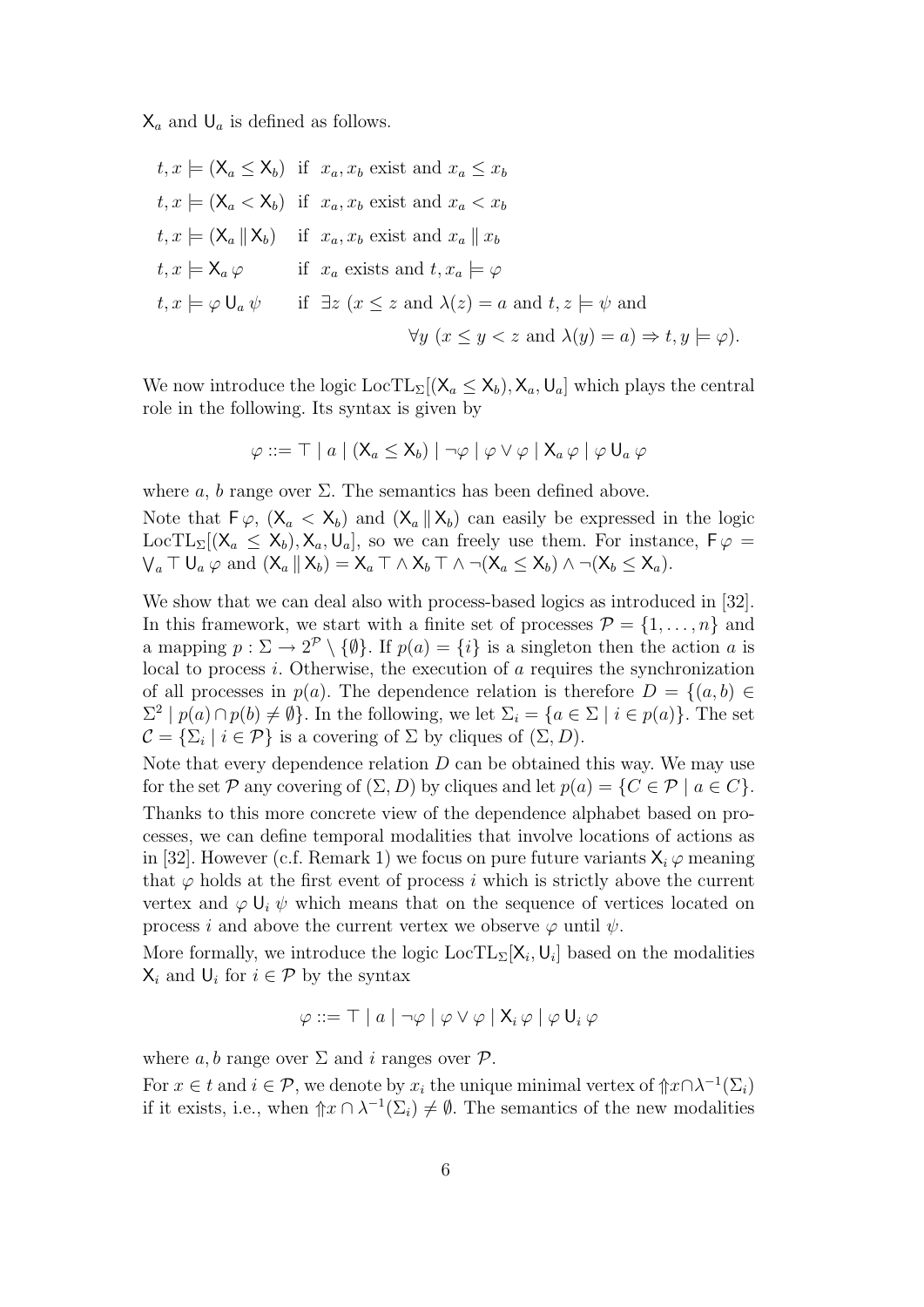is given by

$$
t, x \models \mathsf{X}_i \varphi \quad \text{if } x_i \text{ exists and } t, x_i \models \varphi
$$
  

$$
t, x \models \varphi \mathsf{U}_i \psi \text{ if } \exists z \ (x \le z \text{ and } \lambda(z) \in \Sigma_i \text{ and } t, z \models \psi \text{ and}
$$
  

$$
\forall y \ (x \le y < z \text{ and } \lambda(y) \in \Sigma_i) \Rightarrow t, y \models \varphi).
$$

Note that  $\mathsf{U}_i$  is a usual *sequential* until on the chain of vertices  $\uparrow x \cap \lambda^{-1}(\Sigma_i)$ .

**Remark 1** In [32], the formula  $\mathcal{O}_i \varphi$  means that  $\varphi$  holds at the first event of process i that is not in the past of the current vertex. Clearly, this is not a future modality. The until modality introduced in [32] is also not pure future. This motivates our different choice.

Proposition 2 The expressiveness of the following local temporal logics is increasing (or equal) in the following order:

- (1) LocTL<sub> $\Sigma$ </sub>[( $X_a \leq X_b$ ),  $X_a$ , U<sub>a</sub>],
- (2) LocTL<sub> $\Sigma$ </sub>[ $\mathsf{X}_i, \mathsf{U}_i$ ],
- (3) LocTL<sub>Σ</sub>[EX, U],
- $(4)$  LocTL<sub> $\Sigma$ </sub>[SU].

**Proof.** (1)  $\subseteq$  (2): Fix  $a \in \Sigma$  and let  $i \in \mathcal{P}$  with  $i \in p(a)$ . We have  $X_a \varphi =$  $X_i(\neg a \cup_i (a \wedge \varphi))$  and  $\varphi \cup_a \psi = (\neg a \vee \varphi) \cup_i (a \wedge \psi)$ .

We show now how to express the constants  $(X_a \le X_b)$ , which is more difficult. The idea is that  $t, x \models (\mathsf{X}_a \leq \mathsf{X}_b)$  if and only if there exists a chain  $x_0, \ldots, x_n$ in t with  $n \leq |\Sigma|$  and  $x_a = x_0 < x_1 < \cdots < x_n = x_b$  and  $(\lambda(x_i), \lambda(x_{i+1})) \in D$ for  $0 \leq i < n$ .

For this, we define inductively formulae  $(X_a \leq_n X_b)$  by:

$$
(\mathsf{X}_a \leq_1 \mathsf{X}_b) = \begin{cases} \bot & \text{if } (a, b) \in I \\ \mathsf{X}_i((\top \mathsf{U}_i b) \land (\neg b \mathsf{U}_i a)) & \text{otherwise, where } i \in p(a) \cap p(b) \end{cases}
$$

and for  $n > 1$ , we define  $(X_a \leq_n X_b)$  by

$$
(X_a \leq_{n-1} X_b) \vee \bigvee_{c \in D(a) \setminus \{a,b\}} \left[ \left( (X_a \leq_1 X_c) \wedge (X_c \leq_{n-1} X_b) \right) \vee \right]
$$

$$
\left[ \left( (X_c \leq_1 X_a) \wedge (X_c \leq_{n-1} X_b) \right) \wedge \left( (X_c \leq_1 X_a) \wedge (X_c \leq_{n-1} X_b) \right) U_c \left( (X_a \leq_1 X_c) \wedge (X_c \leq_{n-1} X_b) \right) \right] \right].
$$

We claim that  $(X_a \le X_b) = (X_a \le_{|\Sigma|} X_b)$ .

We first show by induction on n that  $(X_a \leq_n X_b)$  implies  $(X_a \leq X_b)$ . Fix  $t \in \mathbb{R}$ and  $x \in t$ . Assume first that  $t, x \models (\mathsf{X}_a \leq_1 \mathsf{X}_b)$ . Then,  $t, x \models \mathsf{X}_i((\top \mathsf{U}_i b) \land \top \mathsf{U}_i)$  $(\neg b \cup_i a)$  for some  $i \in p(a) \cap p(b)$ . We deduce easily that  $t, x \models (\mathsf{X}_a \leq \mathsf{X}_b)$ .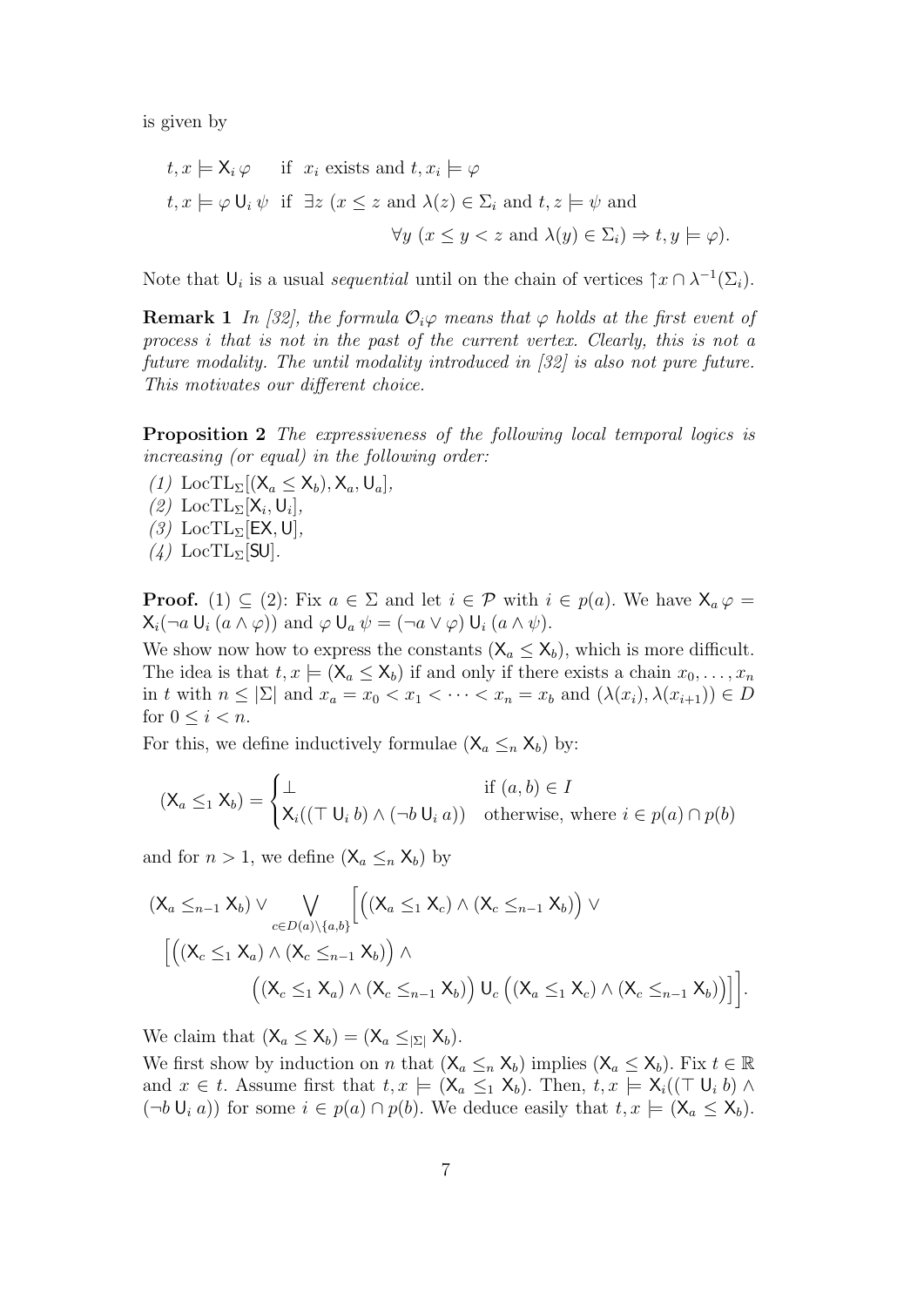Now, let  $n > 1$ ,  $c \in \Sigma$  and assume that  $t, x \models (\mathsf{X}_a \leq_1 \mathsf{X}_c) \wedge (\mathsf{X}_c \leq_{n-1} \mathsf{X}_b)$ . By induction, we get  $t, x \models (\mathsf{X}_a \leq \mathsf{X}_c) \land (\mathsf{X}_c \leq \mathsf{X}_b)$  which implies clearly  $t, x \models (\mathsf{X}_a \leq \mathsf{X}_b)$ . Finally, assume that  $t, x \models (\mathsf{X}_c \leq_1 \mathsf{X}_a) \land (\mathsf{X}_c \leq_{n-1} \mathsf{X}_b)$ and  $t, x \models ((X_c \leq_1 X_a) \wedge (X_c \leq_{n-1} X_b)) \cup_c ((X_a \leq_1 X_c) \wedge (X_c \leq_{n-1} X_b)).$ Let z be such that  $x \leq z$ ,  $\lambda(z) = c$ ,  $t, z \models (\mathsf{X}_a \leq_1 \mathsf{X}_c) \wedge (\mathsf{X}_c \leq_{n-1} \mathsf{X}_b)$  and  $t, y \models (\mathsf{X}_{c} \leq_1 \mathsf{X}_{a}) \land (\mathsf{X}_{c} \leq_{n-1} \mathsf{X}_{b})$  for each  $x \leq y < z$  with  $\lambda(y) = c$ . By induction we get  $t, z \models (\mathsf{X}_a \leq \mathsf{X}_c) \land (\mathsf{X}_c \leq \mathsf{X}_b)$  which implies  $t, z \models (\mathsf{X}_a \leq \mathsf{X}_b)$ . It remains to show that  $x_a = z_a$  and  $x_b = z_b$ . Let  $y_1, \ldots, y_k$  be the c-labelled vertices between x and z with  $x = y_0 < y_1 < \cdots < y_k = z$ . For  $0 \le i < k$  we have  $t, y_i \models (\mathsf{X}_c \leq_1 \mathsf{X}_a) \land (\mathsf{X}_c \leq_{n-1} \mathsf{X}_b)$  and by induction we get  $(y_i)_c < (y_i)_a$ and  $(y_i)_c < (y_i)_b$  (recall that  $c \notin \{a, b\}$ ). Since we also have  $(y_i)_c = y_{i+1}$ , we deduce that  $(y_i)_a = (y_{i+1})_a$  and  $(y_i)_b = (y_{i+1})_b$ . Using  $x = y_0$  and  $z = y_k$  we obtain  $x_a = z_a$  and  $x_b = z_b$ . Therefore,  $x_a = z_a \lt z_b = x_b$  as desired.

Conversely, we show by induction on n that for  $t \in \mathbb{R}$  and  $x \in t$ , if  $x_a, x_b$ exist and there exist  $x_0, \ldots, x_n$  with  $x_a = x_0 < x_1 < \cdots < x_n = x_b$  and  $(\lambda(x_i), \lambda(x_{i+1})) \in D$  for  $0 \leq i \leq n$  and n is minimal with this property, then  $t, x \models (\mathsf{X}_a \leq_n \mathsf{X}_b).$ 

Consider first the case  $n = 1$ . Then  $(a, b) \in D$  and if  $i \in p(a) \cap p(b)$  we obtain easily  $t, x \models \mathsf{X}_i((\top \mathsf{U}_i b) \wedge (\neg b \mathsf{U}_i a)).$ 

Assume now  $n > 1$ . Since *n* is minimal, we have  $c = \lambda(x_1) \in D(a) \setminus \{a, b\}.$ Without loss of generality, we may assume that  $x_1 = (x_a)_c$ . Let  $y_1, \ldots, y_k$  be the c-labelled vertices between x and  $x_1$  with  $x = y_0 < y_1 < \cdots < y_k = x_1$ . If  $k = 1$  then  $x_1 = x_c$  and  $x_a < x_c$  hence we get  $t, x \models (\mathsf{X}_a \leq_1 \mathsf{X}_c)$ . By induction we also get  $t, x \models (\mathsf{X}_c \leq_{n-1} \mathsf{X}_b)$  (with  $x_2, \ldots, x_n$ ). Therefore,  $t, x \models (\mathsf{X}_a \leq_n \mathsf{X}_b)$ . Assume now  $k > 1$ . Since  $(a, c) \in D$ , we must have  $y_{k-1}$  and  $x_a$  ordered. If  $x_a \lt y_{k-1}$  then  $y_k = x_1 = (x_a)_c \leq y_{k-1}$ , a contradiction. Therefore,  $y_{k-1} \lt x_a$ . With  $z = y_{k-1}$  we obtain  $z_a = x_a$ . Since  $x_a < x_b$  we also get  $z_b = x_b$ . For  $0 \leq i \leq k$  we have  $(y_i)_c = y_{i+1}$  and in particular  $z_c = y_k = x_1$ . Therefore,  $z_a < z_c < z_b$  and we get by induction  $t, z \models (\mathsf{X}_a \leq_1 \mathsf{X}_c) \wedge (\mathsf{X}_c \leq_{n-1} \mathsf{X}_b)$  (with  $x_2, \ldots, x_n$ ). Finally, let  $0 \leq i \leq k-1$ . We have  $x \leq y_i \leq (y_i)_c = y_{i+1} \leq$  $y_{k-1}$  <  $x_a$  and we deduce  $(y_i)_a = x_a > (y_i)_c$ . Since  $x_a$  <  $x_b$  we also get  $(y_i)_b = x_b > (y_i)_c$ . By induction we get  $t, y_i \models (\mathsf{X}_c \leq_1 \mathsf{X}_a) \wedge (\mathsf{X}_c \leq_{n-1} \mathsf{X}_b)$  (with  $x_2, \ldots, x_n$ ). Therefore,  $t, x \models (\mathsf{X}_a \leq_n \mathsf{X}_b)$ .

This concludes the proof of our claim since whenever  $x < y$  in a trace then we find a path  $x = x_0 < x_1 < \cdots < x_n = y$  with  $(\lambda(x_i), \lambda(x_{i+1})) \in D$  of length at most  $|\Sigma|$ . Actually, we have  $(\mathsf{X}_a \leq \mathsf{X}_b) = (\mathsf{X}_a \leq_k \mathsf{X}_b)$  where k is the maximal length of a simple path in the dependence alphabet  $(\Sigma, D)$  for  $a \neq b$ , and where  $k = 1$  for  $a = b$ .

 $(1) \subseteq (3)$ : We include this part because in order to prove  $(2) \subseteq (3)$  we will use the constants  $(X_a \leq X_b)$  and the modality  $X_a$ , hence we show first how to express them in  $LocTL_{\Sigma}$ (EX, U).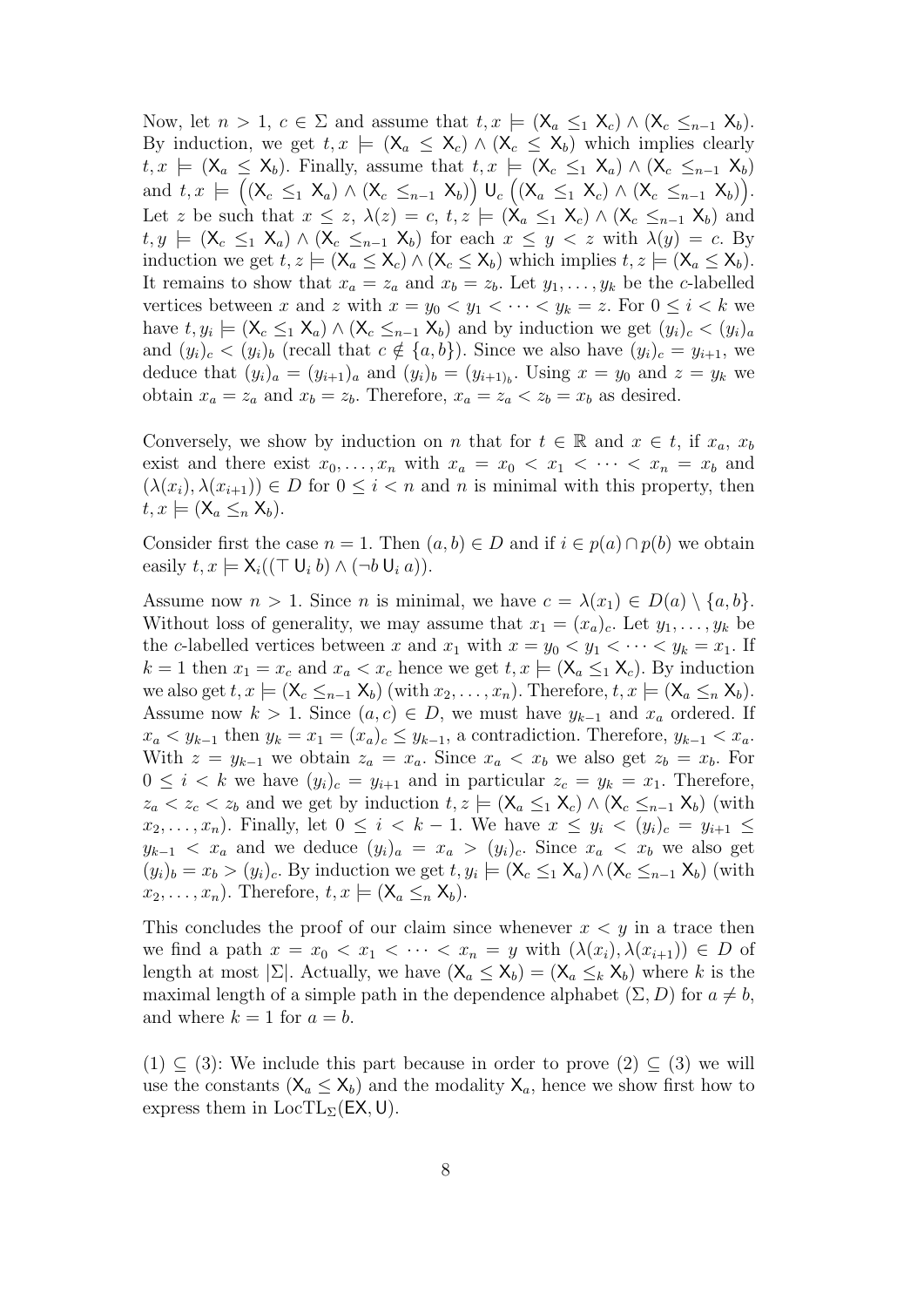For  $a, b \in \Sigma$  with  $a \neq b$  we have

$$
(\mathsf{X}_a \leq \mathsf{X}_b) = \bigvee_{c \in \Sigma} ((\mathsf{X}_c \leq \mathsf{X}_a) \wedge (\mathsf{X}_c \leq \mathsf{X}_b) \wedge \mathsf{EX}(c \wedge \neg(\neg a \cup b))).
$$

Thus, it is enough to consider a conjunction  $(X_c \le X_a) \wedge EX \, c$  with  $a \ne c$ . This is  $EX(c \wedge \overline{\mathsf{F}} a) \wedge (a \vee \neg(\neg c \mathsf{U} a)).$ 

Next, for  $a \in \Sigma$ , we have

$$
\mathsf{X}_{a}\,\varphi = (\neg a \land (\neg a \mathsf{U}\,(a \land \varphi))) \lor (a \land \mathsf{EX}(\neg a \mathsf{U}\,(a \land \varphi)))
$$

and  $\varphi \cup_a \psi = (\neg a \vee \varphi) \cup (a \wedge \psi)$ . (This yields a direct proof for  $(1) \subseteq (3)$ ) without the detour to process based logics.)

(2) 
$$
\subseteq
$$
 (3): Let  $i \in \mathcal{P}$ . We have  $\varphi \mathsf{U}_i \psi = (\neg \Sigma_i \vee \varphi) \mathsf{U} (\Sigma_i \wedge \psi)$  and

$$
X_i \varphi = \bigvee_{b \in \Sigma_i} \left( X_b \varphi \wedge \bigwedge_{a \in \Sigma_i \setminus \{b\}} \neg(X_a \leq X_b) \right).
$$

 $(3) \subseteq (4)$ : We have already seen that EX and U are expressible with SU.  $\Box$ 

**Remark 3** In the logic LocTL<sub>Σ</sub> $[(X_a \leq X_b), X_a, U_a]$ , only the constants  $(X_a \leq X_b)$  $\mathsf{X}_{b}$ ) with  $(a, b) \in D$  and  $a \neq b$  are necessary. Indeed, we have  $(\mathsf{X}_{a} \leq \mathsf{X}_{a}) = \mathsf{X}_{a}$ and we can replace  $(X_a \leq_1 X_b)$  by  $(X_a \leq X_b)$  with  $(a, b) \in D$  and define  $(X_a \leq_n X_b)$  for  $n > 1$  inductively as in the proof of Proposition 2.

Remark 4 In Corollary 26 and 27 we will see that all the logics of Proposition 2 are expressively equivalent and correspond to the first order logic over traces. On the other hand, the logic  $LocTL_{\Sigma}[\mathsf{X}_a, \mathsf{U}_a]$  is strictly weaker. In fact, this fragment seems to be rather weak, even if we restrict ourselves to words over two letters. Assume that  $\Sigma$  contains two dependent letters b and c and let  $\varphi \in \text{LocTL}_{\Sigma}[X_a, U_a]$  be a formula of length n. Let  $u = b(bc)^m$  and  $v = (bc)^m$ with  $m > n$  (possibly  $m = \omega$ ). We can show that  $u \models \varphi$  if and only if  $v \models \varphi$ . Since,  $u \models (\mathsf{X}_b \leq \mathsf{X}_c)$  whereas  $v \not\models (\mathsf{X}_b \leq \mathsf{X}_c)$ . this shows that  $\text{LocTL}_{\Sigma}[\mathsf{X}_a, \mathsf{U}_a]$ is strictly weaker than  $\text{LocTL}_{\Sigma}[(X_a \le X_b), X_a, U_a]$ .

Note also that  $\text{LocTL}_{\Sigma}[X_a]$  is strictly weaker than  $\text{LocTL}_{\Sigma}[X_a, \mathsf{U}_a]$ . Again, we assume that  $\Sigma$  contains two dependent letters b and c and we consider a formula  $\varphi \in \text{LocTL}_{\Sigma}[X_a]$  of length n. Then, for  $m > n$  the traces (words)  $(bc)^m$ ,  $(bc)^mb$ ,  $(bc)^mb^{\omega}$  and  $(bc)^{\omega}$  are undistinguishable by  $\varphi$ . But,  $(bc)^m \models$  $F(c \land \neg X_b \top)$  whereas  $(bc)^{m}b \not\models F(c \land \neg X_b \top)$ , and  $(bc)^{m}b^{\omega} \models F \neg X_c \top$  whereas  $(bc)^{\omega} \not\models \textsf{F} \neg \textsf{X}_c \top$ . Therefore, the fragment  $LocTL_{\Sigma}[X_a]$  is strictly weaker than  $\text{LocTL}_{\Sigma}[X_a, \mathsf{U}_a]$  both for finite and for infinite traces (or words).

Recall that a nonempty (finite or infinite) word w initially satisfies an LTL formula  $\varphi$  if  $w, 1 \models \varphi$  where 1 is the first position in w. This can be extended directly to traces in  $\mathbb{R}^1$  having a unique minimal vertex and we define  $\mathcal{L}^1(\varphi)$  =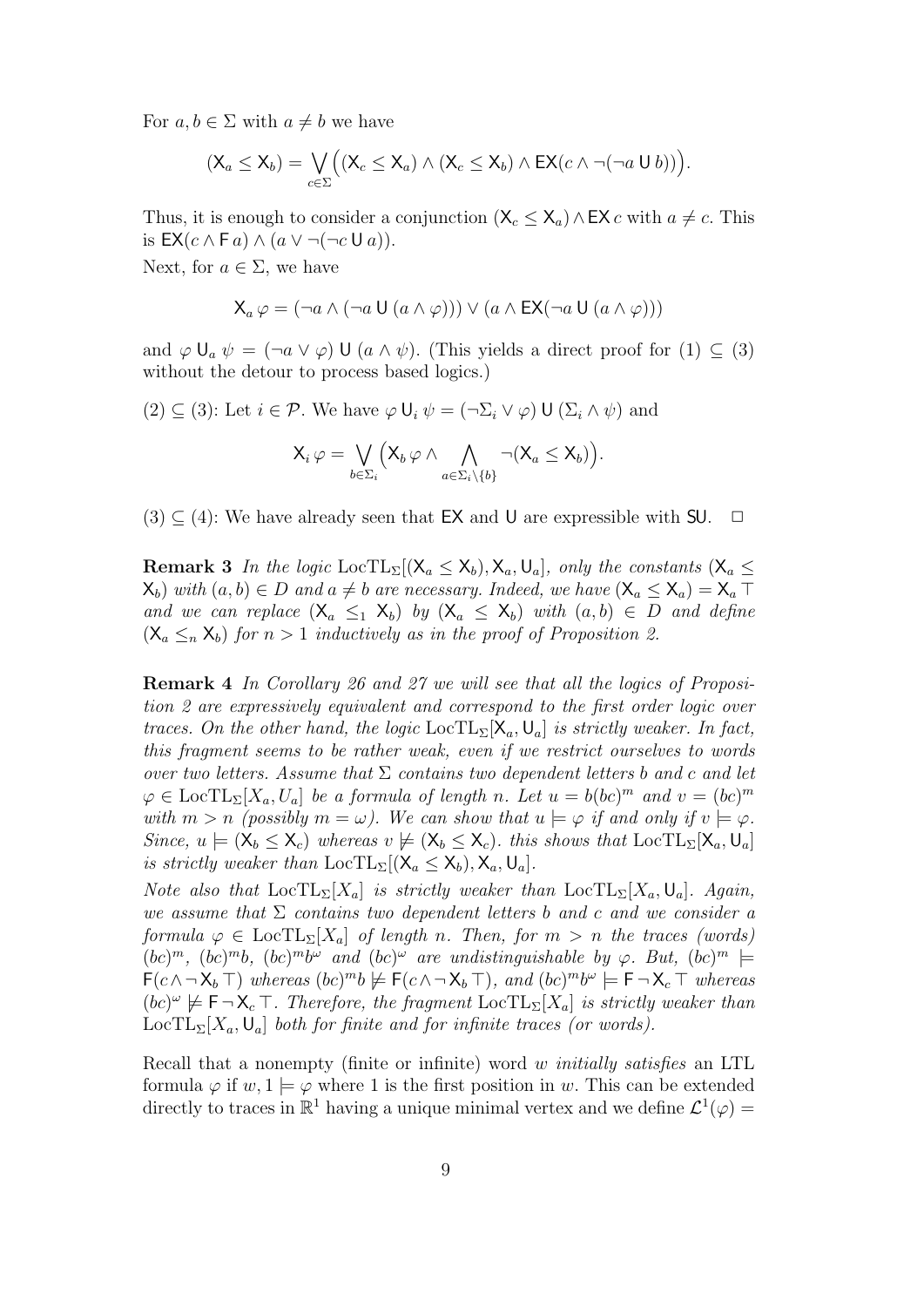$\{t \in \mathbb{R}^1 \mid t \models \varphi\}.$  This coincides with the classical notation for nonempty words.

The aim of the paper is to show that local temporal logics have the same expressive power than first order logic on traces. Since a first order logic formula can be evaluated on arbitrary traces in R, we need to extend the initial sat*isfiability* of local temporal logics to all traces in  $\mathbb{R}$ , not only to those having a unique minimal vertex. Two approaches have been used. In [6], an initial modality  $EM \varphi$  was introduced with the meaning  $t \models EM \varphi$  if there is a minimal position x in t with  $t, x \models \varphi$ . Then, an initial formula  $\alpha$  is a Boolean combination of initial modalities. The local temporal logic based on EM, EX and U is expressively complete if and only if the dependence alphabet  $(\Sigma, D)$  is a cograph [6]. Hence, in order to get a pure future expressively complete local temporal logic as aimed in the present paper, we cannot follow this strategy.

The other approach, which we adopt here, is to consider *rooted traces*. Let # be a new symbol,  $\# \notin \Sigma$ , and  $t = [V, \leq, \lambda] \in \mathbb{R}(\Sigma, D)$ . The rooted trace associated with t is  $\#t$ , where both  $\#$  and t are viewed as traces over the alphabet  $\Sigma' = \Sigma \cup {\{\#\}}$  together with the dependence relation  $D' = D \cup$  $({\{\#}\times\Sigma)\cup(\Sigma\times{\{\#}\})\cup{\{\#,\#}\}\}\.$  Thus we have introduced a unique minimal vertex, since # depends on every letter. In particular,  $\#t \in \mathbb{R}^1(\Sigma', D')$ . Then, for a formula in local temporal logic  $\varphi$  (over  $\Sigma$ ), we define  $\mathcal{L}(\varphi) = \mathcal{L}_{\Sigma}(\varphi) =$  $\{t \in \mathbb{R}(\Sigma, D) \mid \#t \models \varphi\}.$  Note that  $\#\mathcal{L}_{\Sigma}(\varphi) = \mathcal{L}_{\Sigma'}^1(\varphi) \cap \#\mathbb{R}(\Sigma, D).$ 

A formula  $\varphi \in \text{LocTL}_{\Sigma}[\cdots]$  is insensitive to the minimal letter (iml for short) if for all  $t \in \mathbb{R}$  and  $c \in \Sigma$  with  $ct \in \mathbb{R}^1$  we have  $\#t \models \varphi$  if and only if  $ct \models \varphi$ .

**Lemma 5** Let  $\varphi \in \text{LocTL}_{\Sigma}[(X_a \le X_b), X_a, U_a]$ . We can construct an iml formula  $\hat{\varphi} \in \text{LocTL}_{\Sigma}[(X_a \le X_b), X_a, U_a]$  such that  $\mathcal{L}(\varphi) = \mathcal{L}(\hat{\varphi})$ .

**Proof.** We proceed by structural induction on  $\varphi$ . We have  $\hat{a} = \perp$  for each  $a \in \Sigma$ . Next,  $\widehat{\mathsf{X}_a \varphi} = \mathsf{X}_a \varphi$  and  $(\widehat{\mathsf{X}_a} \leq \widehat{\mathsf{X}}_b) = (\mathsf{X}_a \leq \mathsf{X}_b)$  since these formulae are already *iml.* Finally,  $\widehat{\varphi \cup_a \psi} = \mathsf{X}_a(\varphi \cup_a \psi)$  for  $a \in \Sigma$  since  $\#\notin \Sigma$ .  $\Box$ 

## 4 Auxiliary constants

If there are letters  $b, c \in \Sigma$  such that  $\mathcal{L} \cap \lambda^{-1}(b) \neq \emptyset$  and  $\mathcal{L} \cap \lambda^{-1}(c) \neq \emptyset$ , we denote by  $x_{bc} = (x_b)_c$  the minimal vertex of  $\hat{p}_b \cap \lambda^{-1}(c)$ . We now define constants  $(X_{ac} = X_{bc})$  for all  $a, b, c \in \Sigma$  with  $a \neq c \neq b$  by:

$$
t, x \models (\mathsf{X}_{ac} = \mathsf{X}_{bc})
$$
 if  $x_{ac}, x_{bc}$  exist and  $x_{ac} = x_{bc}$ .

It is far from being obvious that the new constants  $(X_{ac} = X_{bc})$  can be expressed in  $LocTL<sub>\Sigma</sub>[EX, U]$ . We will devote the whole section to the proof of the following result, which is in view of Proposition 2, a priori, a stronger statement.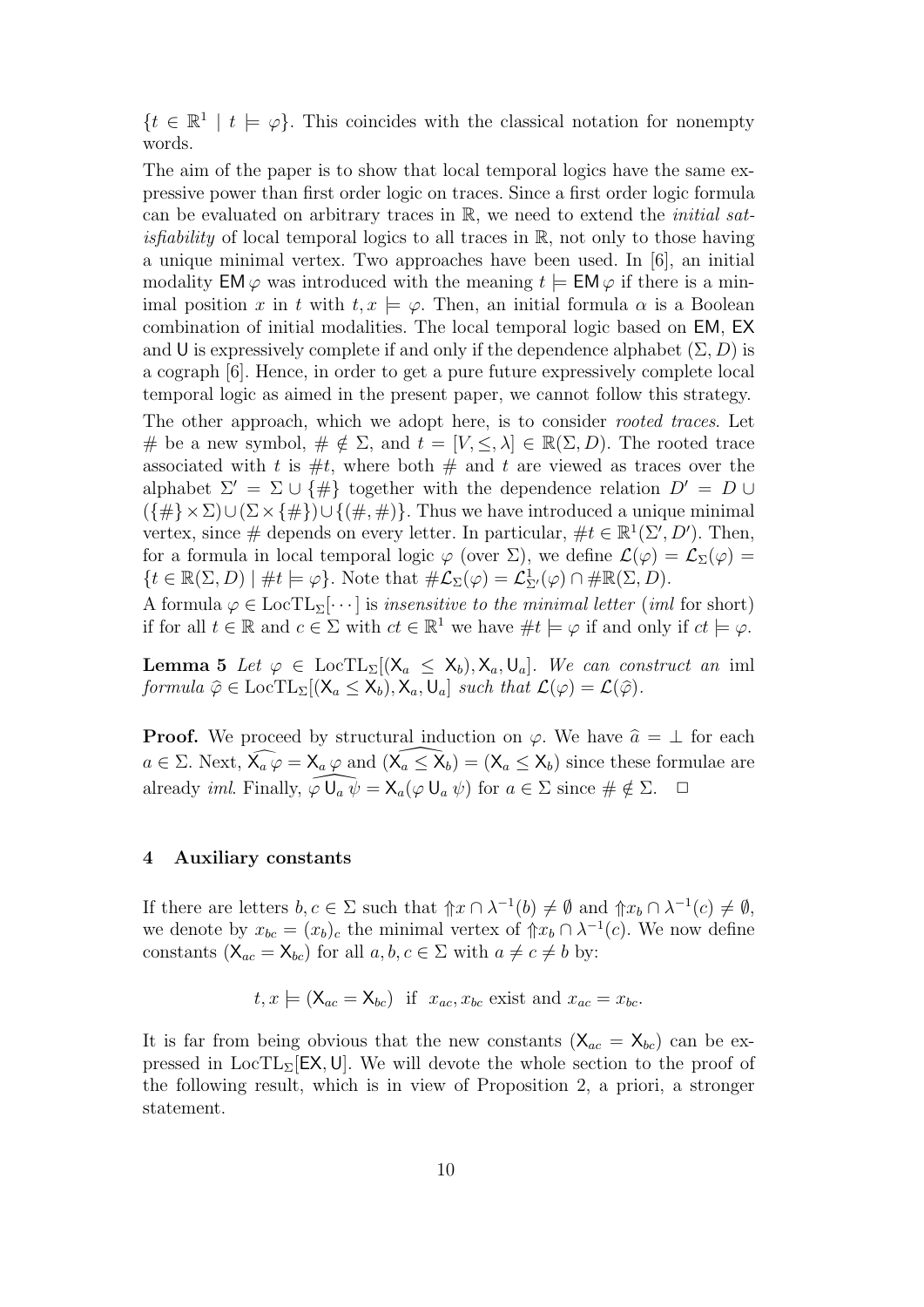**Proposition 6** For all  $a, b, c \in \Sigma$  with  $a \neq c \neq b$ , the constants  $(X_{ac} = X_{bc})$ can be expressed in  $\text{LocTL}_{\Sigma}[(X_d \le X_e), X_d, U_d].$ 

The remaining of this section is devoted to the technical proof of this proposition and can be skipped in a first reading.

The overall strategy is to proceed in  $\mathcal{O}(n^3)$  rounds where  $n = |\Sigma|$ . In each round we introduce new formulae which are approximations of  $(X_{ac} = X_{bc})$ . At the end these approximations are getting so weak that we can replace them by false. In each round, when we replace an approximation we obtain a new formula of size  $\mathcal{O}(n^2)$ . Thus, overall  $(X_{ac} = X_{bc})$  is replaced by a complex formula of exponential size in  $|\Sigma|$ .

**Lemma 7** 1. Let z be a vertex such that  $\lambda(z) = a$  and  $z_c$  exists. There exist letters  $\{a_1, \ldots, a_{k-1}\} \subseteq \Sigma \setminus \{a, c\}$  such that  $z < z_{a_1} < \cdots < z_{a_{k-1}} < z_c$  and  $a = a_0 - a_1 - \cdots - a_{k-1} - a_k = c \in (\Sigma, D).$ 

2. Let x be a vertex and  $\{a_1, \ldots, a_{k-1}\} \subseteq \Sigma \setminus \{a, c\}$  such that  $x_a < x_{aa_1}$  $\cdots < x_{aa_{k-1}} < x_{ac}$  and  $a = a_0 - a_1 - \cdots - a_{k-1} - a_k = c$  in  $(Σ, D)$ . If  $x_a || x_c$ , then  $x_{aa_i} = x_{ca_i}$  for some  $1 \leq i < k$ .

**Proof.** 1. We use an induction on the size of the set  $\{y \mid z \leq y \leq z_c\}$ . Let y be a minimal vertex such that  $z \leq y < z_c$  and  $\lambda(y)$  depends on c. If  $y = z$ then we have  $a - c$  and we take  $k = 1$ . Assume now that  $z \leq y$ . By definition of y, we have  $b = \lambda(y) \in \Sigma \setminus \{a, c\}$  and  $y = z_b < z_c$ . By induction, we find letters  $\{a_1, \ldots, a_{k-2}\} \subseteq \Sigma \setminus \{a, b\}$  such that  $z < z_{a_1} < \cdots < z_{a_{k-2}} < z_b$  and  $a = a_0 - a_1 - \cdots - a_{k-2} - a_{k-1} = b$  in  $(\Sigma, D)$ . We conclude easily since  $z_b < z_c, b - c$  and  $c \notin \{a_1, \ldots, a_{k-2}\}\$  by definition of  $z_c$ .

2. Since  $x_a || x_c$ , we have  $(a, c) \in I$  and  $k \geq 2$ . The vertices  $x_c$  and  $x_{aa_{k-1}}$  must be ordered. If  $x_{aa_{k-1}} \leq x_c$  then  $x_c = x_{ac}$ , a contradiction. Hence,  $x_c < x_{aa_{k-1}}$ and we can choose  $0 < i < k$  minimal with  $x_c < x_{aa_i}$ . This implies  $x_{ca_i} \le x_{aa_i}$ . We show that  $x_{ca_i} = x_{aa_i}$ . If  $i = 1$  we let  $y = x_a$  and if  $i > 1$  we let  $y = x_{aa_{i-1}}$ . So,  $(\lambda(y), a_i) \in D$  and y and  $x_{ca_i}$  are ordered. If  $x_{ca_i} \leq y$  then  $x_c < y$  and this excludes the case  $i = 1$  since  $x_a || x_c$ . Then, we get  $x_c < x_{ca_i} \leq y = x_{aa_{i-1}}$  which contradicts the minimality of i. Therefore,  $y < x_{ca_i}$  and using  $y_{a_i} = x_{aa_i}$ , we deduce that  $x_{aa_i} \leq x_{ca_i}$  and therefore  $x_{ca_i} = x_{aa_i}$ .  $\Box$ 

Let  $a, c \in \Sigma$ ,  $a \neq c$ , and let  $t \in \mathbb{R}$ ,  $x \in t$  such that  $x_{ac}$  exists. Define  $\delta_x(a, c)$  as the smallest integer  $k \geq 1$  such that there exist letters  $a_1, \dots, a_{k-1}$  such that  $x_a < x_{aa_1} < \cdots < x_{aa_{k-1}} < x_{ac}$  and  $a = a_0 - a_1 - \cdots - a_{k-1} - a_k = c$  in  $(\Sigma, D)$ . Note that such an integer k exists by Lemma 7 and  $\delta_x(a, c) \leq |\Sigma| - 1$ . We also introduce the set  $F_x(a, c)$  which consists of all pairs  $(d, e), d \neq e$ , such that either  $x_{de}$  does not exist or  $x_{ac} < x_{de}$ . Note that  $|F_x(a, c)| \leq |\Sigma|^2 - |\Sigma|$ . Throughout we use the following fact:

if 
$$
x \leq y
$$
 and  $y_{fg} \leq x_{ac}$ , then  $F_x(a, c) \subseteq F_y(f, g)$ . (\*)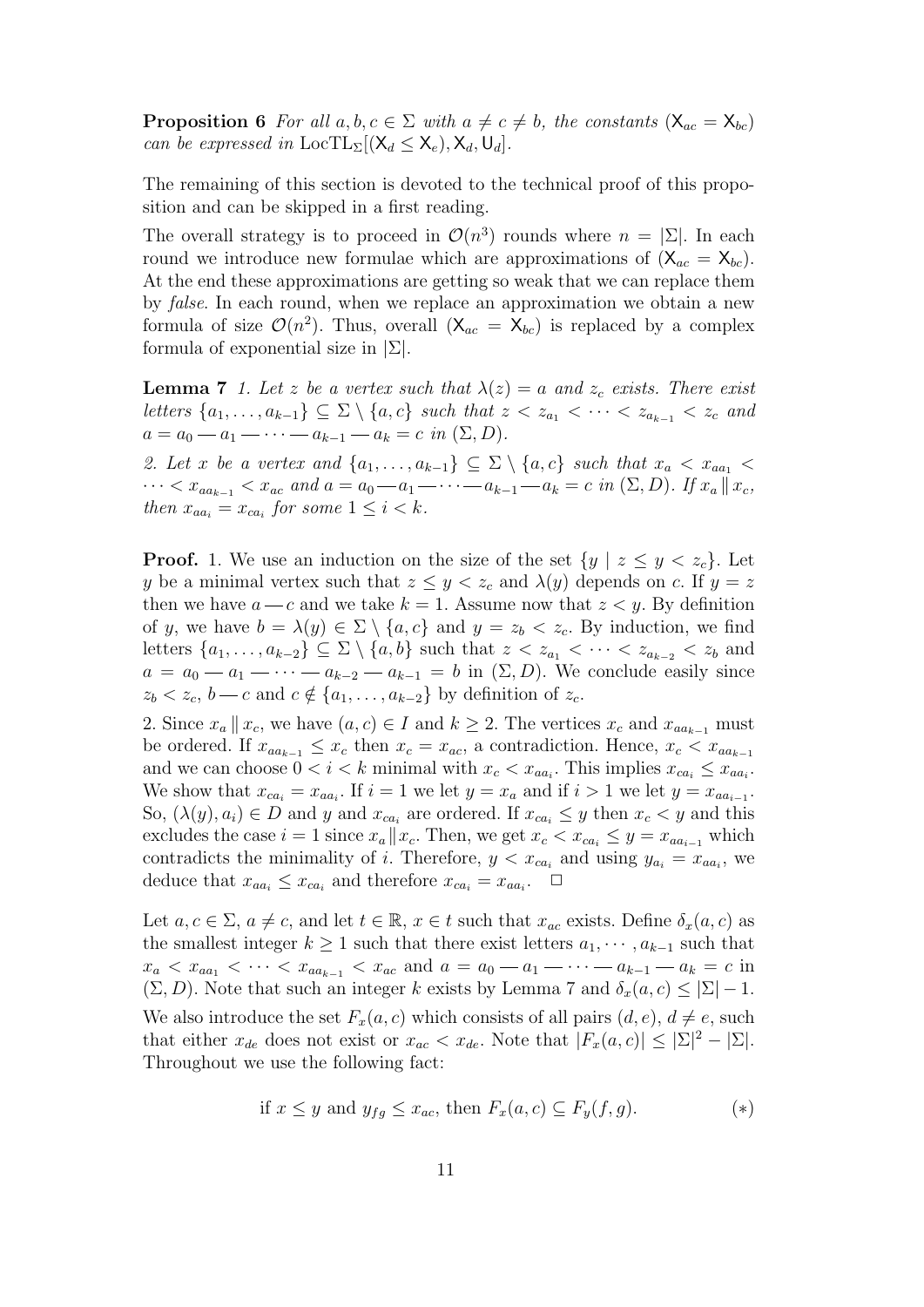This is trivial since if  $x \leq y$  and  $y_{de}$  exists, then  $x_{de}$  exists and  $x_{de} \leq y_{de}$ . Moreover, if  $x \leq y$  and  $y_{fg} < x_{ac}$ , then  $F_x(a, c) \subsetneq F_y(f, g)$  since  $(a, c) \in$  $F_y(f, g)$  (even if  $y_{ac}$  does not exist).

Below we consider letters  $a \neq c \neq b$  together with parameters  $\delta_x(a, c) + \delta_x(b, c)$ and  $|F_x(a, c)|$ . We also introduce a flag  $r \in \{0, 1\}$ .

**Proposition 8** Let  $a, b, c \in \Sigma$  with  $a \neq c \neq b$ . For each triple  $(m, \ell, r)$  with  $0 \leq m \leq |\Sigma|^2 - |\Sigma|, 0 \leq \ell \leq 2|\Sigma| - 2,$  and  $r \in \{0,1\}$  we can define a formula  $(X_{ac} = X_{bc}, m, \ell, r)$  in terms of  $(X_d < X_e)$ ,  $X_d$  and  $U_d$  with  $d, e \in \Sigma$  such that for all  $x \in t \in \mathbb{R}$  the following assertions I and II are satisfied.

I: If  $t, x \models (\mathsf{X}_{ac} = \mathsf{X}_{bc}, m, \ell, r)$ , then  $t, x \models (\mathsf{X}_{ac} = \mathsf{X}_{bc})$ . II: If the following four conditions  $C_1, \ldots, C_4$  are simultaneously satisfied, then it holds:  $t, x \models (\mathsf{X}_{ac} = \mathsf{X}_{bc}, m, \ell, r).$  $C_1$ :  $t, x \models (\mathsf{X}_{ac} = \mathsf{X}_{bc})$ .  $C_2$ :  $|F_x(a, c)| = |F_x(b, c)| \geq m$ .  $C_3$ :  $\delta_x(a,c) + \delta_x(b,c) \leq \ell$ .  $C_4$ :  $r = 1$  or  $t, x \models (\mathsf{X}_a || \mathsf{X}_b) \land \neg[(\mathsf{X}_c < \mathsf{X}_a) \land (\mathsf{X}_c < \mathsf{X}_b)].$ 

Corollary 9 The formulae  $(X_{ac} = X_{bc})$  and  $(X_{ac} = X_{bc}, 0, 2|\Sigma| - 2, 1)$  are equivalent.

**Proof.** [of Proposition 8] For  $a = b$  we define  $(X_{ac} = X_{bc}, m, \ell, r)$  by the formula  $X_a X_c \top$  which simply states that  $x_{ac}$  exists. Obviously, I and II are both satisfied for  $a = b$ . Hence in the following we may assume  $|\{a, b, c\}| = 3$ . Consider a triple  $(m, \ell, r)$ . If now either  $m > |\Sigma|^2 - |\Sigma| - 2$  or  $\ell \leq 1$ , then we define  $(X_{ac} = X_{bc}, m, \ell, r)$  by *false*. Then I is trivially true. Assertion II also holds since if  $x_{ac}$  and  $x_{bc}$  exist and  $x_{ac} = x_{bc}$  then either  $C_2$  (for  $m >$  $|\Sigma|^2 - |\Sigma| - 2$  or  $C_3$  (for  $\ell \leq 1$ ) is impossible.

In the following we may assume by induction that formulae are defined satisfying both I and II for all triples  $(m', \ell', r')$  where either  $m' > m$  or  $m' = m$ ,  $\ell' < \ell$  or  $m' = m, \, \ell' = \ell$ , and  $r' < r$ .

Case  $r = 1$ : We define  $(X_{ac} = X_{bc}, m, \ell, 1)$  by  $\varphi_1 \vee \varphi_2 \vee \varphi_3$  where:

$$
\varphi_1 = ((X_a < X_b) \land X_a(X_b < X_c)) \lor ((X_b < X_a) \land X_b(X_a < X_c)),
$$
\n
$$
\varphi_2 = (X_{ac} = X_{bc}, m, \ell, 0),
$$
\n
$$
\varphi_3 = (X_a \parallel X_b) \land \psi_1 \land \psi_2,
$$
\n
$$
\psi_1 = (X_c < X_a) \land (X_c < X_b),
$$
\n
$$
\psi_2 = \psi_1 \cup_c ((X_{ac} = X_{bc}, m, \ell, 0) \land \neg \psi_1).
$$

First, we show assertion I: Let  $t, x \models (\mathsf{X}_{ac} = \mathsf{X}_{bc}, m, \ell, 1)$ . If  $t, x \models \varphi_1$ , then  $t, x \models (\mathsf{X}_{ac} = \mathsf{X}_{bc})$  by a direct verification. For  $t, x \models \varphi_2$  we obtain the implication by induction. Hence let  $t, x \models \varphi_3$ . Choose a vertex  $y \in t$  which is maximal with respect to the three properties  $\lambda(y) = c, x < y < x_a$ , and x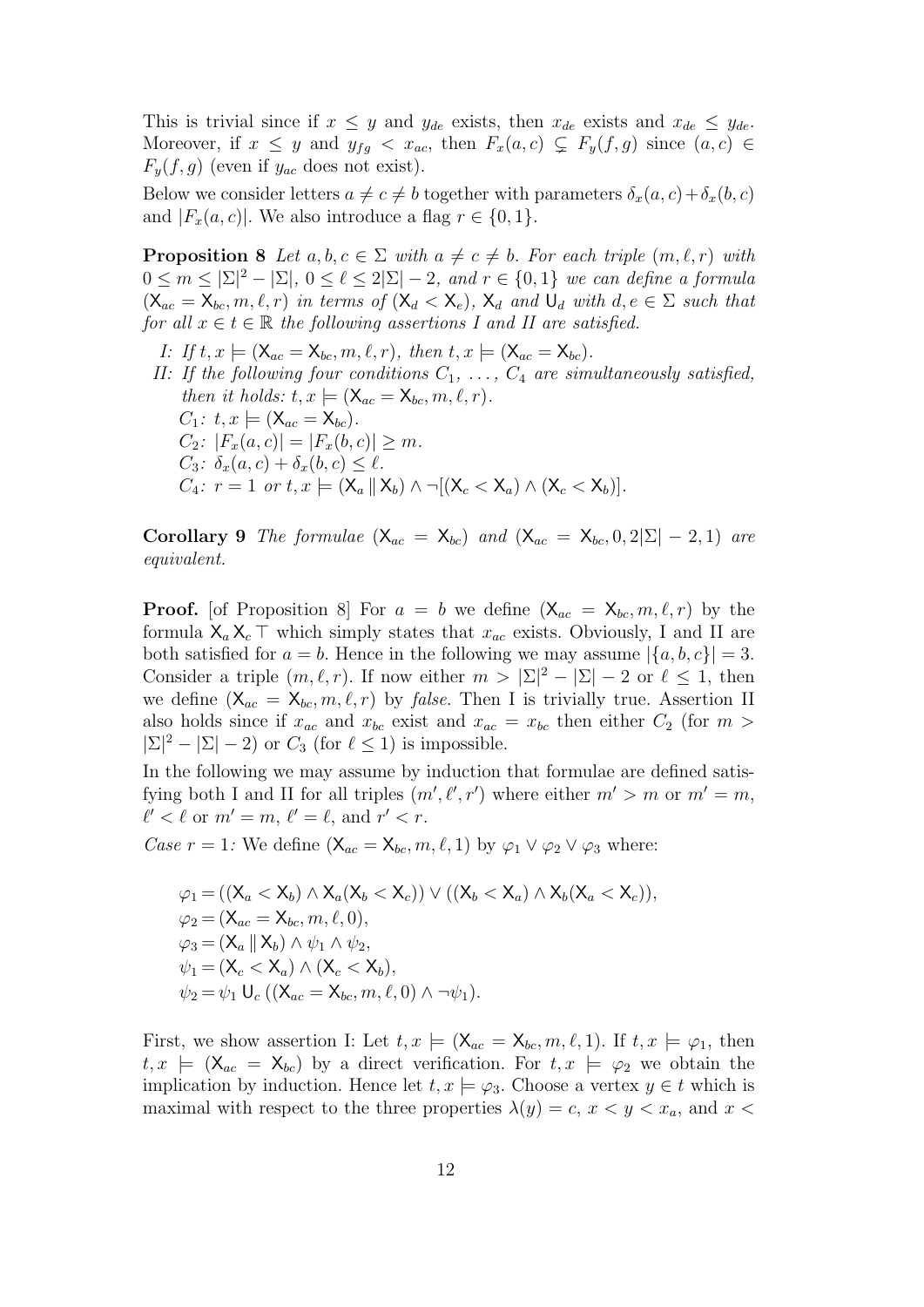$y < x_b$ . This vertex exists since  $t, x \models \psi_1$ . In particular  $y_a = x_a$  and  $y_b = x_b$ and by maximality of y we get  $t, y \models \neg \psi_1$ . Hence  $t, y \models (\mathsf{X}_{ac} = \mathsf{X}_{bc}, m, \ell, 0)$ since  $t, x \models \psi_2$ . It follows by induction that  $x_{ac} = y_{ac} = y_{bc} = x_{bc}$  as desired. Now we show II for  $r = 1$ . Condition  $C_1$  says that  $x_{ac}$  and  $x_{bc}$  exist and that we have  $x_{ac} = x_{bc}$ . If  $x_a < x_b$  or  $x_b < x_a$ , then  $t, x \models \varphi_1$ . Since  $a \neq b$  we may therefore assume that  $t, x \models (\mathsf{X}_a \mid \mathsf{X}_b)$ . If now in addition  $t, x \models \neg \psi_1$ , then  $C_1$ ,  $\ldots, C_4$  hold for the triple  $(m, \ell, 0)$  as well. We obtain  $t, x \models \varphi_2$  by induction and we are done in this case. Hence we may assume both  $x_c < x_a$  and  $x_c < x_b$ . Now, again choose  $y \in t$  maximal with respect to  $\lambda(y) = c, x \leq y \leq x_a$ , and  $x < y < x_b$ . Clearly,  $t, y \models \neg \psi_1$  by maximality of y. In order to show that  $t, x \models \varphi_3$  it is enough to verify  $t, y \models (\mathsf{X}_{ac} = \mathsf{X}_{bc}, m, \ell, 0)$ . By induction, this requires to check  $C_1, \ldots, C_4$  for y. We have  $y_a = x_a, y_b = x_b, y_{ac} = x_{ac}$  and  $y_{bc} = x_{bc}$ , so the two conditions  $C_1$  and  $C_4$  are true. Clearly  $F_y(a, c) = F_y(b, c)$ , because  $y_{ac} = y_{bc}$ . Moreover  $F_x(a, c) \subseteq F_y(a, c)$  by  $(*)$ , hence  $C_2$  holds. Finally,  $\delta_y(a, c) = \delta_x(a, c)$  and  $\delta_y(b, c) = \delta_x(b, c)$ , because  $y_a = x_a$  and  $y_b = x_b$ . Hence  $C_3$  holds, too.

Case  $r = 0$ : We define  $(X_{ac} = X_{bc}, m, \ell, 0)$  by  $\tau_0 \vee \tau_1 \vee \tau_2 \vee \tau_3$  where:

$$
\tau_0 = (\mathsf{X}_a < \mathsf{X}_c) \land (\mathsf{X}_b < \mathsf{X}_c),
$$
\n
$$
\tau_1 = (\mathsf{X}_c < \mathsf{X}_a) \land \bigvee_{b \neq b' \neq c} \tau(b, b') \land \mathsf{X}_c(\mathsf{X}_{ac} = \mathsf{X}_{b'c}, m, \ell - 1, 1),
$$
\n
$$
\tau_2 = (\mathsf{X}_c < \mathsf{X}_b) \land \bigvee_{a \neq a' \neq c} \tau(a, a') \land \mathsf{X}_c(\mathsf{X}_{a'c} = \mathsf{X}_{bc}, m, \ell - 1, 1),
$$
\n
$$
\tau_3 = \bigvee_{\substack{a \neq a' \neq c \\ b \neq b' \neq c}} \tau(a, a') \land \tau(b, b') \land \mathsf{X}_c(\mathsf{X}_{a'c} = \mathsf{X}_{b'c}, m, \ell - 2, 1),
$$
\n
$$
\tau(a, a') = (\mathsf{X}_{aa'} = \mathsf{X}_{ca'}, m + 2, 2|\Sigma| - 2, 1) \land \mathsf{X}_a(\mathsf{X}_{a'} < \mathsf{X}_c),
$$
\n
$$
\tau(b, b') = (\mathsf{X}_{bb'} = \mathsf{X}_{cb'}, m + 2, 2|\Sigma| - 2, 1) \land \mathsf{X}_b(\mathsf{X}_{b'} < \mathsf{X}_c).
$$

To see assertion I first, suppose  $t, x \models (\mathsf{X}_{ac} = \mathsf{X}_{bc}, m, \ell, 0)$ . If  $t, x \models \tau_0$ , then  $x_{ac}, x_{bc}$  exist and moreover,  $x_c = x_{ac} = x_{bc}$  in this case. In particular,  $t, x \models$  $(X_{ac} = X_{bc})$ . The following arguments are quite similar for  $\tau_1$ ,  $\tau_2$  and  $\tau_3$ . The most elaborate one is for  $\tau_3$ . So, we treat only this case and we assume that  $t, x \models \tau_3$ . Therefore we find  $a \neq a' \neq c$  and  $b \neq b' \neq c$  such that the following statements hold where we define  $y = x_c$ :

$$
x_a < x_{aa'} = x_{ca'} = y_{a'} < x_{ac}, \qquad \text{(by induction and } \tau(a, a'))
$$
\n
$$
x_b < x_{bb'} = x_{cb'} = y_{b'} < x_{bc}, \qquad \text{(by induction and } \tau(b, b'))
$$
\n
$$
y_{a'c} = y_{b'c}.
$$
\n(by induction and  $\tau_3$ , last part)

We conclude  $x_{ac} = y_{a'c} = y_{b'c} = x_{bc}$  and hence  $t, x \models (\mathsf{X}_{ac} = \mathsf{X}_{bc})$  as desired. We still have to verify assertion II for  $r = 0$  and  $|\{a, b, c\}| = 3$ . Consider  $x \in t \in \mathbb{R}$  such that  $C_1, \ldots, C_4$  are all satisfied. In particular,  $x_{ac}, x_{bc}$  exist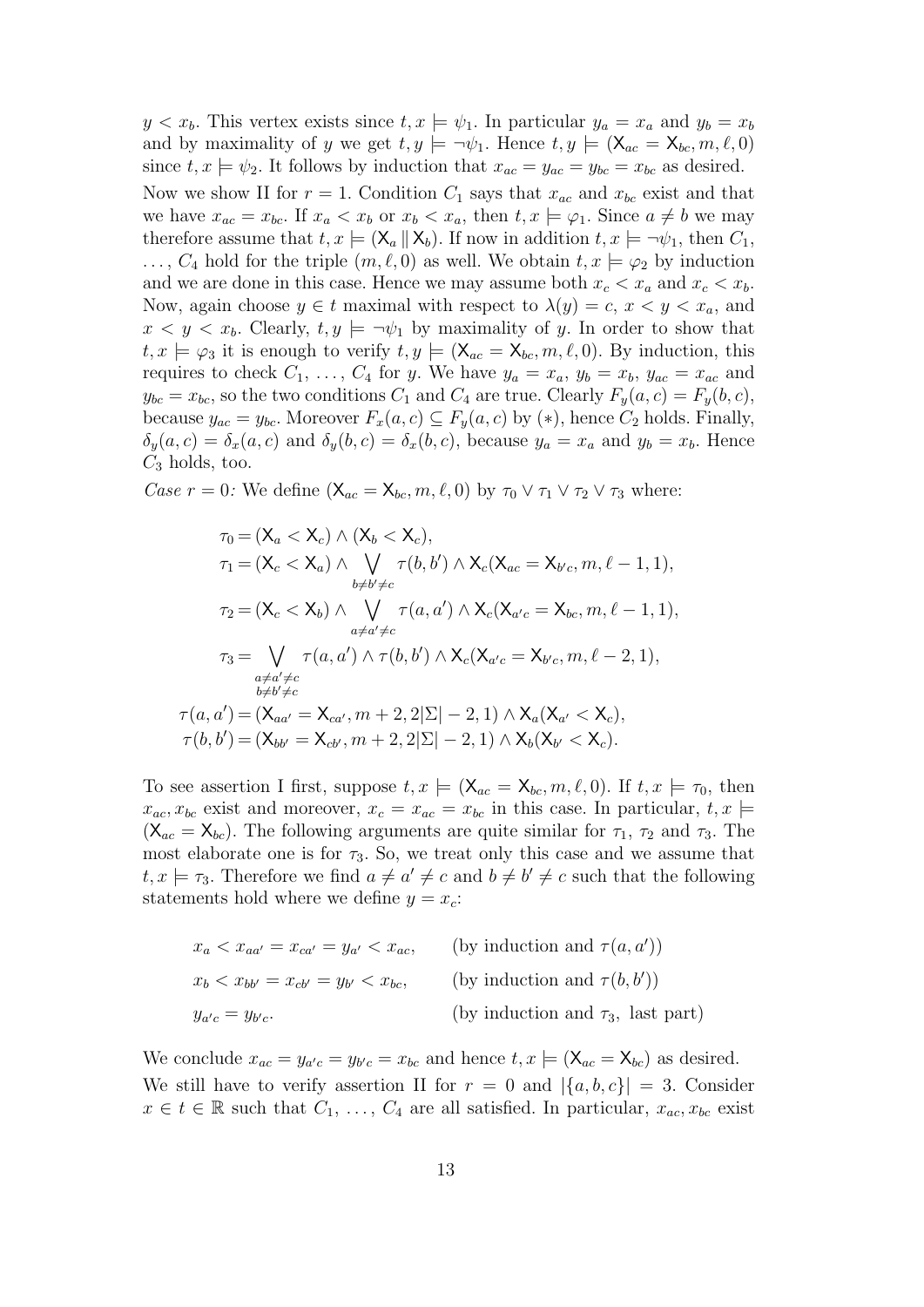and we have  $x_{ac} = x_{bc}$ . If  $x_a < x_c$  then  $x_c = x_{ac} = x_{bc}$  hence also  $x_b < x_c$ and  $t, x \models \tau_0$ . Similarly, if  $x_b < x_c$  then  $t, x \models \tau_0$ . Hence in the following we assume that neither  $x_a < x_c$  nor  $x_b < x_c$ .

There are three cases:

- $(1)$   $x_c < x_a$ ,
- $(2)$   $x_c < x_b$  and
- (3) neither  $x_c < x_a$  nor  $x_c < x_b$ .

These cases correspond to  $\tau_1$ ,  $\tau_2$ , and  $\tau_3$ , respectively. Since  $r = 0$ ,  $C_4$  implies  $x_a || x_b$  and  $\neg (x_c < x_a \land x_c < x_b)$ . Hence, in case 1, using  $\neg (x_b < x_c)$  and  $b \neq c$ , we get  $x_b \parallel x_c$ . Similarly, in case 2 we have  $x_a \parallel x_c$  and in case 3 we have both  $x_a \parallel x_c$  and  $x_b \parallel x_c$ . So in all cases we have at least two concurrent vertices and we will apply the following

**Claim 10** If  $x_a \parallel x_c$  then we find  $a' \in \Sigma \setminus \{a, c\}$  such that both  $\delta_{x_c}(a', c)$  $\delta_x(a,c)$  and  $t, x \models \tau(a,a')$ .

Let  $k = \delta_x(a, c)$ , by definition we find letters  $a_1, \dots, a_{k-1} \subseteq \Sigma \setminus \{a, c\}$  such that  $x_a < x_{aa_1} < \cdots < x_{aa_{k-1}} < x_{ac}$  and  $a = a_0 - a_1 - \cdots - a_{k-1} - a_k = c$  in  $(\Sigma, D)$ . Since  $x_a \parallel x_c$ , we may apply Lemma 7 (2) and we find  $1 \leq i \leq k$  with  $x_{aa_i} = x_{ca_i}$ . Let  $a' = a_i$  and  $y = x_c$ . For  $i < j \le k$  we have  $y_{a'a_j} = x_{aa_j}$ . Hence,  $\delta_y(a',c) \leq k - i < \delta_x(a,c).$ 

To see the claim it remains to show that  $t, x \models \tau(a, a')$ . Since  $x_{aa'} < x_{ac}$ we have to show  $t, x \models (\mathsf{X}_{aa'} = \mathsf{X}_{ca'}, m + 2, 2|\Sigma| - 2, 1)$ . Let us consider conditions  $C_1, \ldots, C_4$  with respect to  $(a, c, a')$  and the triple  $(m + 2, 2|\Sigma|$  – 2, 1). Condition  $C_1$  holds since  $x_{aa'} = x_{ca'}$ . Condition  $C_3$  trivially holds since  $\delta_x(a, a') + \delta_x(c, a') \leq 2|\Sigma| - 2$ . Condition  $C_4$  trivially holds since  $r = 1$ . Thus, we need to verify  $C_2$ , only. Since  $x_{aa'} = x_{ca'}$ , we have  $F_x(a, a') = F_x(c, a')$ . Since  $x_{aa'} < x_{ac}$  we obtain  $F_x(a, c) \subseteq F_x(a, a')$  and in fact  $(a, c), (b, c) \in F_x(a, a') \setminus F_x(a, a')$  $F_x(a, c)$ . Hence  $|F_x(a, a')| = |F_x(c, a')| \geq m + 2$ . Thus all four conditions are satisfied and using the induction hypothesis we get  $t, x \models (\mathsf{X}_{aa'} = \mathsf{X}_{ca'}, m +$  $2, 2|\Sigma| - 2, 1$  which concludes the proof of the claim.  $\Box$ 

We come back to the proof of the three cases. We start with case 2). We have  $x_c < x_b$  and  $x_a \parallel x_c$ . Let a' be given by Claim 10, and let  $y = x_c$ . We show that  $C_1, \ldots, C_4$  hold for y,  $(a', b, c)$  and  $(m, \ell - 1, 1)$ . We have  $x_a < x_{aa'} =$  $x_{ca'} = y_{a'} < x_{ac}$ , hence  $y_{a'c} = x_{ac}$ . Also,  $x < y < x_b$  implies  $y_{bc} = x_{bc}$ . Therefore,  $y_{a'c} = x_{ac} = x_{bc} = y_{bc}$  and  $C_1$  holds. Using (\*), we get  $F_x(a, c) \subseteq$  $F_y(a', c)$  and  $C_2$  holds. Claim 10 also implies  $C_3$  since  $\delta_y(a', c) < \delta_x(a, c)$  and  $\delta_y(b,c) = \delta_x(b,c)$ . Finally,  $C_4$  trivially holds since  $r = 1$ . By induction, we get  $t, y \models (\mathsf{X}_{a'c} = \mathsf{X}_{bc}, m, \ell - 1, 1)$  and therefore,  $t, x \models \tau_2$ .

Case 1) is symmetrical. For case 3), we apply twice Claim 10 in order to get a' and b'. We show that  $C_1, \ldots, C_4$  hold for  $y = x_c$ ,  $(a', b', c)$  and  $(m, \ell - 2, 1)$ . As above, we have  $y_{a'c} = x_{ac}$  and  $y_{b'c} = x_{bc}$ , hence  $C_1$  holds. From Claim 10 we get  $\delta_y(a',c) + \delta_y(b',c) \leq \delta_x(a,c) + \delta_x(b,c) - 2 \leq \ell - 2$  and  $C_3$  holds. Finally,  $C_4$  trivially holds since  $r = 1$  and  $C_2$  can be deduced using (\*) as above. By induction, we get  $t, y \models (\mathsf{X}_{a'c} = \mathsf{X}_{b'c}, m, \ell - 2, 1)$  and therefore,  $t, x \models \tau_3$ .  $\Box$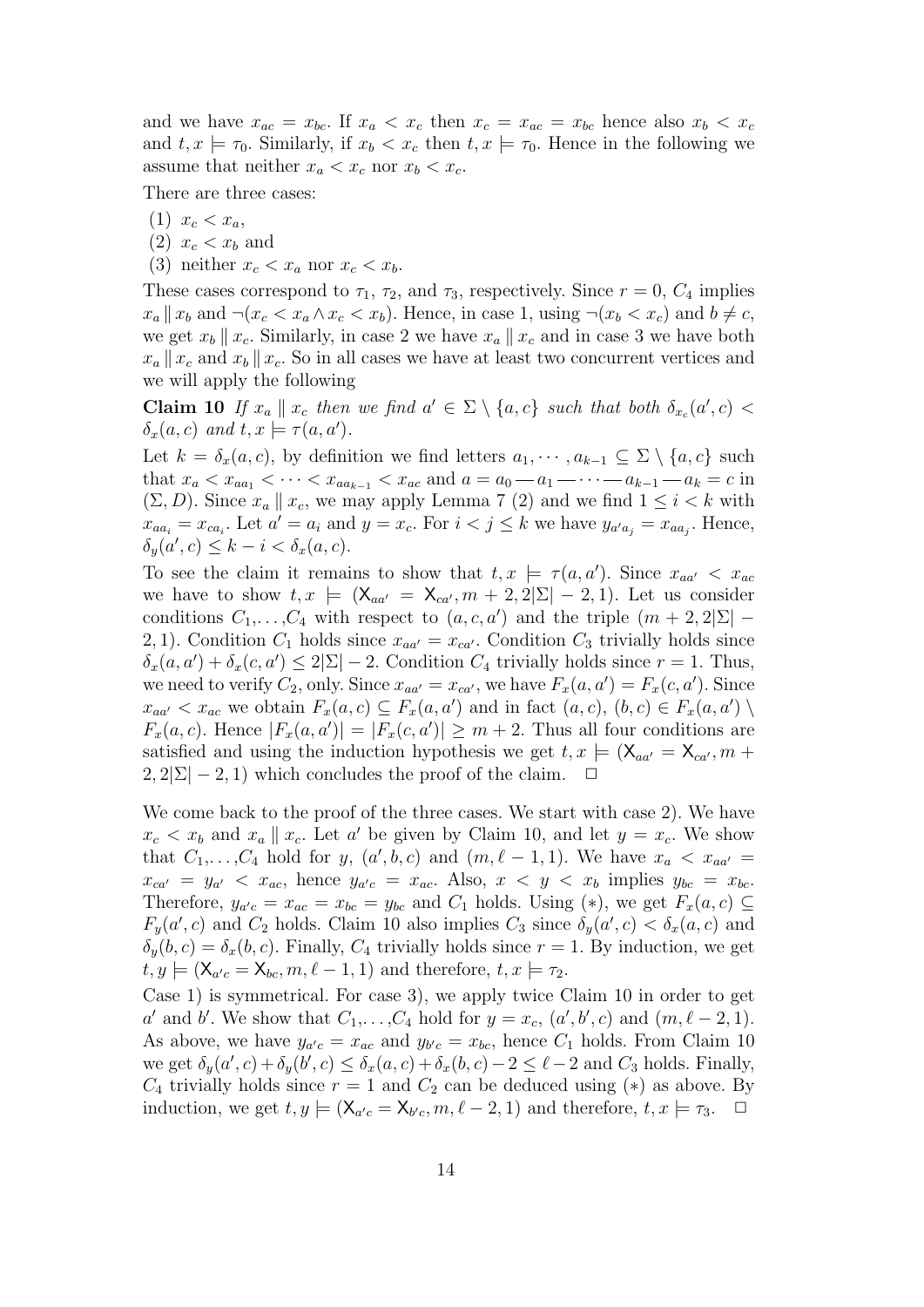#### 5 Lifting Theorem

In this section A denotes a subset of  $\Sigma$ . For  $x \in t \in \mathbb{R}$  we define  $\mu_A(x, t)$  to be the prefix of  $\uparrow x$  which is given by the set of vertices

$$
\{z \in t \mid x \le z \text{ and } \forall y, \ x < y \le z \Rightarrow \lambda(y) \in A\}.
$$

Thus, we always have  $x \in \mu_A(x, t)$  and all other vertices of  $\mu_A(x, t)$  have a label in A. Indeed,  $\mu_A(x, t)$  is the maximal prefix of  $\uparrow x$  having this property. The aim of this section is to establish the following theorem. The proof relies substantially on Proposition 6.

Theorem 11 (Lifting) Let  $\varphi \in \text{LocTL}_{\Sigma}[(X_a \le X_b), X_a, U_a]$  and  $A \subseteq \Sigma$ . Then we effectively find a formula  $\overline{\varphi}^A \in \text{LocTL}_{\Sigma}[(X_a \le X_b), X_a, U_a]$  such that for all  $x \in t \in \mathbb{R}$  we have:

$$
\mu_A(x,t), x \models \varphi \quad \text{if and only if} \quad t, x \models \overline{\varphi}^A. \tag{1}
$$

The rest of this section is devoted to the proof of this theorem, which is done by structural induction on  $\varphi$ . We start with the following observations:  $\bar{a}^A = a$ for all  $a \in \Sigma$ ,  $\overline{\varphi \wedge \psi}^A = \overline{\varphi}^A \wedge \overline{\psi}^A$ , and  $\overline{\neg \varphi}^A = \neg \overline{\varphi}^A$ .

Now,  $\mu_A(x,t), x \models (\mathsf{X}_a \leq \mathsf{X}_b)$  if and only if both  $t, x \models (\mathsf{X}_a \leq \mathsf{X}_b)$  and  $x_b \in \mu_A(x, t)$ . However,  $x_b \in \mu_A(x, t)$  can be expressed using the next lemma, the proof of which is easy and omitted.

**Lemma 12** For  $A \subseteq \Sigma$  and  $a \in \Sigma$ , we let  $\xi_1(A, a) = \mathsf{X}_a \top \wedge \bigwedge_{c \notin A} \neg (\mathsf{X}_c \leq \mathsf{X}_a)$ . Let  $t \in \mathbb{R}$  and  $x \in t$ . Then,

 $x_a$  exists and  $x_a \in \mu_A(x, t)$  if and only if  $t, x \models \xi_1(A, a)$ .

The remaining cases,  $\overline{X_a \varphi}^A$  and  $\overline{\varphi U_a \psi}^A$ , are much more involved. We introduce first another macro Switch<sub>A,B,a</sub> for  $a \in B \subseteq A$ . We want that t, x  $\models$  Switch<sub>A,B,a</sub> implies that both  $x_a \in \mu_A(x, t)$  exists and  $\mu_A(x, t) \cap \uparrow x_a =$  $\mu_B(x_a, t)$ . Moreover, whenever  $x_a \in \mu_A(x, t)$  exists, then we want that  $t, x \models$ Switch<sub>A,B,a</sub> for some  $a \in B \subseteq A$ . This will be stated in Proposition 14 formally. The construction of the macro Switch<sub>A,B,a</sub> is based on the next lemma.

**Lemma 13** Let  $x \in t \in \mathbb{R}$  and  $a \in \Sigma$  such that  $x_a$  exists and  $x_a \in \mu_A(x, t)$ . Define

$$
B = \{a\} \cup \{b \in A \setminus \{a\} \mid t, x \models \bigwedge_{c \notin A} \neg (\mathsf{X}_{ab} = \mathsf{X}_{cb})\}.
$$

Then we have  $a \in B \subseteq A$  and  $\mu_A(x, t) \cap \uparrow x_a = \mu_B(x_a, t)$ .

**Proof.** Observe that  $x_a \in \mu_A(x, t)$  implies  $a \in A$ , hence  $B \subseteq A$ . For  $\mu_A(x, t) \cap \uparrow x_a \subseteq \mu_B(x_a, t)$  consider  $z \in \mu_A(x, t) \cap \uparrow x_a$  and  $x_a < y \leq z$ . We have to show that  $b = \lambda(y) \in B$ . Since  $x < y \leq z$  and  $z \in \mu_A(x, t)$  we have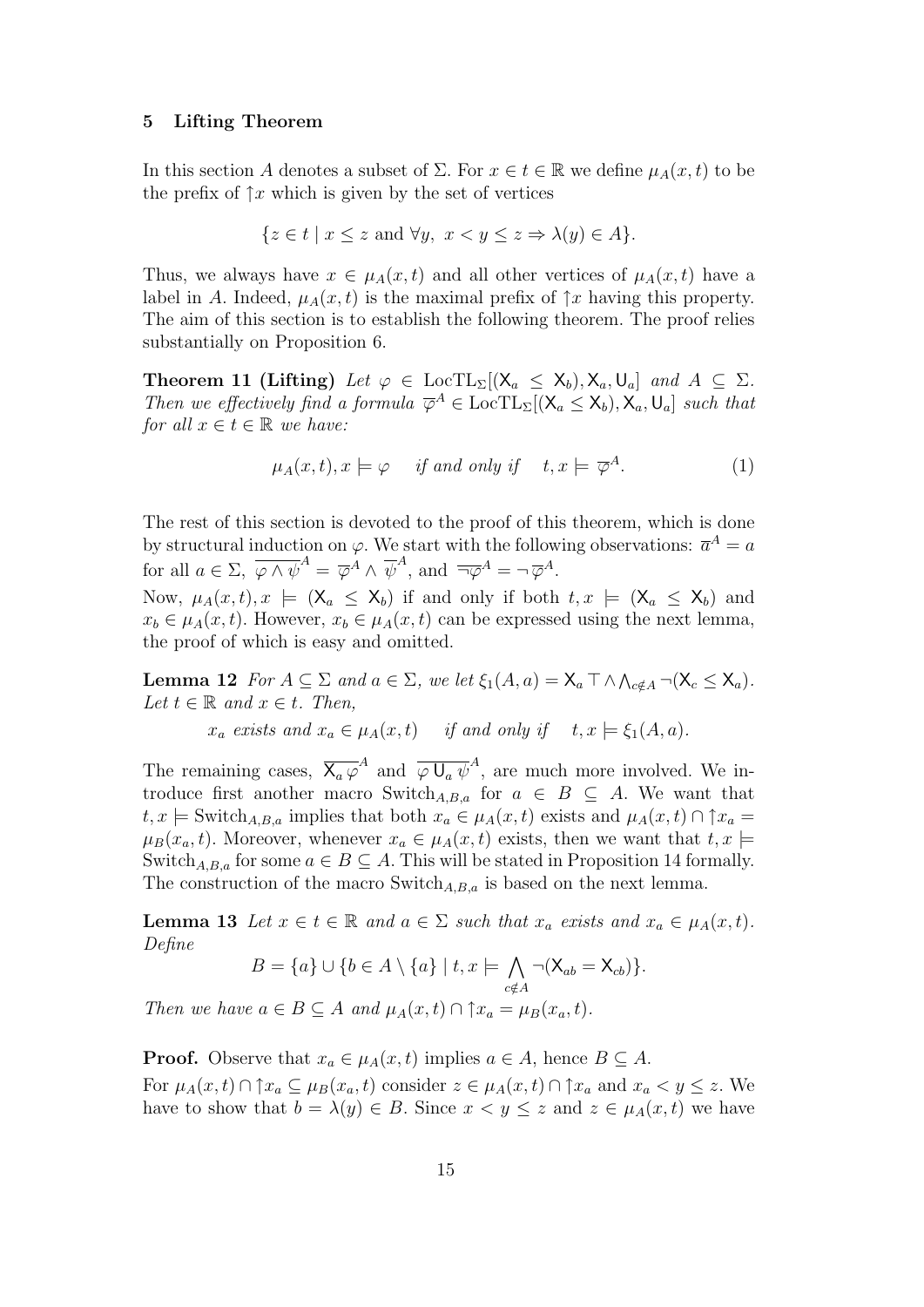$b \in A$ . If  $b = a$ , then  $b \in B$ . Assume now that  $b \neq a$  so that  $b \in A \setminus \{a\}$  and let  $c \in \Sigma$  be such that  $x_{ab} = x_{cb}$ . We have  $x < x_c < x_{cb} = x_{ab} \leq y \leq z$  and using  $z \in \mu_A(x, t)$  we get  $c \in A$ . Therefore,  $b \in B$ .

For the other direction, let  $z \in \mu_B(x_a, t)$ . We have to prove that  $z \in \mu_A(x, t)$ . For this, it is enough to show that  $x_c \leq z$  implies  $c \in A$  for each  $c \in \Sigma$ . So let  $c \in \Sigma$  be such that  $x_c$  exists and  $x_c \leq z$ . If  $x_c \leq x_a$  then  $c \in A$  since  $x_a \in \mu_A(x, t)$ . If  $x_a < x_c$  then  $c \in B \subseteq A$  since  $z \in \mu_B(x_a, t)$ . Hence we assume in the following  $x_a \parallel x_c$ . Now choose  $y \in t$  which is minimal with respect to the properties  $x_a \leq y \leq z$  and  $x_c \leq y \leq z$ . Since  $x_a \parallel x_c$ , we obtain  $x_a < y$ and  $x_c < y$ . Let  $b = \lambda(y)$ . We show that  $y = x_{ab} = x_{cb}$ . Without loss of generality, we assume that  $x_{ab} \leq x_{cb}$  and we consider y' with  $x_c \leq y' \leq y$ . We have  $(b, \lambda(y')) \in D$  hence  $x_{ab}$  and y' must be ordered. Using the minimality of y we deduce that  $x_{ab} \le y'$  is impossible. Hence,  $y' < x_{ab} \le x_{cb} \le y$  and using  $y' \leq y$  we get  $y = x_{ab} = x_{cb}$  as desired. Now,  $x_a \leq y \leq z \in \mu_B(x_a, t)$  implies  $b \in B$ . Also,  $b = a$  is not possible since otherwise  $x_a$  and  $y'$  must be ordered, but  $y' \leq x_a$  contradicts  $x_a \parallel x_c$  and  $x_a < y'$  contradicts the minimality of y. Therefore  $b \in B \setminus \{a\}$  and since  $x_{ab} = x_{cb}$  we must have  $c \in A$  as required.  $\Box$ 

Let  $a \in \Sigma$  and  $A, B \subseteq \Sigma$ . If  $a \notin B$  or  $B \nsubseteq A$  then we define Switch $_{A,B,a} = \bot$ . If, on the other hand,  $a \in B \subseteq A$  then we define Switch<sub>A,B,a</sub> as a conjunction  $\xi_1(A, a) \wedge \xi_2(A, B, a) \wedge \xi_3(A, B, a)$  where

$$
\xi_2(A, B, a) = \bigwedge_{b \in B \setminus \{a\}} \bigwedge_{c \notin A} \neg (\mathsf{X}_{ab} = \mathsf{X}_{cb}),
$$
  

$$
\xi_3(A, B, a) = \bigwedge_{b \in A \setminus B} \bigvee_{c \notin A} (\mathsf{X}_{ab} = \mathsf{X}_{cb}).
$$

Note that Switch<sub>A,B,a</sub> is in LocTL<sub>Σ</sub>[( $\mathsf{X}_a \leq \mathsf{X}_b$ ),  $\mathsf{X}_a$ ,  $\mathsf{U}_a$ ] by Proposition 6. As a consequence of Lemmata 12 and 13 we obtain the following proposition.

## Proposition 14

- (1) Let  $a \in \Sigma$  and  $A, B \subseteq \Sigma$ . If  $t, x \models$  Switch<sub>A,B,a</sub> then  $a \in B \subseteq A$ ,  $x_a$  exists,  $x_a \in \mu_A(x, t)$  and  $\mu_A(x, t) \cap \uparrow x_a = \mu_B(x_a, t)$ .
- (2) Let  $a \in \Sigma$  and  $A \subseteq \Sigma$ . If  $x_a$  exists and  $x_a \in \mu_A(x,t)$  then we have  $t, x \models$  Switch<sub>A,B,a</sub> for some  $a \in B \subseteq A$ .

**Proof.** If  $t, x \models$  Switch<sub>A,B,a</sub> then  $x_a$  exists and  $x_a \in \mu_A(x, t)$  by Lemma 12. Moreover, B is exactly the set as defined in Lemma 13, since  $a \in B$ . Hence we obtain (1) by Lemma 13.

Assume now that  $x_a$  exists and  $x_a \in \mu_A(x, t)$ . We get  $t \models \xi_1$  by Lemma 12. Let B be defined as in Lemma 13. We obtain  $t \models \xi_2(A, B, a) \land \xi_3(A, B, a)$ .  $\Box$ 

We can now easily deal with the case  $X_a \varphi$  in the inductive proof of Theorem 11.

**Lemma 15** The formula 
$$
\overline{X_a \varphi}^A = \bigvee_B
$$
 Switch<sub>A,B,a</sub>  $\wedge X_a \overline{\varphi}^B$  satisfies Eq. (1).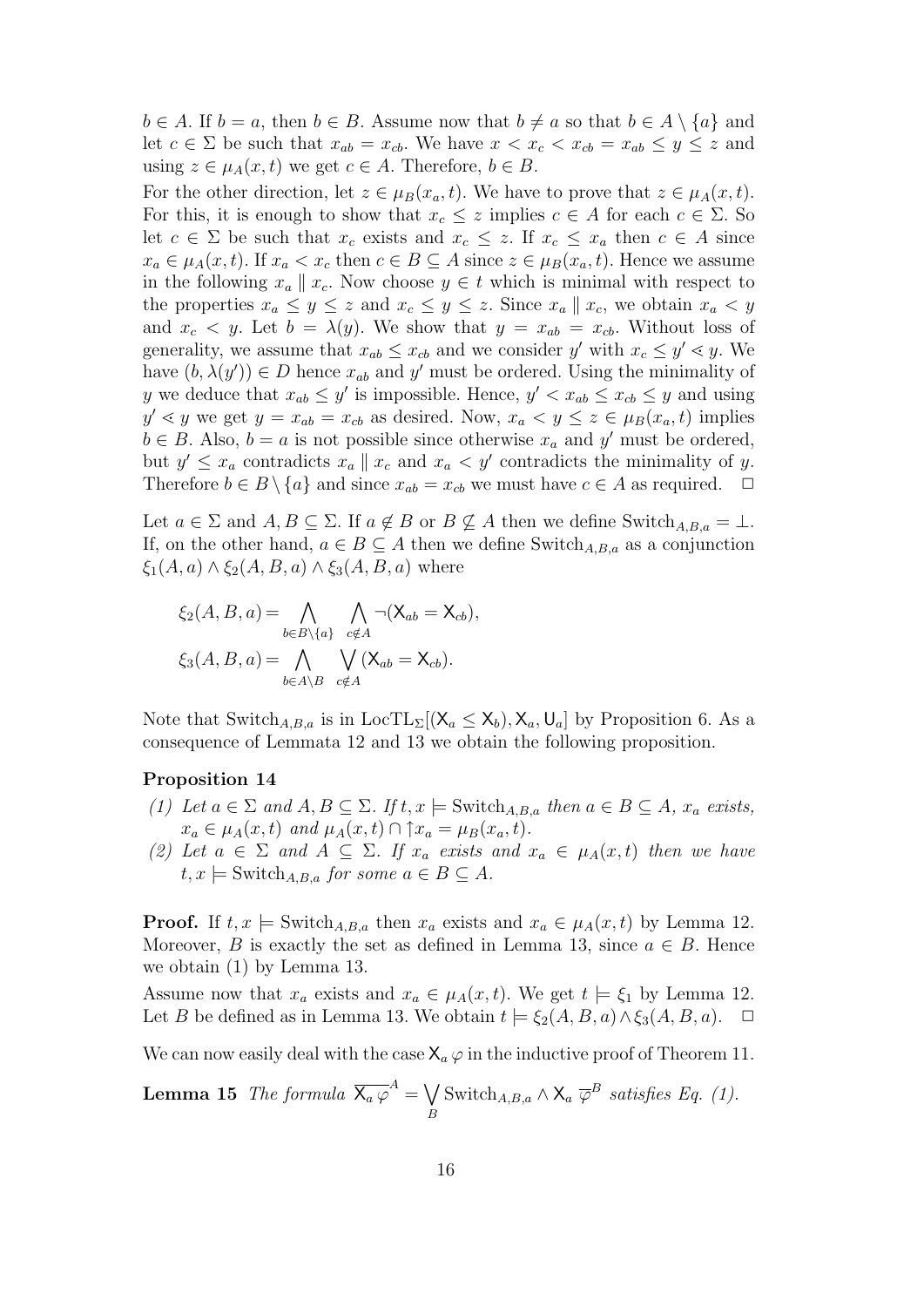**Proof.** Assume first that  $\mu_A(x, t), x \models \mathsf{X}_a \varphi$ . Then,  $x_a$  exists,  $x_a \in \mu_A(x, t)$ and  $\mu_A(x, t), x_a \models \varphi$ . By Proposition 14(2), we have  $t, x \models$  Switch<sub>A,B,a</sub> for some  $a \in B \subseteq A$ . We get  $\mu_A(x, t) \cap \uparrow x_a = \mu_B(x_a, t)$  by Proposition 14(1) and since the evaluation of a formula only depends on the future of the current vertex we get  $\mu_B(x_a, t), x_a \models \varphi$ . By structural induction we obtain  $t, x_a \models \overline{\varphi}^B$ and therefore  $t, x \models \mathsf{X}_a \ \overline{\varphi}^B$ .

Conversely, assume that  $t, x \models \text{Switch}_{A,B,a} \wedge \mathsf{X}_a \ \overline{\varphi}^B$  for some  $B \subseteq \Sigma$ . Then,  $a \in B \subseteq A$ ,  $x_a$  exists,  $x_a \in \mu_A(x,t)$  and  $\mu_A(x,t) \cap \uparrow x_a = \mu_B(x_a,t)$  by Proposition 14(1). Using  $t, x_a \models \overline{\varphi}^B$  we get by structural induction that  $\mu_B(x_a, t), x_a \models \varphi$ . It follows  $\mu_A(x, t), x_a \models \varphi$  and  $\mu_A(x, t), x \models \mathsf{X}_a \varphi$ .  $\Box$ 

For the remaining case  $\overline{\varphi U_a \psi}^A$  of the proof of Theorem 11, we also use an induction on A. Note first that  $\neg a \wedge \varphi \mathsf{U}_a \psi = \neg a \wedge \mathsf{X}_a (a \wedge \varphi \mathsf{U}_a \psi)$ , hence it is enough to lift a conjunction  $a \wedge \varphi \cup_a \psi$ . We have  $\overline{a \wedge \varphi \cup_a \psi}^{\emptyset} = a \wedge \overline{\psi}^{\emptyset}$ . Now, we may assume that  $\overline{a \wedge \varphi \cup_a \psi}^B$  is already defined for all  $B \subsetneq A$  and we can use the following lemma.

Lemma 16 The formula

$$
\overline{a \wedge \varphi \mathsf{U}_a \psi}^A = a \wedge (\mathrm{Switch}_{A,A,a} \wedge \overline{\varphi}^A) \mathsf{U}_a (\overline{\psi}^A \vee (\overline{\varphi}^A \wedge \sigma))
$$

where

$$
\sigma = \bigvee_{B \subsetneq A} \text{Switch}_{A,B,a} \wedge \mathsf{X}_a \, \overline{a \wedge \varphi \, \mathsf{U}_a \, \psi}^B
$$

satisfies Eq. (1).

**Proof.** Assume first that  $\mu_A(x, t)$ ,  $x \models a \land \varphi \cup_a \psi$  and consider a chain  $x =$  $x_0 < x_1 < \cdots < x_k$  with  $k \geq 0$  such that  $x_{i+1} = (x_i)_a, \mu_A(x, t), x_i \models \varphi$  for  $0 \leq i < k$  and  $\mu_A(x, t), x_k \models \psi$ . Choose  $j \in \{0, \ldots, k\}$  maximal such that  $t, x_i \models \text{Switch}_{A,A,a} \text{ for all } 0 \leq i < j. \text{ Then we have } \mu_A(x,t) \cap \uparrow x_i = \mu_A(x_i,t)$ for all  $0 \leq i \leq j$  by Proposition 14(1). (Note that both indices 0 and j are included as a possible value for i.) Hence  $\mu_A(x_i, t), x_i \models \varphi$  for  $0 \leq i < j$  and by structural induction we get  $t, x_i \models \overline{\varphi}^A$  for  $0 \leq i < j$ .

Now, if  $j = k$  then we get  $\mu_A(x_k, t), x_k \models \psi$  and by structural induction  $t, x_k \models \overline{\psi}^A$ . Therefore,  $t, x \models \overline{a \wedge \varphi \cup_a \psi}^A$ . On the other hand, if  $j < k$  then we have  $\mu_A(x_j, t), x_j \models \varphi$  and also  $\mu_A(x_j, t), x_j \models \mathsf{X}_a(a \wedge \varphi \mathsf{U}_a \psi)$ . By structural induction we deduce that  $t, x_j \models \overline{\varphi}^A$ . Now, since  $t, x_j \not\models$  Switch<sub>A,A,a</sub> and  $x_{j+1} = (x_j)_a \in \mu_A(x,t) \cap \uparrow x_j = \mu_A(x_j,t)$  exists, we have  $t, x_j \models$  Switch $_{A,B,a}$ for some  $a \in B \subsetneq A$  by Proposition 14(2). Hence, arguing as above, we deduce that  $\mu_B(x_{j+1}, t), x_{j+1} \models a \land \varphi \mathsf{U}_a \psi$ . Since  $B \subsetneq A$  we get  $t, x_{j+1} \models \overline{a \land \varphi \mathsf{U}_a \psi}^B$ by induction on A. We deduce that  $t, x_j \models \sigma$ , and hence  $t, x \models \overline{a \wedge \varphi \cup_a \psi}^A$ . Conversely, assume  $t, x \models a \wedge (\text{Switch}_{A,A,a} \wedge \overline{\varphi}^A) \mathsf{U}_a(\overline{\psi}^A \vee (\overline{\varphi}^A \wedge \sigma)).$  This means that for some  $j \geq 0$  there is a chain  $x = x_0 < x_1 < \cdots < x_j$  such that we have  $x_{i+1} = (x_i)_a$  and  $t, x_i \models$  Switch $A, A, a \land \overline{\varphi}^A$  for  $0 \leq i < j$  and  $t, x_j \models \overline{\psi}^A \lor (\overline{\varphi}^A \land \overline{\varphi}^A)$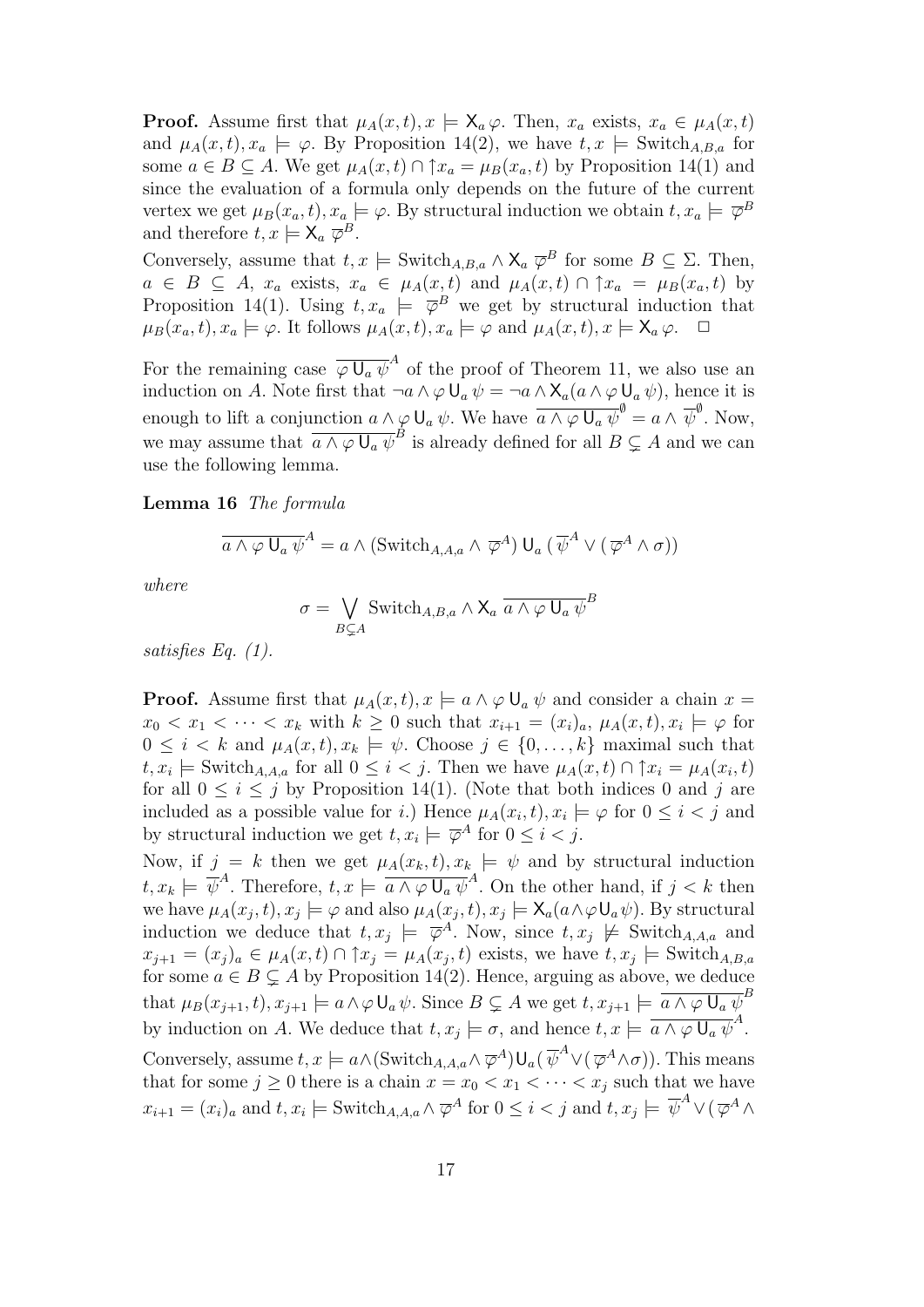σ). By structural induction we obtain either  $\mu_A(x_i,t), x_i \models \varphi$  for  $0 \leq i < j$ and  $\mu_A(x_j,t), x_j \models \psi$ , or  $\mu_A(x_i,t), x_i \models \varphi$  for  $0 \leq i \leq j$  and  $t, x_j \models \sigma$ . Using Proposition 14(1), we obtain by induction on i that  $\mu_A(x,t) \cap \uparrow x_i = \mu_A(x_i,t)$ for  $0 \leq i \leq j$ . Hence, we get either  $\mu_A(x,t), x_i \models \varphi$  for  $0 \leq i \leq j$  and  $\mu_A(x,t), x_j \models \psi$ , or  $\mu_A(x,t), x_i \models \varphi$  for  $0 \leq i \leq j$  and  $t, x_j \models \sigma$ . The first case means  $\mu_A(x, t), x \models \varphi \mathsf{U}_a \psi$  as desired. Assume now that we are in the second case. For some  $B \subsetneq A$  we have  $t, x_j \models$  Switch<sub>A,B,a</sub>  $\wedge \mathsf{X}_a$   $\overline{a \wedge \varphi \cup_a \psi}^B$ . Let  $y = x_j$  so that  $t, y_a \models \overline{\varphi \cup_a \psi}^B$ . Since  $B \subsetneq A$  we obtain  $\mu_B(y_a, t), y_a \models \varphi \cup_a \psi$ by induction. Using Proposition 14(1) we know that  $\mu_B(y_a, t) = \mu_A(y, t) \cap$  $\uparrow y_a$ . Since also  $\mu_A(y, t) = \mu_A(x, t) \cap \uparrow y$  we obtain  $\mu_B(y_a, t) = \mu_A(x, t) \cap \uparrow y_a$ . Therefore,  $\mu_A(x,t), y_a \models \varphi \mathsf{U}_a \psi$  and since  $\mu_A(x,t), x_i \models \varphi$  for  $0 \leq i \leq j$  we get again  $\mu_A(x, t), x \models \varphi \mathsf{U}_a \psi$ .  $\Box$ 

#### 6 Expressive completeness

The aim here is to establish the following result.

**Theorem 17** Let  $L \subseteq \mathbb{R}$  be expressible in the first order logic  $FO_{\Sigma}(\leq)$ . Then we can construct  $\varphi \in \text{LocTL}_{\Sigma}[(X_a \le X_b), X_a, U_a]$  such that  $L = \mathcal{L}(\varphi)$ .

From the semantics of SU, it is classical (and easy to see) that with any formula  $\varphi \in \text{LocTL}_{\Sigma}(\text{SU})$  we can associate a first order formula  $\tilde{\varphi}$  with one free variable such that for any  $t \in \mathbb{R}$  and  $x \in t$ , we have  $t, x \models \varphi$  if and only if  $t \models \tilde{\varphi}(x)$ . Moreover, it is enough to use at most 3 distinct variable names for  $\tilde{\varphi}(x)$ . Thus, we obtain as a direct consequence of Theorem 17 and Proposition 2:

Corollary 18 ([36,15]) Let  $L \subseteq \mathbb{R}$  be expressible in the first order logic  $\text{FO}_{\Sigma}(<)$  then it is expressible in  $\text{FO}_{\Sigma}^{3}(<)$ , where  $\text{FO}_{\Sigma}^{3}(<)$  is the subset of first order formulae using at most 3 distinct variables.

For the proof of Theorem 17 we use the algebraic notion of recognizability and the notion of aperiodic languages. Recognizability is defined as follows. Let  $h : \mathbb{M} \to M$  be a morphism to a finite monoid M. For  $s, t \in \mathbb{R}$ , we say that s and t are h-similar, denoted by  $s \sim_h t$ , if we can write  $s = \prod_{0 \leq i < n} s_i$  and  $t = \prod_{0 \leq i < n} t_i$  with  $s_i, t_i \in \mathbb{M} \setminus \{1\}$  and  $h(s_i) = h(t_i)$  for all  $0 \leq i < n$ , where  $n \in \mathbb{N} \cup \{\omega\}.$  The transitive closure  $\approx_h 0 \leq \gamma_h$  is an equivalence relation. For  $t \in \mathbb{R}$ , we denote by  $[t]_h$  the equivalence class of t under  $\approx_h$ . In case that there is no ambiguity, we simply write  $[t], \approx$ , and  $\sim$ . Note that there are three cases: an equivalence class is either reduced to the empty trace  $([t] = \{1\})$ , or consists of finite non-empty traces only  $([t] \subseteq M \setminus \{1\})$ , or consists of infinite traces only  $([t] \subseteq \mathbb{R} \setminus \mathbb{M})$ . Since M is finite, the equivalence relation  $\approx_h$  is of finite index with at most  $1 + |M| + |M|^2$  equivalence classes. This fact is wellknown and can be derived by some standard Ramsey argument, see e.g. [17]. A trace language  $L \subseteq \mathbb{R}$  is *recognized* by h, if  $t \in L$  implies  $[t]_h \subseteq L$  for all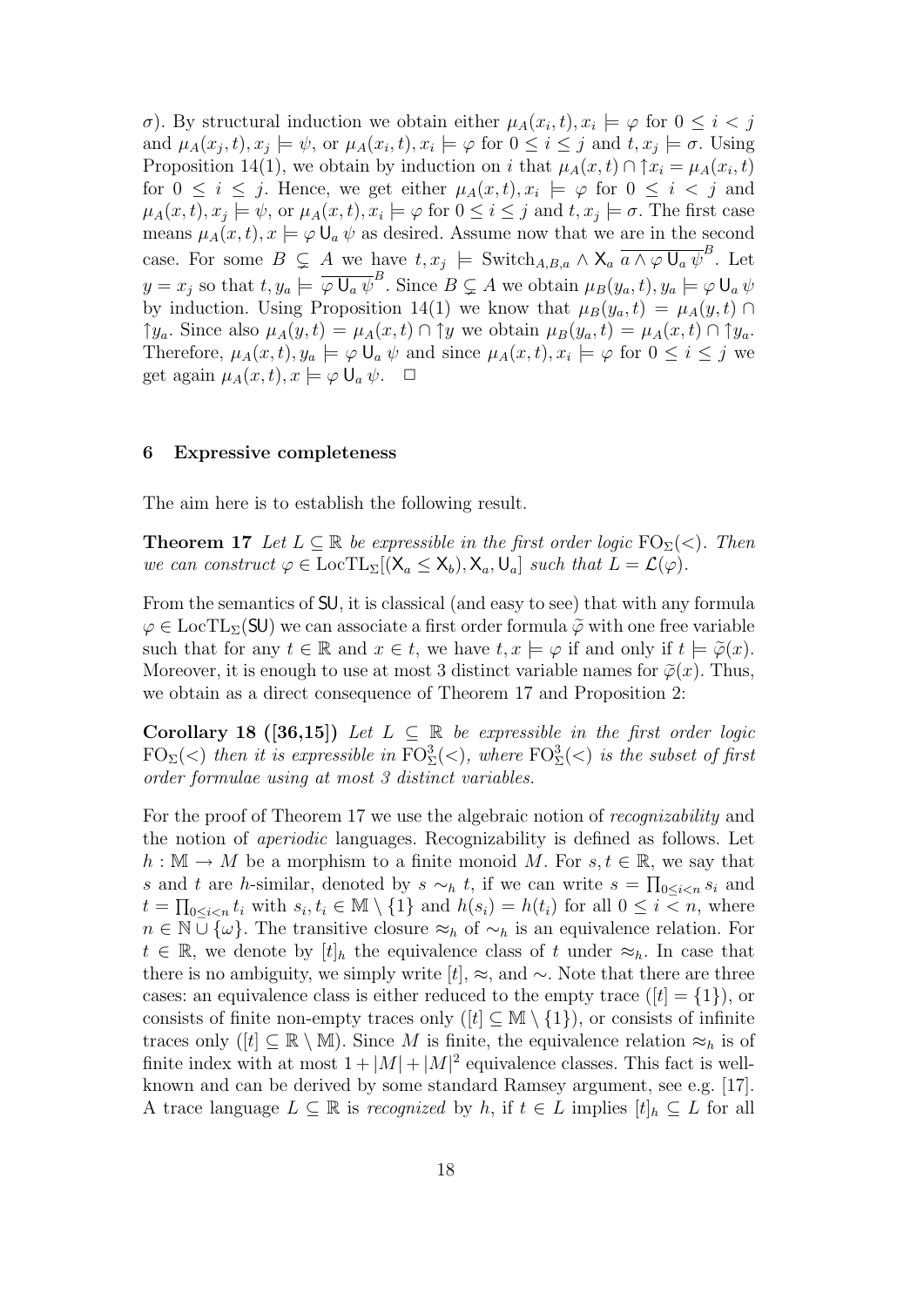$t \in \mathbb{R}$ . This means that L is saturated by  $\approx_h$  (or equivalently by  $\sim_h$ ).

A finite monoid M is called *aperiodic*, if there is some  $n \geq 0$  such that  $u^n =$  $u^{n+1}$  for all  $u \in M$ . A trace language  $L \subseteq \mathbb{R}$  is called *aperiodic*, if it is recognized by some morphism to a finite and aperiodic monoid.

**Theorem 19** ([10,11]) A language  $L \subseteq \mathbb{R}$  is expressible in  $FO_{\Sigma}(\leq)$  if and only if it is an aperiodic language.

Theorem 17 is a direct consequence of the *only–if* direction of Theorem 19 and the following result. Theorem 20 is in fact our main technical contribution. We give a self-contained proof for it.

**Theorem 20** Let  $L \subseteq \mathbb{R}$  be an aperiodic language. Then we can construct a formula  $\varphi \in \text{LocTL}_{\Sigma}[(X_a \leq X_b), X_a, U_a]$  such that  $\mathcal{L}(\varphi) = L$ .

Recall that for  $A \subseteq \Sigma$ , we denote by  $D(A)$  the set of letters that depend on some letter in A. A morphism h is called *weakly alphabetic*, if  $h(r) = h(s)$ implies  $D(\text{alph}(r)) = D(\text{alph}(s))$  for all  $r, s \in \mathbb{M}\setminus\{1\}$ . Note that this condition is trivially satisfied for free monoids: If M is free, then all morphisms are weakly alphabetic.

The power set  $(2^{\Sigma}, \cup)$  is an aperiodic monoid and the mapping  $\mathbb{M} \to 2^{\Sigma}, t \mapsto$  $D(\text{alph}(t))$  is a weakly alphabetic morphism. It follows that every aperiodic language  $L \subseteq \mathbb{R}$  can be recognized by some weakly alphabetic morphism, because we may replace a morphism  $g : \mathbb{M} \to M$  by  $h : \mathbb{M} \to M \times 2^{\Sigma}$  with  $h(t) = (g(t), D(\text{alph}(t))$ . Of course, h is weakly alphabetic, recognizes L if g does, and  $M \times 2^{\Sigma}$  is finite and aperiodic, if M shares this property.

**Remark 21** Let  $h : \mathbb{M} \to M$  be a weakly alphabetic morphism and let  $s, s', t, t'$ be such that  $[s] = [s']$ , and  $[t] = [t']$ . Then,  $D(\text{alphinf}(s)) = D(\text{alphinf}(s'))$  and  $D(\text{alph}(t)) = D(\text{alph}(t'))$ . Hence also alphinf(s) × alph(t)  $\subseteq I$  if and only if alphinf(s')  $\times$  alph(t')  $\subseteq$  *I*. To show this last statement consider A, A', B, B'  $\subseteq$  $\Sigma$  such that  $D(A) = D(A')$ ,  $D(B) = D(B')$  and  $A \times B \subseteq I$ . Let  $(a', b') \in$  $A' \times B'$  and assume that  $(a', b') \in D$ . Then  $a' \in D(B') = D(B)$  and we find  $b \in B$  with  $(a', b) \in D$ . Now,  $b \in D(A') = D(A)$  and we find  $a \in A$  with  $(a, b) \in D$ , a contradiction. Therefore,  $A' \times B' \subseteq I$ .

**Lemma 22** Let  $h : \mathbb{M} \to M$  be a weakly alphabetic morphism and  $s, t \in \mathbb{R}$ such that alphinf(s)  $\times$  alph(t)  $\subseteq$  *I*. Then we have [s][t]  $\subseteq$  [st].

**Proof.** Let  $s \sim s'$  and  $t \sim t'$ . We find  $n \in \mathbb{N} \cup \{\omega\}$  and factorizations  $s =$  $\prod_{0 \leq i < n} s_i, s' = \prod_{0 \leq i < n} s'_i, t = \prod_{0 \leq i < n} t_i \text{ and } t' = \prod_{0 \leq i < n} t'_i \text{ such that } h(s_i) =$  $h(\overline{s_i}), h(t_i) = h(t'_i), \overline{s_i t_i \neq 1 \neq s'_i t'_i}$  for all  $0 \leq i < n$ , and  $\text{alph}(s_i) \subseteq \text{alphinf}(s)$ ,  $\text{alph}(s_i') \subseteq \text{alphinf}(s')$  for all  $0 < i < n$ . If necessary, we use empty factors so that all four products are over the same index set.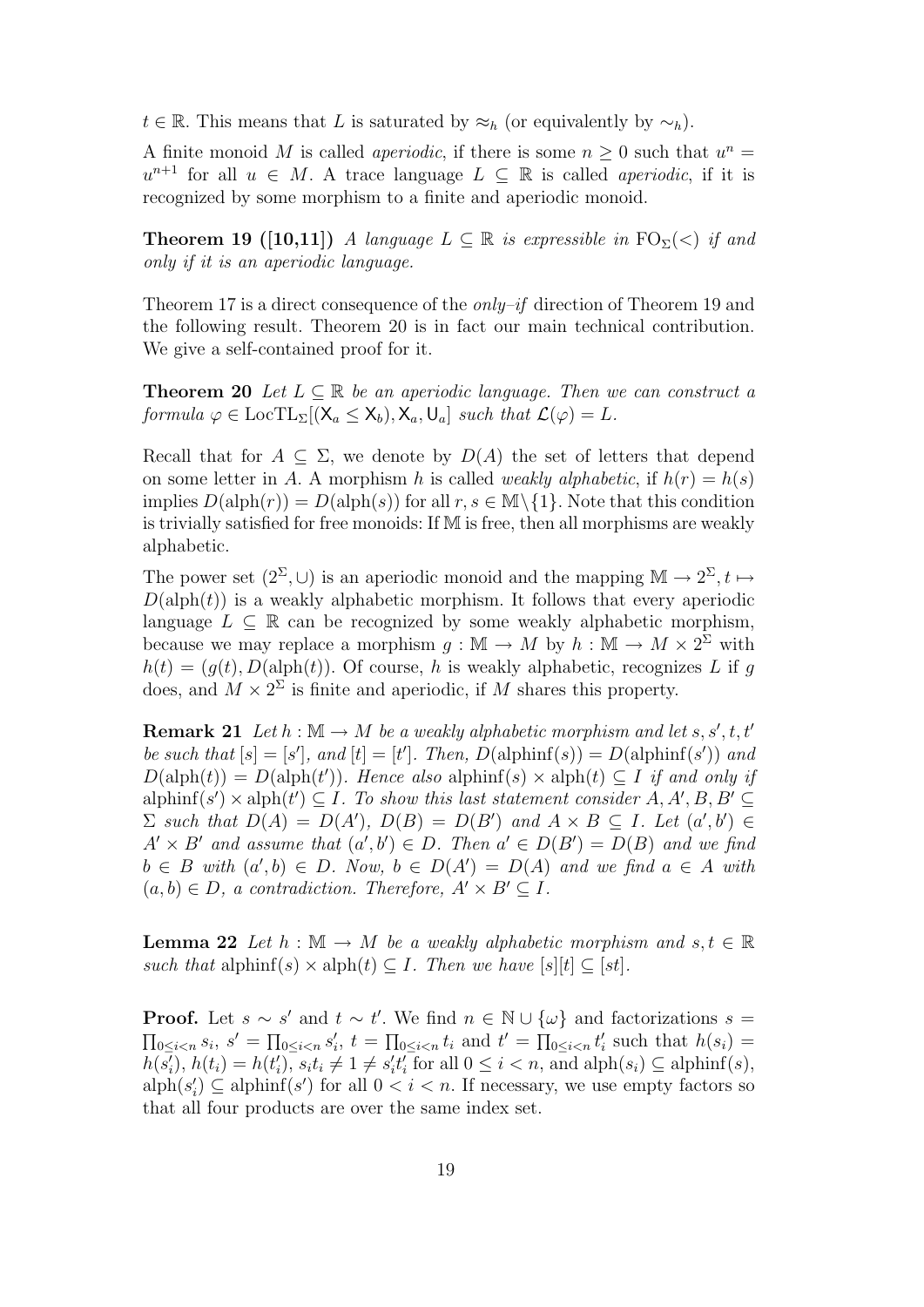We have alphinf(s)  $\times$  alph(t)  $\subseteq$  I, hence  $st = \prod_{0 \leq i < n} s_i t_i$ . Since h is weakly alphabetic, we also get alphinf(s')  $\times$  alph(t')  $\subseteq$  I by Remark 21. Therefore  $s't' = \prod_{0 \le i < n} s'_i t'_i$  is well-defined, too. Since  $h(s_i) = h(s'_i)$  and  $h(t_i) = h(t'_i)$ , we have  $h(s_it_i) = h(s_i't_i')$  for all  $0 \leq i < n$  and we get  $st \sim s't'$ . We deduce that  $s't' \in [st]$ . Since ≈ is the transitive closure of ~, a simple induction shows the claim of the lemma.  $\Box$ 

We prove Theorem 20 by induction on the monoid M and the alphabet  $\Sigma$ . More precisely, our induction parameter is the pair  $(|M|, |\Sigma|)$  and we use the lexicographic order.

The assertion of Theorem 20 is easy if  $h(c) = 1_M$  for all  $c \in \Sigma$ . Indeed, in this case, the set L is a boolean combination of the sets  $\{\varepsilon\}$ ,  $\mathbb{M} \setminus \{\varepsilon\}$  and  $\mathbb{R}\setminus\mathbb{M}$ . Moreover,  $\{\varepsilon\}=\mathcal{L}(\bigwedge_{a\in\Sigma}\neg\mathsf{X}_a\top)$  and the set  $\mathbb{R}\setminus\mathbb{M}$  of infinite traces is expressed by the formula  $\bigvee_{a \in \Sigma} \mathsf{F}^{\infty}$  a where the macro  $\mathsf{F}^{\infty}$  a =  $\mathsf{X}_a$  G( $\neg a \vee \mathsf{X}_a$  T) means that there are infinitely many a-labelled vertices above the current one. Note that when  $|M| = 1$  or  $|\Sigma| = 0$  then we have  $h(c) = 1_M$  for all  $c \in \Sigma$  and this special case ensures the base of the induction.

We fix in the following some letter  $c \in \Sigma$  such that  $h(c) \neq 1$ . We let  $A =$  $\Sigma \setminus \{c\}$  and  $\Delta = \mathbb{M}_A(c\mathbb{R} \cap \mathbb{R}^1)$ . Recall that  $\mathbb{R}_A = \{t \in \mathbb{R} \mid \text{alph}(t) \subseteq A\}$  and  $\mathbb{M}_A = \mathbb{R}_A \cap \mathbb{M}.$ 

**Lemma 23** Let  $L \subseteq \mathbb{R}$  be a trace language recognized by the morphism h. Then,  $L \setminus \Delta$  is definable by a formula in  $\text{LocTL}_{\Sigma}[(X_a \le X_b), X_a, U_a]$ .

**Proof.** We have  $\mathbb{R} \setminus \Delta = \mathbb{R}_A \cup (\mathbb{R}_A \setminus \mathbb{M}_A)(c \mathbb{R} \cap \mathbb{R}^1)$ . Since  $L \cap \mathbb{R}_A$  is recognized by the restriction h  $\vert_{\mathbb{M}_A}$  of h to  $\mathbb{M}_A$  and  $|A| < |\Sigma|$  we get by induction a formula  $\xi_0$  for  $L \cap \mathbb{R}_A$ . Note that, a priori, the induction gives a formula  $\xi'_0 \in$ LocTL<sub>A</sub>[ $(X_a \le X_b)$ ,  $X_a$ ,  $U_a$ ] such that  $L \cap \mathbb{R}_A = \{t \in \mathbb{R}_A \mid \#t \models \xi'_0\}$ . Then the formula  $\xi_0 = \xi'_0 \wedge \neg \mathsf{X}_c \top$  is in LocTL<sub> $\Sigma[(\mathsf{X}_a \leq \mathsf{X}_b), \mathsf{X}_a, \mathsf{U}_a]$  and  $\mathcal{L}(\xi_0) = L \cap \mathbb{R}_A$ .</sub> Consider now a trace  $t = rcs \in L$  with  $r \in \mathbb{R}_A \setminus \mathbb{M}_A$  and  $cs \in \mathbb{R}^1$ . The language  $[r] \cap \mathbb{R}_A$  of traces in  $\mathbb{R}_A$  that are h-equivalent to r is recognized by  $h\restriction_{\mathbb{M}_A}$  hence we get as above a formula  $\varphi_{[r]}$  for  $[r] \cap \mathbb{R}_A$ . We have  $\text{alph}(s) \subsetneq \Sigma$ since r is infinite and alphinf(r)  $\times$  alph(s)  $\subseteq$  I. Therefore, by induction we find a formula  $\psi_{[s]}$  for  $\bigcup_{B \subsetneq \Sigma} [s] \cap \mathbb{R}_B$ . By Lemma 5, we may assume that  $\psi_{[s]}$  is *iml.* Let  $\xi_{[r], [s]} = \overline{\varphi_{[r]}}^A \wedge \mathsf{X}_c \psi_{[s]}$  where  $\overline{\varphi_{[r]}}^A$  is given by Theorem 11. Note that  $\#r = \mu_A(x, \#t)$  where x is the minimal vertex of  $\#t$ . Hence,  $\#t \models \overline{\varphi_{[r]}}^A$  and since  $x_c$  is the minimal vertex of cs and the formula  $\psi_{[s]}$  is *iml*, we also have  $\#t \models \mathsf{X}_{c} \psi_{[s]}.$  Therefore,  $t \in \mathcal{L}(\xi_{[r],[s]})$ .

Let  $\varphi = \xi_0 \vee \bigvee_{(u,v)\in W} \xi_{u,v}$  where W is the set of pairs  $([r], [s])$  such that  $rcs \in L$ ,  $r \in \mathbb{R}_A \setminus \mathbb{M}_A$  and  $cs \in \mathbb{R}^1$ . We have already shown that  $L \setminus \Delta \subseteq \mathcal{L}(\varphi)$ .

Conversely, let  $t' \in \mathcal{L}(\xi_{[r],[s]})$  where r, s are as above. Define  $\#r' = \mu_A(x, \#t')$ where x is now the minimal vertex of  $\#t'$ . By Theorem 11 we get  $r' \in \mathcal{L}(\varphi_{[r]}) =$  $[r] \cap \mathbb{R}_A$ . Since  $\#t' \models \mathsf{X}_c \psi_{[s]}, x_c$  exists and with  $s' = \Uparrow x_c$  we get  $t' = r'cs'$ ,  $cs' \in \mathbb{R}^1$  and  $cs' \models \psi_{[s]}$ . Since  $\psi_{[s]}$  is *iml*, we deduce that  $s' \in \mathcal{L}(\psi_{[s]}) \subseteq [s]$ .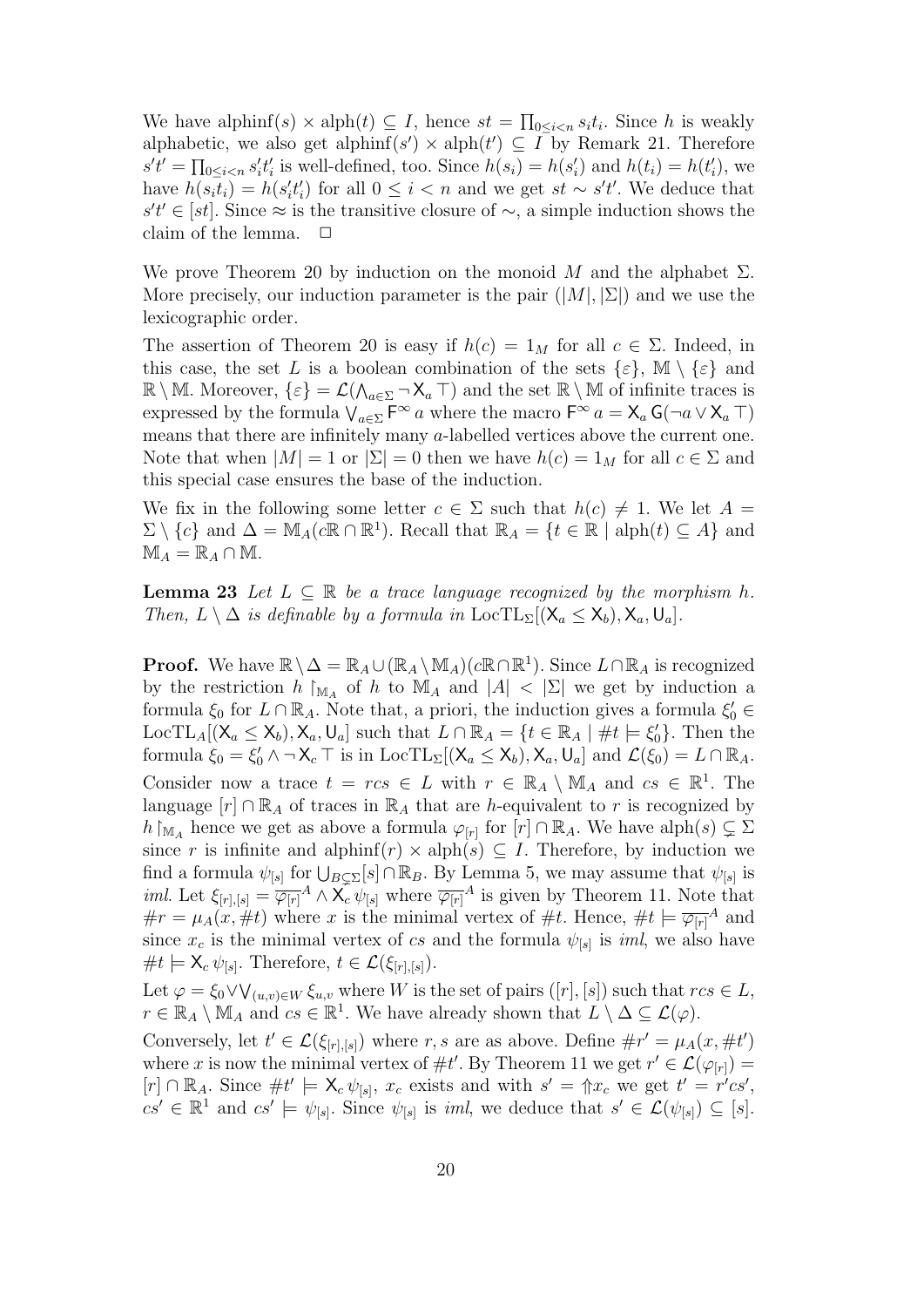Therefore,  $t' = r'cs' \in [r]c[s] \subseteq [rcs] \subseteq L$  by Lemma 22. Therefore,  $t' \in$  $L \cap (\mathbb{R}_A \setminus \mathbb{M}_A)(c\mathbb{R} \cap \mathbb{R}^1)$ , which concludes the proof.  $\Box$ 

We define the notion of *c*-factorization for traces in R. If  $t \in \mathbb{R} \setminus \Delta$  then its c-factorization is t itself. The set  $\Delta$  is a disjoint union of  $\Delta_1 = M_A (cM_A \cap \mathbb{R}^1)^\omega$ and  $\Delta_2 = M_A(cM_A \cap \mathbb{R}^1)^*(c(\mathbb{R} \setminus \Delta) \cap \mathbb{R}^1)$ . A trace  $t \in \Delta_1$  can be written in a unique way as an infinite product (its c-factorization)  $t = t_0ct_1ct_2 \cdots$  with  $t_0 \in M_A$  and  $ct_i \in cM_A \cap \mathbb{R}^1$  for all  $i > 0$ . Similarly, the c-factorization of a trace  $t \in \Delta_2$  is the finite product  $t = t_0ct_1 \cdots ct_k$  with  $t_0 \in M_A$ ,  $ct_i \in cM_A \cap \mathbb{R}^1$ for all  $0 < i < k$  and  $ct_k \in \mathbb{R}^1$  with  $t_k \notin \Delta$ .

The next step is to replace the  $c$ -factorization of  $t$  by some sequence over a finite alphabet. For this purpose and for the rest of this section let  $T_1 = h(M_A)$ and  $T_2 = \{ [s]_h \mid s \in \mathbb{R} \setminus \Delta \}$ . We let T be the disjoint union of  $T_1$  and  $T_2$  and we view  $T$  as a finite alphabet.

The c-factorization induces a canonical mapping  $\sigma : \mathbb{R} \to T^{\infty}$  as follows. If  $t \in \Delta_1$  and its c-factorization is the infinite product  $t = t_0ct_1ct_2 \cdots$  then we let  $\sigma(t) = h(t_0)h(t_1)h(t_2)\cdots \in T_1^{\omega}$ . If the c-factorization of  $t \in (\mathbb{R} \setminus \Delta) \cup \Delta_2$  is the finite product  $t = t_0c \cdots ct_k$   $(k \ge 0)$  then let  $\sigma(t) = h(t_0) \cdots h(t_{k-1})[t_k]_h \in$  $T_1^*T_2.$ 

**Lemma 24** Let  $L \subseteq \mathbb{R}$  be a trace language recognized by the morphism h from M to M. Then  $L = \sigma^{-1}(K)$  for some language K definable in  $LTL_T[X, U]$ .

The proof of this lemma uses the induction on the size of the monoid M. The language K will be obtained from languages recognized by a (weakly alphabetic) morphism g from  $T^*$  to some monoid M' with  $|M'| < |M|$ . The monoid  $M'$  is obtained with a non-standard construction on monoids. Since this construction might be useful elsewhere, we explain it outside of the proof of Lemma 24. The construction is very similar to a construction of what is known as *local algebra*<sup>1</sup>, see  $[12,21]$ <sup>2</sup>.

For a moment let M be any monoid and  $m \in M$  an element. Then  $mM \cap Mm$ is obviously a sub semigroup, but we emphasize that it is not a monoid, in general. (Note that we do not demand  $m$  to be idempotent.) Nevertheless, we can define a new product  $\circ$  such that  $mM \cap Mm$  becomes a monoid where m is a neutral element: We define  $xm \circ my = xmy$  for  $xm, my \in mM \cap Mm$ . This is well-defined since  $xm = x'm$  and  $my = my'$  imply  $xmy = x'my'$ . The operation is associative and  $m \circ z = z \circ m = z$ . Hence  $(mM \cap Mm, \circ, m)$  is indeed a monoid. If M is aperiodic, then  $(mM \cap Mm, \circ, m)$  is aperiodic, too. Indeed, if  $mx \in Mm$  then, by induction on n, the n-th  $\circ$ -power of mx is  $mx^n$ , hence the result.<sup>3</sup> Moreover, if a finite monoid  $M$  is aperiodic with neutral

<sup>&</sup>lt;sup>1</sup> Let A be an associative algebra and  $m \in A$ . The *local algebra* at m is defined in the literature as  $mAm$  with new product  $mxm \circ mym = mxmym$ .

 $2$  The reference to [12,21] is due to Benjamin Steinberg.

<sup>&</sup>lt;sup>3</sup> As Daniel Kirsten pointed out  $(mM \cap Mm, \circ, m)$  is in fact a divisor of M: Let  $M^{(m)} = \{x \in M \mid xm \in mM\}$ . Then  $M^{(m)}$  is a submonoid of M, and the mapping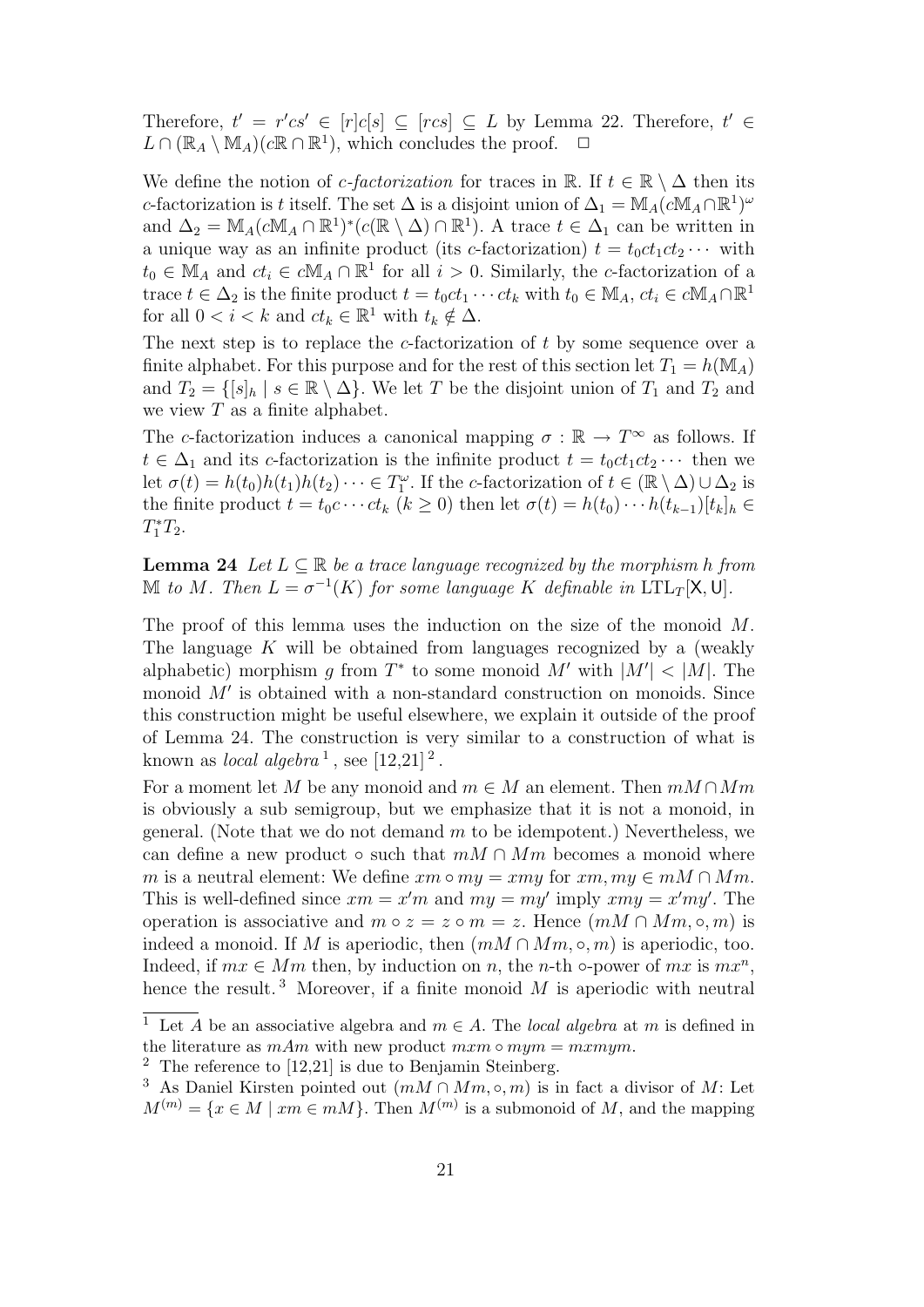element  $1_M$  and  $m \neq 1_M$ , then  $|mM \cap Mm| < |M|$  since  $1_M \notin mM \cap Mm$ . Indeed, assume by contradiction that  $1_M \in mM \cap Mm$  and write  $1_M = mx \in$ Mm. Since M is aperiodic, we find  $n \geq 0$  minimal with  $x^n = x^{n+1}$ . We have  $mx^n = mx^{n+1}$  and since  $mx = 1_M$  and n is minimal, we get  $n = 0$ . But this implies  $m = mx = 1_M$ , a contradiction.

**Proof.** [of Lemma 24] Let M be again the finite aperiodic monoid we fixed above together with the morphism h. Then  $h(c) \neq 1$  and the monoid  $M' =$  $(h(c)M \cap Mh(c), \circ, h(c))$  has a smaller size than M. Let us define a morphism  $g: T^* \to M'$  as follows. For  $m = h(s) \in T_1$  we define  $g(m) = h(c)mh(c)$  $h(\csc)$ . For  $m \in T_2$  we let  $g(m) = h(c)$ , which is the neutral element in M'.

Let  $K_0 = \{ [s]_h \mid s \in L \setminus \Delta \}$ . We claim that  $L \setminus \Delta = \sigma^{-1}(K_0)$ . One inclusion is clear. Conversely, let  $t \in \sigma^{-1}(K_0)$ . There exists  $s \in L \setminus \Delta$  such that  $\sigma(t) = [s]_h$ . By definition of  $\sigma$ , this implies  $t \notin \Delta$  and  $\sigma(t) = [t]_h$ . Since  $s \in L$  and L is recognized by h, we get  $t \in L$  as desired.

For  $n \in T_1$  and  $m \in T_2$ , let  $K_{n,m} = nT_1^*m \cap n[n^{-1}\sigma(L) \cap T_1^*m]_g$  and let  $K_2 = \bigcup_{n \in T_1, m \in T_2} K_{n,m}$ . We claim that  $L \cap \Delta_2 = \sigma^{-1}(K_2)$ . Let first  $t \in L \cap \Delta_2$ and write  $t = t_0ct_1 \cdots ct_k$  its c-factorization. With  $n = h(t_0)$  and  $m = [t_k]_h$ we get  $\sigma(t) \in K_{n,m}$ . Conversely, let  $t \in \sigma^{-1}(K_{n,m})$  with  $n \in T_1$  and  $m \in T_2$ . We have  $t \in \Delta_2$  and its c-factorization is  $t = t_0ct_1 \cdots ct_k$  with  $h(t_0) = n$  and  $[t_k]_h = m \ (k > 0)$ . Moreover,  $x = h(t_1) \cdots h(t_{k-1})[t_k]_h \in [n^{-1}\sigma(L) \cap T_1^*m]_g$ hence we find  $y \in T_1^*m$  with  $g(x) = g(y)$  and  $ny \in \sigma(L)$ . Let  $s \in L$  be such that  $\sigma(s) = ny \in nT_1^*m$ . Then  $s \in \Delta_2$  and its c-factorization is  $s =$  $s_0 c s_1 \cdots c s_\ell$  with  $h(s_0) = n$  and  $[s_\ell]_h = m$  ( $\ell > 0$ ). By definition of g, we get  $h(ct_1c \cdots ct_{k-1}c) = g(x) = g(y) = h(c s_1c \cdots c s_{\ell-1}c)$  and we deduce that  $t \approx_h s$ . Since  $s \in L$  and L is recognized by h, we get  $t \in L$  as desired.

For  $n \in T_1$ , let now  $K_{n,\omega} = nT_1^{\omega} \cap n[n^{-1}\sigma(L) \cap T_1^{\omega}]_g$  and let  $K_1 = \bigcup_{n \in T_1} K_{n,\omega}$ . As above, we will show that  $L \cap \Delta_1 = \sigma^{-1}(K_1)$ . So let  $t \in L \cap \Delta_1$  and consider its c-factorization  $t = t_0ct_1ct_2 \cdots$ . With  $n = h(t_0)$ , we get  $\sigma(t) \in K_{n,\omega}$ . To prove the converse inclusion we need some auxiliary results.

First, if  $x \sim_g y \sim_g z$  with  $x \in T^{\omega}$  and  $|y|_{T_1} < \omega$  then  $x \sim_g z$ . Indeed, in this case, we find factorizations  $x = x_0 x_1 x_2 \cdots$  and  $y = y_0 y_1 y_2 \cdots$  with  $x_i \in T^+$ ,  $y_0 \in T^+$  and  $y_i \in T_2^+$  for  $i > 0$  such that  $g(x_i) = g(y_i)$  for all  $i \geq 0$ . Similarly, we find factorizations  $z = z_0 z_1 z_2 \cdots$  and  $y = y'_0 y'_1 y'_2 \cdots$  with  $z_i \in T^+$ ,  $y'_0 \in T^+$  and  $y'_i \in T_2^+$  for  $i > 0$  such that  $g(z_i) = g(y'_i)$  for all  $i \geq 0$ . Then, we have  $g(x_i) = g(y_i) = h(c) = g(y_i') = g(z_i)$  for all  $i > 0$  and  $g(x_0) = g(y_0) = g(y_0') = g(z_0)$  since  $y_0$  and  $y_0'$  contain all letters of y from  $T_1$ and g maps all letters from  $T_2$  to the neutral element of  $M'$ .

Second, if  $x \sim_g y \sim_g z$  with  $|y|_{T_1} = \omega$  then  $x \sim_g y' \sim_g z$  for some  $y' \in T_1^{\omega}$ . Indeed, in this case, we find factorizations  $x = x_0x_1x_2\cdots$  and  $y = y_0y_1y_2\cdots$ with  $x_i \in T^+$ , and  $y_i \in T^*T_1T^*$  such that  $g(x_i) = g(y_i)$  for all  $i \geq 0$ . Let  $y'_i$ be the projection of  $y_i$  to the subalphabet  $T_1$  and let  $y = y'_0 y'_1 y'_2 \cdots \in T_1^{\omega}$ . We

 $f(x) = xm$  is a surjective morphism from  $M^{(m)}$  onto  $(mM \cap Mm, \circ, m)$ .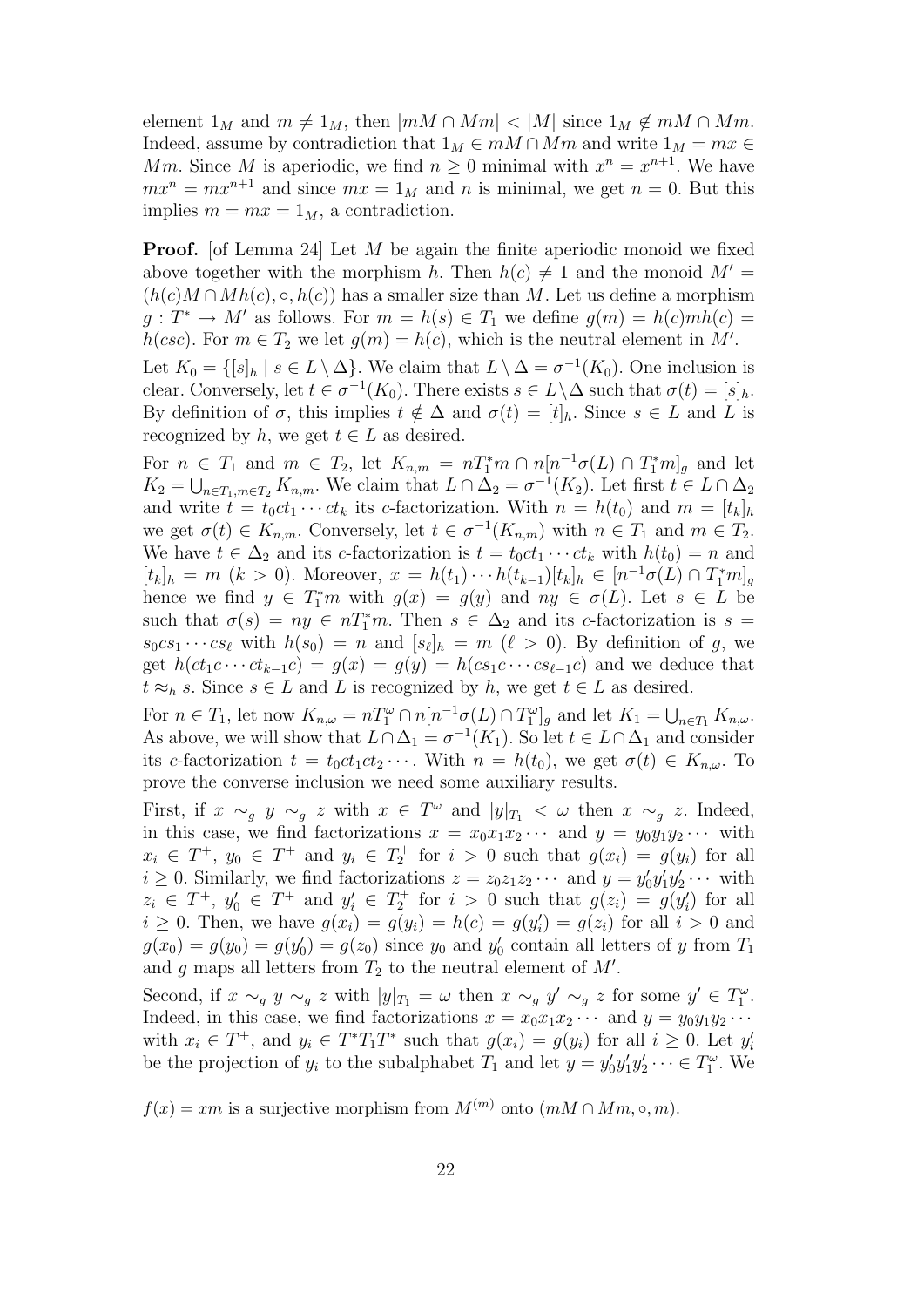have  $g(y_i) = g(y'_i)$ , hence  $x \sim_g y'$ . Similarly, we get  $y' \sim_g z$ .

Third, if  $\sigma(t) \sim_q \sigma(s)$  with  $t, s \in \Delta_1$  then  $ct \approx_h cs$ . Indeed, since  $t, s \in \Delta_1$ , the c-factorizations of t and s are of the form  $t_1ct_2 \cdots$  and  $s_1cs_2 \cdots$ . Using  $\sigma(t) \sim_g \sigma(s)$ , we find new factorizations  $t = t'_1ct'_2 \cdots$  and  $s = s'_1cs'_2 \cdots$  with  $t'_i, s'_i \in M_A(cM_A \cap \mathbb{R}^1)^+$  and  $h(ct'_ic) = h(cs'_ic)$  for all  $i > 0$ . We deduce

$$
ct = (ct'_1c)t'_2(ct'_3c)t'_4\cdots \sim_h (cs'_1c)t'_2 (cs'_3c)t'_4\cdots =c s'_1(ct'_2c)s'_3(ct'_4c)\cdots \sim_h cs'_1 (cs'_2c)s'_3 (cs'_4c)\cdots = cs.
$$

We come back to the proof of  $\sigma^{-1}(K_{n,\omega}) \subseteq L \cap \Delta_1$ . So let  $t \in \sigma^{-1}(K_{n,\omega})$ . We have  $t \in \Delta_1$  and  $\sigma(t) = nx \in nT_1^{\omega}$  with  $x \in [n^{-1}\sigma(L) \cap T_1^{\omega}]_g$ . Let  $y \in T_1^{\omega}$  be such that  $x \approx_q y$  and  $ny \in \sigma(L)$ . Let  $s \in L$  with  $\sigma(s) = ny$ . We may write  $t = t_0ct'$  and  $s = s_0cs'$  with  $t_0, s_0 \in M_A$ ,  $h(t_0) = n = h(s_0), ct', cs' \in \mathbb{R}^1$ ,  $x = \sigma(t')$  and  $y = \sigma(s')$ . Since  $x \approx_g y$ , using the first two auxiliary results above and the fact that the mapping  $\sigma : \Delta_1 \to T_1^{\omega}$  is surjective, we get  $\sigma(t') \sim_g \sigma(r_1) \sim_g \cdots \sim_g \sigma(r_k) \sim_g \sigma(s')$  for some  $r_1, \ldots, r_k \in \Delta_1$ . From the third auxiliary result, we get  $ct' \approx_h cs'$ . Hence, using  $h(t_0) = h(s_0)$ , we obtain  $t = t_0ct' \approx_h s_0cs' = s$ . Since  $s \in L$  and L is recognized by h, we get  $t \in L$  as desired.

Finally, let  $K = K_0 \cup K_1 \cup K_2$ . We have already seen that  $L = \sigma^{-1}(K)$ . It remains to show that K is definable in  $LTL_T[X, U]$ . Let  $N \subseteq T^{\infty}$ , then, by definition, the language  $[N]_q$  is recognized by g which is a weakly alphabetic morphism to the aperiodic monoid M' with  $|M'| < |M|$ . By induction on the size of the monoid, we deduce that all languages of the form  $[N]_q$  are definable in LocTL<sub>T</sub> $[(X_a \le X_b), X_a, U_a]$  and hence in LTL<sub>T</sub> $[X, U]$  by Proposition 2 since for words, EX is the usual X modality.<sup>4</sup> Now, if a language  $N \subseteq T^{\infty}$  is defined by  $f \in \text{LTL}_T[\mathsf{X},\mathsf{U}]$  and  $n \in T$  then the language  $nN$  is defined by  $n \wedge \mathsf{X}$  f. Moreover,  $K_0$ ,  $nT_1^*m$  and  $nT_1^{\omega}$  are obviously definable in  $\text{LTL}_T(\mathsf{X}, \mathsf{U})$ . Therefore, K is definable in  $LTL_T[X, U]$ .  $\Box$ 

The next lemma yields the basic transformation from an LTL formula over words to a formula in local temporal logic over traces.

**Lemma 25** For each formula  $f \in \text{LTL}_T[\mathsf{X}, \mathsf{U}]$  there exists a formula  $\tilde{f} \in$  $LocTL_{\Sigma}[(X_a \le X_b), X_a, U_a]$  such that for all  $t \in \mathbb{R}$  we have  $\sigma(t) \models f$  if and only if  $\#t \models f$ .

**Proof.** Clearly, we have  $\tilde{\perp} = \perp$ ,  $\widetilde{\neg f} = \neg \tilde{f}$  and  $\widetilde{f_1 \vee f_2} = \widetilde{f_1} \vee \widetilde{f_2}$ .

<sup>&</sup>lt;sup>4</sup> The statement that an aperiodic language K over words in  $T^{\infty}$  is definable in  $LTL_T[XU]$  is also a consequence of classical papers [30,18,23,34,13,27,28,3]. Therefore it is of course a well-known result but we do not need it since we get it for free by induction on the monoid size.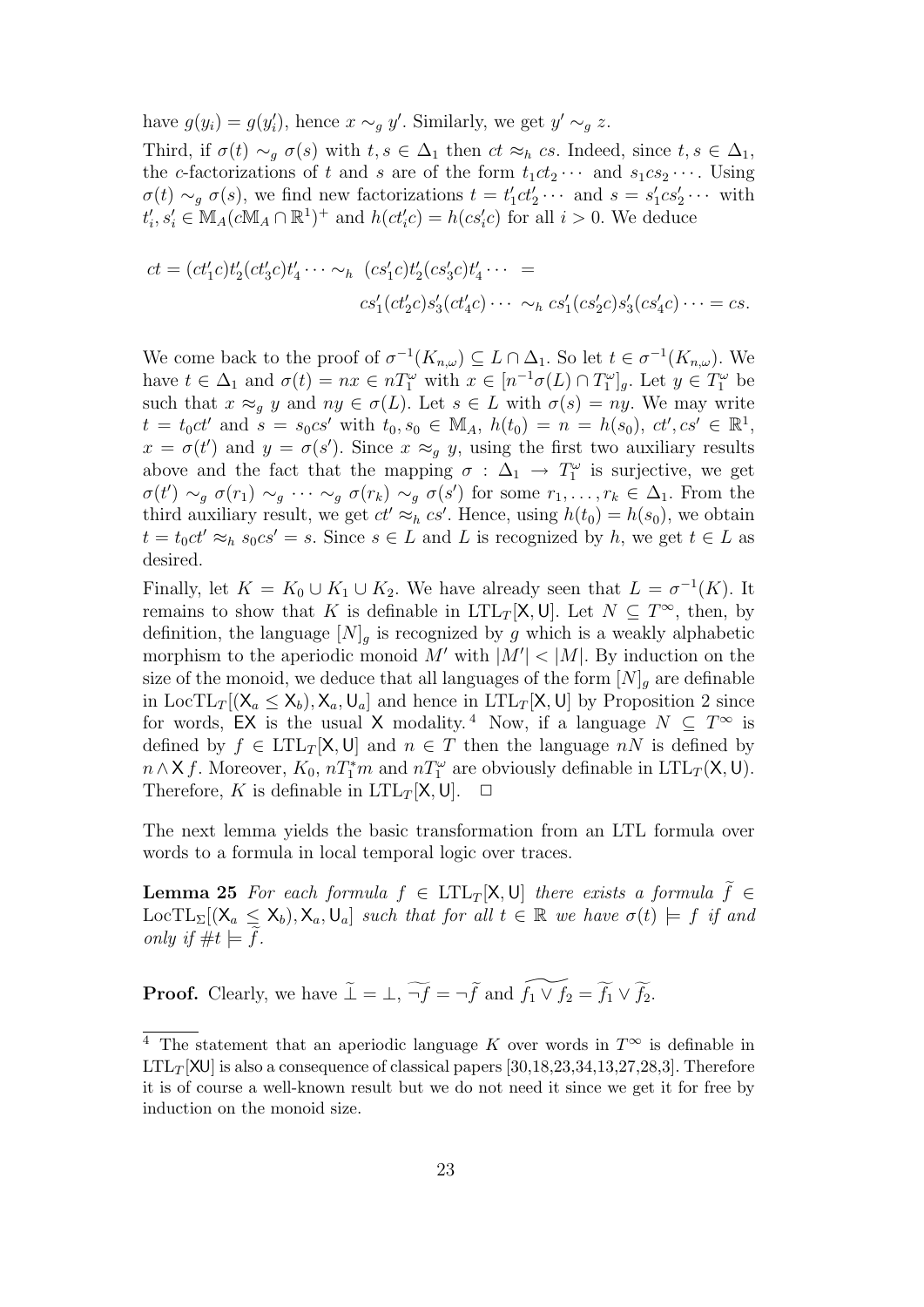Now, we consider the case  $f = m \in T_1$ . For  $t \in \mathbb{R}$  we have  $\sigma(t) \models m$  if and only if  $t = rcs$  with  $r \in h^{-1}(m) \cap M_A$  and  $cs \in \mathbb{R}^1$ . Clearly,  $h^{-1}(m) \cap M_A$  is recognized by  $h \upharpoonright_{\mathbb{M}_A}$  and as in the proof of Lemma 23, we get by induction on the size of the alphabet a formula  $\varphi_m \in \text{LocTL}_{\Sigma}[(X_a \le X_b), X_a, U_a]$  such that  $h^{-1}(m) \cap \mathbb{M}_A = \mathcal{L}(\varphi_m)$ . Using Theorem 11 we obtain:  $\widetilde{m} = \overline{\varphi_m}^A \wedge X_c \top$ . Indeed, assume that  $\#t \models \widetilde{m}$  for some  $t \in \Delta$ . Let  $\#r = \mu_A(\#t, x)$  where x is the minimal vertex of #t. Since  $#t \models \mathsf{X}_c \top$  we have  $t = rcs$  for some s with  $cs \in \mathbb{R}^1$ . Now, by Theorem 11 we get  $\#r \models \varphi_m$ . Hence,  $r \in h^{-1}(m) \cap M_A$  and  $\sigma(t) \models m$ . The converse can be shown similarly.

Next, assume that  $f = m = [s]_h \in T_2$ . We have  $\sigma(t) \models m$  if and only if  $t \in [s]_h \setminus \Delta$ . The result follows by Lemma 23.

Finally, it is well-known that, for words, the logic  $LTL_T[X, U]$  is equivalent to LTL<sub>T</sub>[XU] where  $f_1$  XU  $f_2 = X(f_1 \cup f_2)$ . Hence, it remains to deal with the modality XU. For this we use the fact that  $\Delta = \mathcal{L}(\delta)$  where

$$
\delta = \neg \mathsf{X}_c \top \lor \bigwedge_{a \in A} (\mathsf{F}^\infty \, a \Longleftrightarrow \mathsf{X}_c \, \mathsf{F}^\infty \, a).
$$

Note that  $\mathsf{F}^{\infty} a = \mathsf{X}_a \mathsf{G}(\neg a \vee \mathsf{X}_a \top)$  is an *iml* formula, hence  $\delta$  is *iml*, too. Now, we claim that  $f_1 \,\widetilde{\mathsf{XU}}\, f_2 = \delta \wedge \mathsf{X}_c((\delta \wedge \widetilde{f_1})\, \mathsf{U}_c\, \widetilde{f_2})$ , where we assume using Lemma 5 that  $\widetilde{f}_1$  and  $\widetilde{f}_2$  are *iml*. To see this, assume first that  $\#t \models f_1\widetilde{\mathsf{XU}} f_2$ and write  $t = t_0ct_1 \cdots ct_j$  with  $t_0 \in \mathbb{R}_A$ ,  $ct_i \in (c\mathbb{R}_A \cap \mathbb{R}^1)$  for  $0 < i < j$ ,  $ct_j \in \mathbb{R}^1$ ,  $ct_i \cdots ct_j \models \delta \wedge \widetilde{f_1}$  for  $0 < i < j$  and  $ct_j \models \widetilde{f_2}$ . Since  $t \models \delta$  and  $ct_i \cdots ct_j \models \delta$  for  $0 < i < j$ , we deduce that  $t_i \in M_A$  for  $0 \leq i < j$ . Hence,  $\sigma(t) = h(t_0) \cdots h(t_{j-1}) \sigma(t_j)$ . The formula  $f_2$  is *iml*, hence  $\# t_j \models f_2$  and by induction we obtain  $\sigma(t_i) \models f_2$ . Similarly, since  $\widetilde{f_1}$  is *iml*, we get  $\sigma(t_i c \cdots c t_i) =$  $h(t_i)\cdots h(t_{j-1})\sigma(t_j) \models f_1$  for  $0 < i < j$ . Therefore,  $\sigma(t) \models f_1 \mathsf{X} \cup f_2$  as required. The proof for the converse is similar.  $\Box$ 

Theorem 20 is a direct consequence of Lemmas 24 and 25. By Proposition 2 and Theorem 17 we obtain:

**Corollary 26** Let  $L \subseteq \mathbb{R}(\Sigma, D)$  be a real trace language. The following assertions are equivalent:

- (1) The language L is expressible in  $\mathrm{FO}_{\Sigma}(<)$ .
- (2) We have  $L = \mathcal{L}_{\Sigma}(\varphi)$  for some  $\varphi \in \text{LocTL}_{\Sigma}[(X_a \leq X_b), X_a, U_a]$ .
- (3) We have  $L = \mathcal{L}_{\Sigma}(\varphi)$  for some  $\varphi \in \text{LocTL}_{\Sigma}[\mathsf{X}_i, \mathsf{U}_i]$ .
- (4) We have  $L = \mathcal{L}_{\Sigma}(\varphi)$  for some  $\varphi \in \text{LocTL}_{\Sigma}[\textsf{EX},\textsf{U}].$
- (5) We have  $L = \mathcal{L}_{\Sigma}(\varphi)$  for some  $\varphi \in \text{LocTL}_{\Sigma}[\text{SU}].$

We obtain also easily the same equivalence for trace languages in  $\mathbb{R}^1$ .

**Corollary 27** Let  $L \subseteq \mathbb{R}^1$  be a language of real traces having a unique minimal vertex. The following assertions are equivalent:

(1) The language L is expressible in  $\mathrm{FO}_{\Sigma}(<)$ .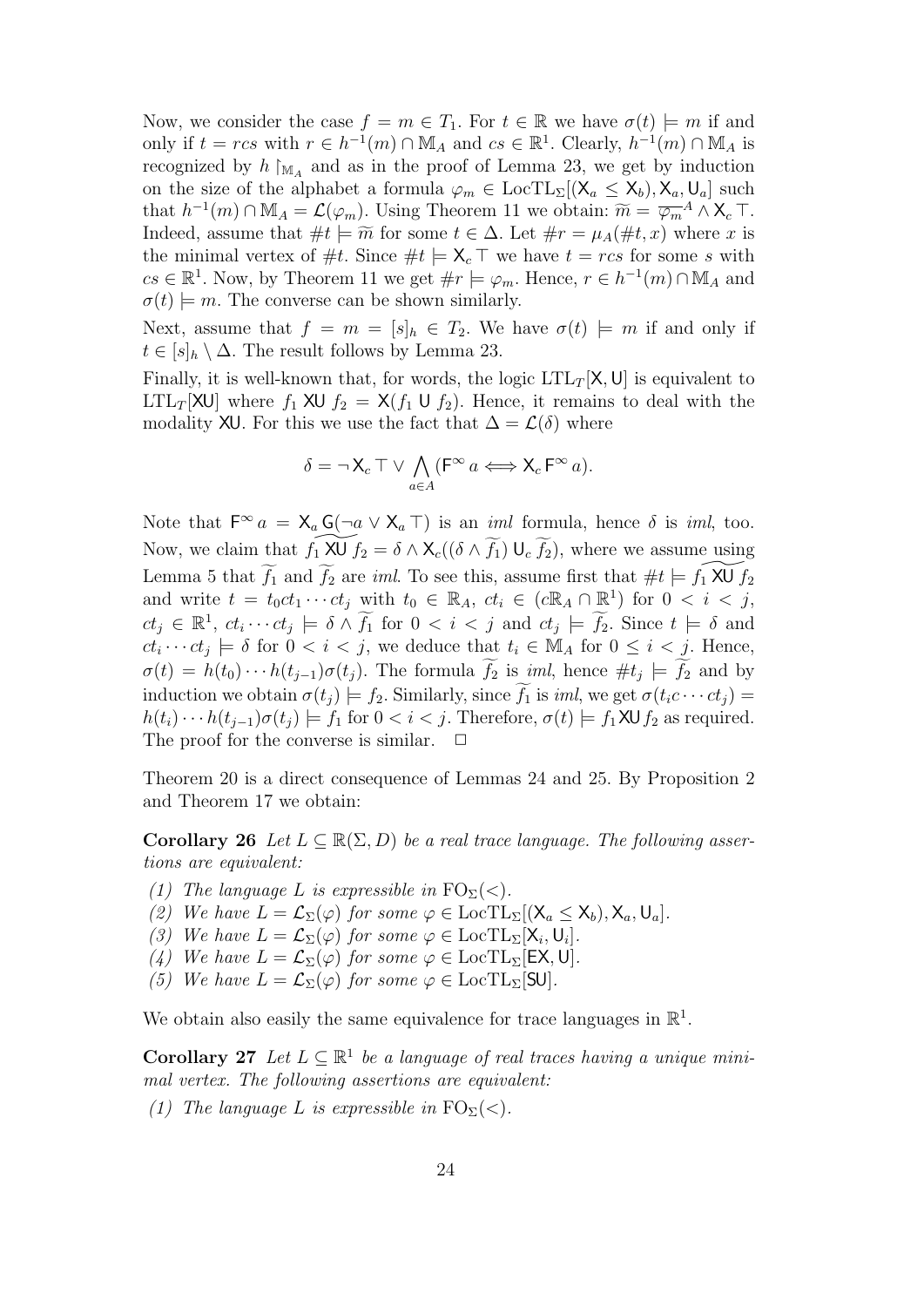- (2) We have  $L = \mathcal{L}^1(\varphi)$  for some  $\varphi \in \text{LocTL}_{\Sigma}[(X_a \le X_b), X_a, U_a]$ .
- (3) We have  $L = \mathcal{L}^1(\varphi)$  for some  $\varphi \in \text{LocTL}_{\Sigma}[\mathsf{X}_i, \mathsf{U}_i].$
- (4) We have  $L = \mathcal{L}^1(\varphi)$  for some  $\varphi \in \text{LocTL}_{\Sigma}[\textsf{EX},\textsf{U}].$
- (5) We have  $L = \mathcal{L}^1(\varphi)$  for some  $\varphi \in \text{LocTL}_{\Sigma}[\text{SU}].$

**Proof.** In view of Proposition 2 we only need to show 1 implies 2. So let  $L \subseteq$  $\mathbb{R}^1$  be expressible in FO<sub>Σ</sub>(<). We have  $L = \bigcup_{c \in \Sigma} c \cdot (c^{-1}L)$  and each language  $c^{-1}L = \{t \in \mathbb{R} \mid ct \in L\}$  is also expressible in  $\text{FO}_{\Sigma}(\lt)$ . By Theorem 17 we find a formula  $\varphi_c \in \text{LocTL}_{\Sigma}[(X_a \le X_b), X_a, U_a]$  such that  $c^{-1}L = \mathcal{L}(\varphi_c)$ and we may assume that  $\varphi_c$  is *iml* by Lemma 5. We get  $L = \mathcal{L}^1(\varphi)$  with  $\varphi = \bigvee_{c \in \Sigma} c \wedge \varphi_c$ . Indeed, let  $ct \in L$ . We have  $t \in c^{-1}L$  hence  $\#t \models \varphi_c$ . We get  $ct \models c \land \varphi_c$  since  $\varphi_c$  is *iml.* Conversely, assume that  $s \in \mathcal{L}^1(c \land \varphi_c)$  for some  $c \in \Sigma$ . Then,  $s = ct$  and  $\#t \models \varphi_c$  since this formula is *iml*. Therefore,  $t \in c^{-1}L$  and  $s \in c \cdot (c^{-1}L) \subseteq L$ .  $\Box$ 

## 7 Concluding remarks

Since the result of this paper has been obtained in fall 2003, we have continued the research in the following directions. In [8] we proved that our result in [4] on the expressive completeness of the global temporal logic can be derived quite easily from the results of the present paper. We have also started, but did not finish yet, an investigation on *local safety* properties. This is quite subtle and indicates that this concept is related to the notion of coherent closure rather than to a pure topological concept (Scott closure), as over words or in a global semantics [5].

Many other problems remain open. As we have seen the 3-variable fragment of  $FO(<)$  has the same expressive power as the full first-order theory  $FO(<)$ . The 2-variable fragment of  $FO(<)$  is weaker. Over finite words its expressive power is well-understood. The 2-variable fragment corresponds to  $LocTL<sub>\Sigma</sub>[XF, YP]$ which is equal to  $LocTL<sub>\Sigma</sub>[X<sub>a</sub>, Y<sub>a</sub>]$ , and it can be algebraically characterized by the variety DA, [31]. Here XF means Next-Future and YP means Yesterday-Past. Hence  $t, x \models \mathsf{XF} \varphi$  if  $t, y \models \varphi$  for some node y strictly above x (i.e.,  $x < y$ ). The operator YP is dual.

In the presence of independence the situation is more complicated. With two variables we can express that a trace contains 2 parallel nodes. This leads out of the variety DA. In his Ph.D. thesis [20], Kufleitner showed that for finite traces we still have the correspondences between  $LocTL_{\Sigma}[XF, YP], LocTL_{\Sigma}[X_{a}, Y_{a}],$ and DA, but these fragments are weaker than the 2-variable fragment of  $FO(<)$ . It is an interesting open problem whether the 2-variable fragment of  $FO(\leq)$  is decidable, in general. Indeed, compared to the rich theory of regular word languages very little is known for recognizable trace languages.

Acknowledgement. We thank the anonymous referees for reading the ma-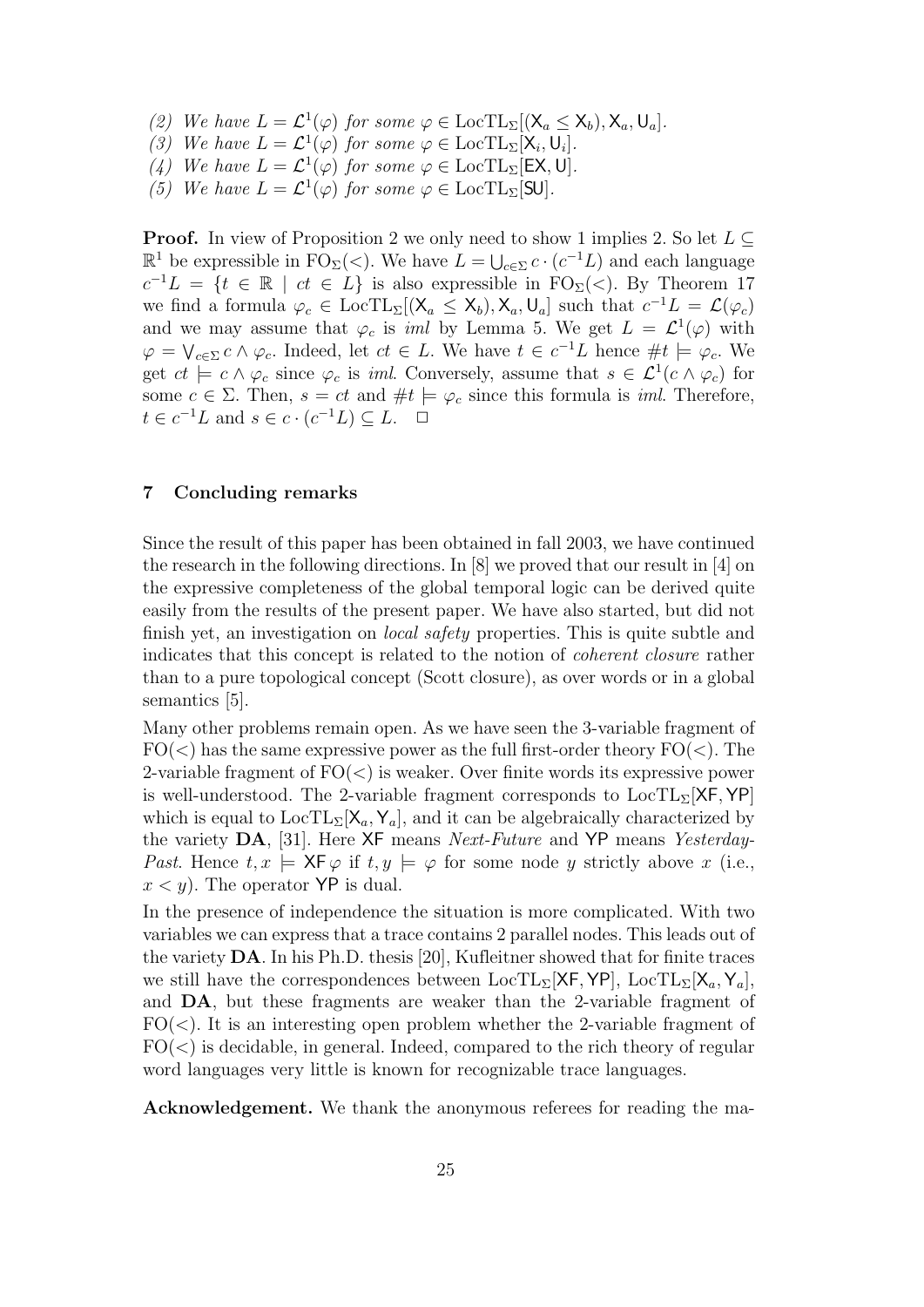nuscript and for asking whether the logics  $\text{LocTL}_{\Sigma}[X_i, \mathsf{U}_i]$  and  $\text{LocTL}_{\Sigma}[\mathsf{X}_a, \mathsf{U}_a]$ were expressively complete. This leads us to strengthen Proposition 2 and to add Remark 4. In the submitted version, we only proved that the logic LocTL<sub>Σ</sub>[( $X_a \le X_b$ ),  $X_i$ , U<sub>i</sub>] is expressively complete since we did not try to express the constants  $(X_a \le X_b)$  in LocTL<sub> $\Sigma$ </sub>[ $X_i, U_i$ ].

## References

- [1] B. Adsul and M. Sohoni. Complete and tractable local linear time temporal logics over traces. In Proc. of ICALP'02, number 2380 in LNCS, pages 926–937. Springer Verlag, 2002.
- [2] R. Alur, D. Peled, and W. Penczek. Model-checking of causality properties. In Proc. of LICS'95, pages 90–100. IEEE Computer Society Press, 1995.
- [3] J. Cohen, D. Perrin, and J.-E. Pin. On the expressive power of temporal logic. Journal of Computer and System Sciences, 46:271–295, 1993.
- [4] V. Diekert and P. Gastin. LTL is expressively complete for Mazurkiewicz traces. Journal of Computer and System Sciences, 64:396–418, 2002. A preliminary version appeared at ICALP'00, LNCS 1853, pages 211-222, Springer Verlag.
- [5] V. Diekert and P. Gastin. Safety and liveness properties for real traces and a direct translation from LTL to monoids. In Formal and Natural Computing -Essays Dedicated to Grzegorz Rozenberg, number 2300 in LNCS, pages 26–38. Springer Verlag, 2002.
- [6] V. Diekert and P. Gastin. Local temporal logic is expressively complete for cograph dependence alphabets. Information and Computation, 195:30–52, 2004. A preliminary version appeared at LPAR'01, LNAI 2250, pages 55–69, Springer Verlag.
- [7] V. Diekert and P. Gastin. Pure future local temporal logics are expressively complete for Mazurkiewicz traces. In M. Farach-Colton, editor, Proc. of LATIN'04, number 2976 in LNCS, pages 232–241. Springer Verlag, 2004.
- [8] V. Diekert and P. Gastin. From local to global temporal logics over Mazurkiewicz traces. Theoretical Computer Science, 356(1-2):126–135, 2006. In honour of Professor Christian Choffrut on the occasion of his 60th birthday.
- [9] V. Diekert and G. Rozenberg, editors. The Book of Traces. World Scientific, Singapore, 1995.
- [10] W. Ebinger. Charakterisierung von Sprachklassen unendlicher Spuren durch Logiken. Dissertation, Institut für Informatik, Universität Stuttgart, 1994.
- [11] W. Ebinger and A. Muscholl. Logical definability on infinite traces. Theoretical Computer Science, 154:67–84, 1996.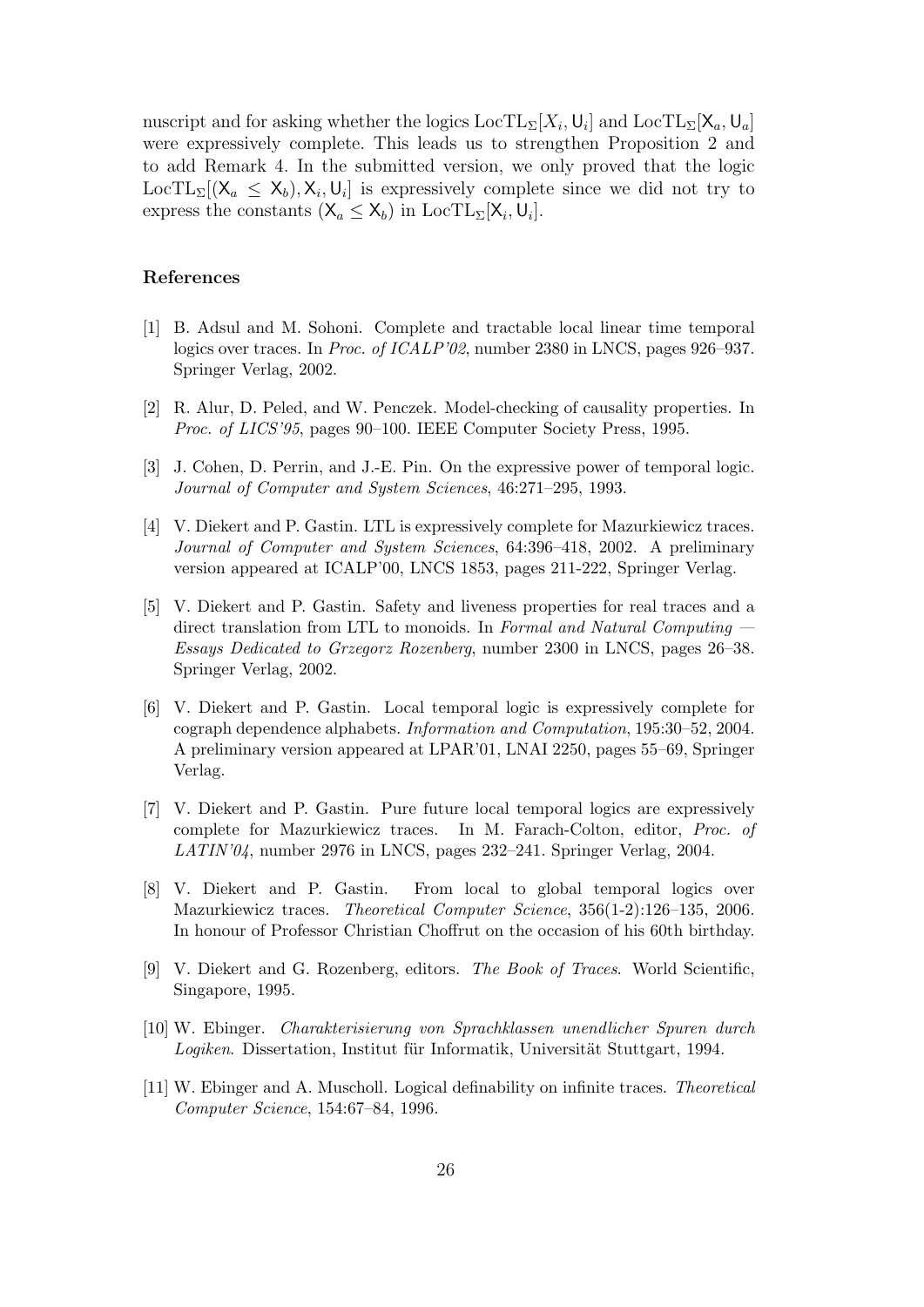- [12] A. Ferandez Lopez and M.I. Tocon Barroso. The local algebras of an associative algebra and their applications. In J.C. Misra, editor, Applicable Mathematics in the Golden Age, pages 254–275. Narosa, 2002.
- [13] D. Gabbay, A. Pnueli, S. Shelah, and J. Stavi. On the temporal analysis of fairness. In Proc. of PoPL'80, pages 163–173, Las Vegas, Nev., 1980.
- [14] P. Gastin and D. Kuske. Satisfiability and model checking for MSO-definable temporal logics are in PSPACE. In Proc. of CONCUR'03, number 2761 in LNCS, pages 222–236. Springer Verlag, 2003.
- [15] P. Gastin and M. Mukund. An elementary expressively complete temporal logic for Mazurkiewicz traces. In Proc. of ICALP'02, number 2380 in LNCS, pages 938–949. Springer Verlag, 2002.
- [16] P. Gastin, M. Mukund, and K. Narayan Kumar. Local LTL with past constants is expressively complete for Mazurkiewicz traces. In Proc. of MFCS'03, number 2747 in LNCS, pages 429–438. Springer Verlag, 2003.
- [17] P. Gastin and A. Petit. Infinite traces. In V. Diekert and G. Rozenberg, editors, The Book of Traces, chapter 11, pages 393–486. World Scientific, Singapore, 1995.
- [18] J.A.W. Kamp. Tense Logic and the Theory of Linear Order. PhD thesis, University of California, Los Angeles, California, 1968.
- [19] R.M. Keller. Parallel program schemata and maximal parallelism I. Fundamental results. Journal of the Association of Computing Machinery, 20(3):514–537, 1973.
- [20] M. Kufleitner. Logical Fragments for Mazurkiewicz Traces: Expressive Power and Algebraic Characterizations. PhD thesis, Institut für Formale Methoden der Informatik, Universität Stuttgart, 2006.
- [21] K. Mayberg. Lectures on algebras and triple systems. Technical report, University of Virginia, Charlottesville, 1972.
- [22] A. Mazurkiewicz. Concurrent program schemes and their interpretations. DAIMI Rep. PB 78, Aarhus University, Aarhus, 1977.
- [23] R. McNaughton and S. Papert. Counter-Free Automata. MIT Press, 1971.
- [24] M. Mukund and P.S. Thiagarajan. Linear time temporal logics over Mazurkiewicz traces. In Proc. of MFCS'96, number 1113 in LNCS, pages 62–92. Springer Verlag, 1996.
- [25] P. Niebert. A  $\nu$ -calculus with local views for sequential agents. In *Proc. of* MFCS'95, number 969 in LNCS, pages 563–573. Springer Verlag, 1995.
- [26] W. Penczek. Temporal logics for trace systems: On automated verification. International Journal of Foundations of Computer Science, 4:31–67, 1993.
- [27] D. Perrin. Recent results on automata and infinite words. In Proc. of MFCS'84, number 176 in LNCS, pages 134–148. Springer Verlag, 1984.